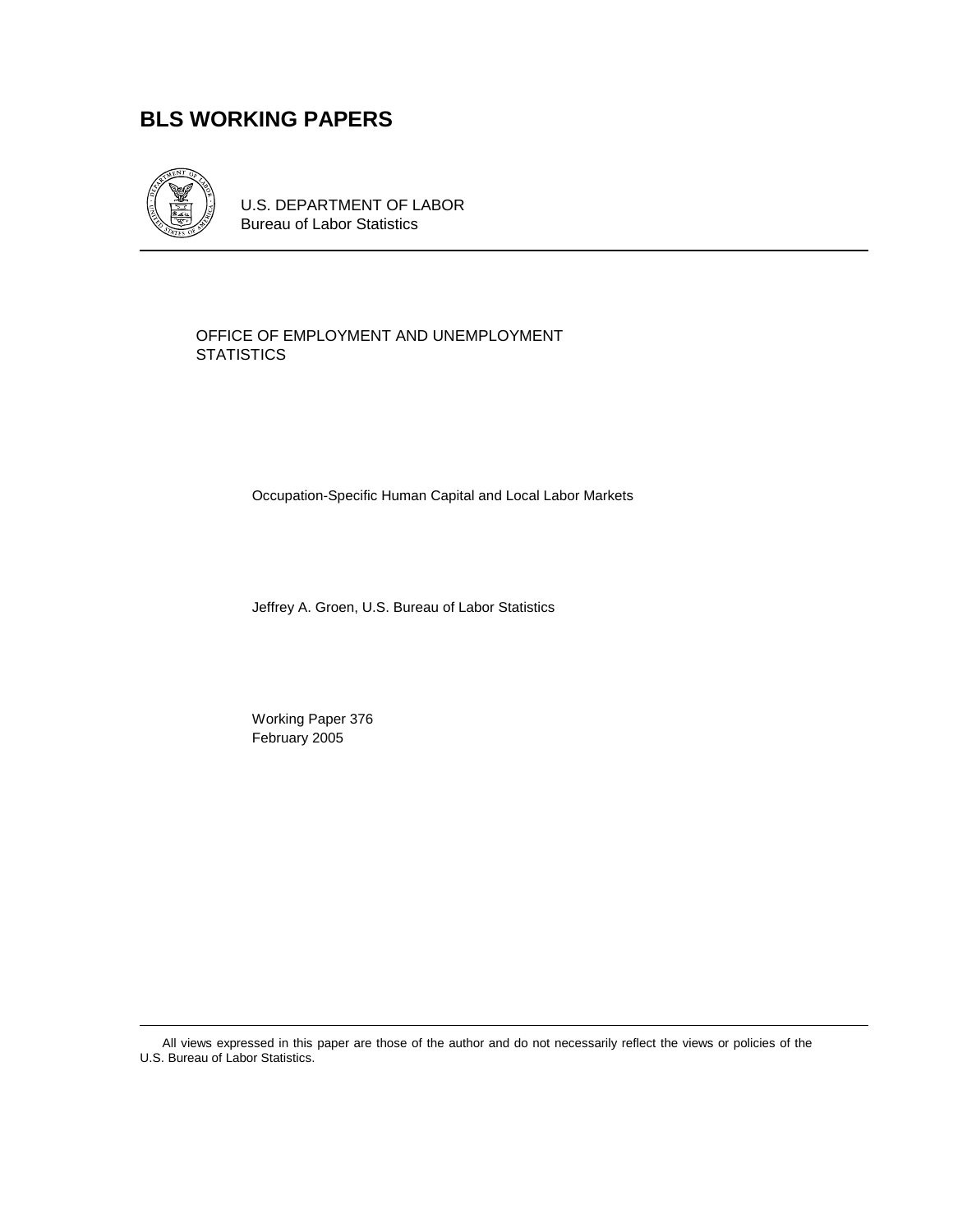#### **Occupation-Specific Human Capital and Local Labor Markets**

Jeffrey A. Groen<sup>\*</sup>

Bureau of Labor Statistics 2 Massachusetts Ave. NE, Room 4945 Washington, DC 20212 E-mail: Groen.Jeffrey@bls.gov

January 25, 2005

#### **Abstract**

Most skills acquired through on-the-job training may be specific to an occupation and therefore transferable to some but not all firms. This paper explores the relationship between the size of the local market for an occupation-specific skill and job-training outcomes. The Stevens (1994) model of training predicts that as market size increases, job turnover increases and training becomes more general. I test these predictions using data on blue-collar workers and variation in market size across U.S. metropolitan areas. The empirical results support the theoretical predictions and the impacts are most relevant at low levels of market size.

JEL Categories: J24, J63, J61. Keywords: on-the-job training, occupation, human capital, local labor markets, market size.

j

<sup>\*</sup> I have benefited from comments by seminar participants at the University of Michigan, Syracuse University, Cornell University, Indiana University, SUNY-Binghamton, the Bureau of Labor Statistics, the Federal Reserve Bank of Cleveland, and the Society of Labor Economists meetings. I am grateful for conversations and detailed comments from Dan Black, John Bishop, John Bound, Charles Brown, Julie Cullen, Jed DeVaro, Keenan Dworak-Fisher, George Jakubson, Anne Polivka, Stephen Salant, Lucie Schmidt, and Michelle White. I thank the Population Studies Center of the University of Michigan and the Cornell Higher Education Research Institute for financial support. The views expressed in this paper do not necessarily reflect the policies of the Bureau of Labor Statistics or the views of other BLS staff members.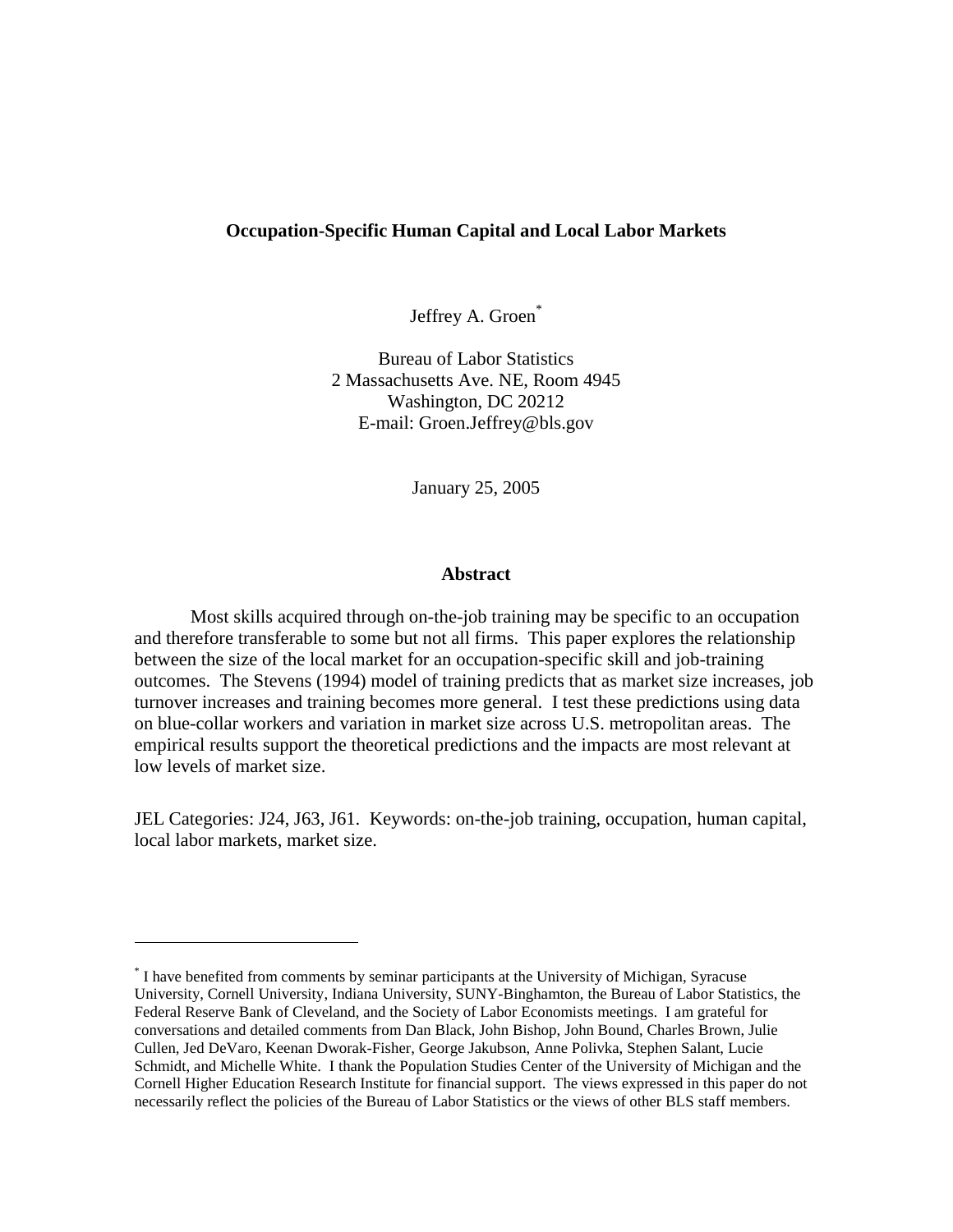#### **1. Introduction**

Previous research on the economics of job training has been guided by Becker's (1964) distinction between skills that are specific to a given firm and skills that are completely general. While this distinction has been valuable at a conceptual level, it fails to describe the full range of training empirically. Most skills learned on the job may be somewhere between the extremes of firm-specific and general; that is, the skills are transferable to some but not all firms. In particular, some skills are specific to the type of work one does. I show that when workers are imperfectly mobile across geographic areas, the nature of such occupation-specific skills depends on the local economic environment. This paper explores the relationship between the size of the local market for an occupationspecific skill and job-training outcomes.

Becker's (1964) model of job training predicts sharp differences in training outcomes between general and firm-specific skills. For example, the model predicts that workers bear the entire costs of general skills training but share with their employer the costs of firm-specific skills. These differences suggest that the size of the local labor market might have fundamental effects on training decisions for occupation-specific skills. Recent theoretical work by Stevens (1994) provides a framework for investigating these effects. She generalizes the Becker model to encompass the case of "transferable" training, which "is of some value to at least one firm in addition to the training firm" (p. 540). Consideration of transferable training, Stevens shows, leads naturally to issues of imperfect competition in the labor market.

Two other areas of research provide motivation for this paper. Recent empirical studies on wage determination provide evidence that occupation- and industry-specific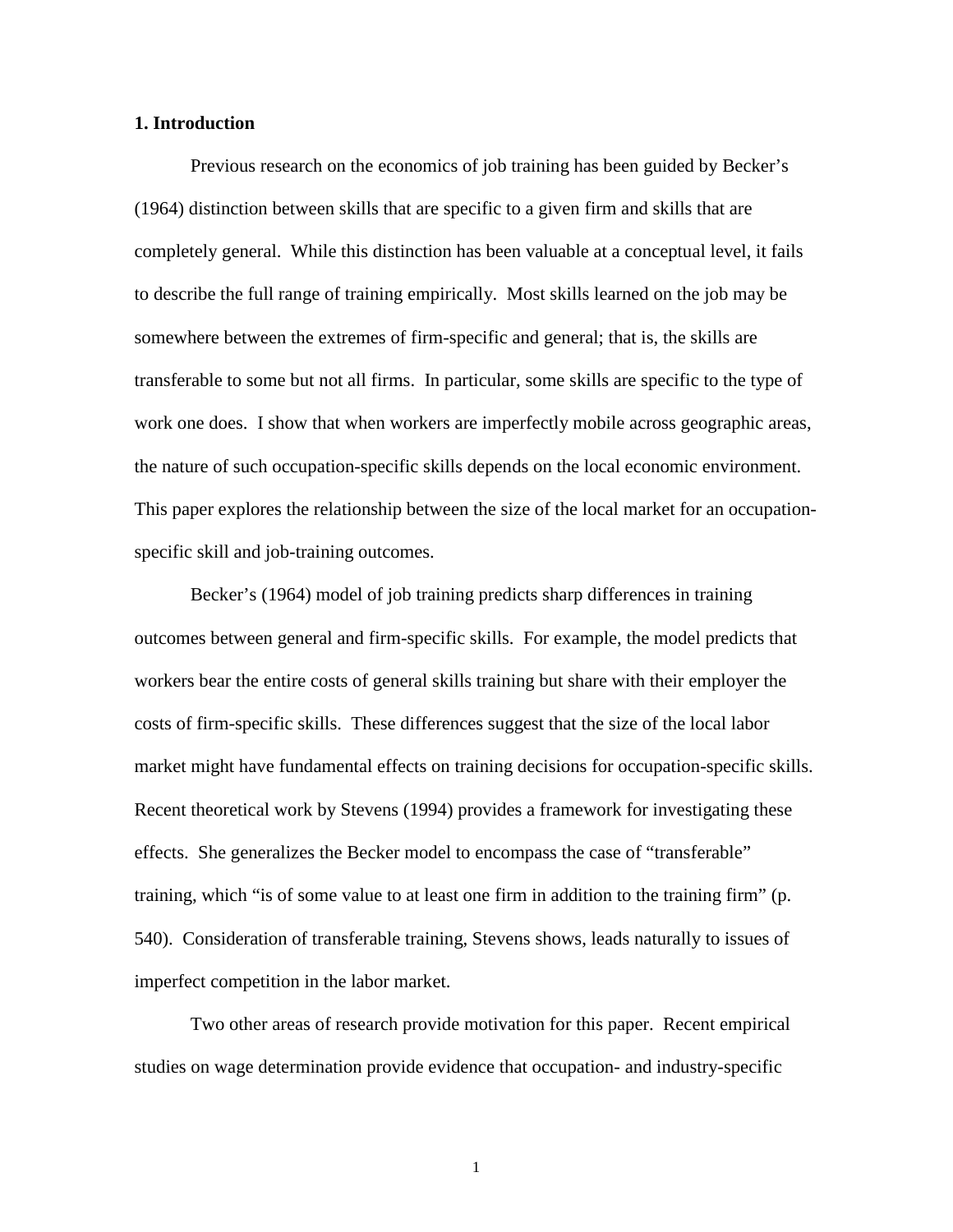skills play a significant role in earnings. It is well-known that wages rise during a worker's tenure with an employer (e.g., Topel 1991). However, recent evidence indicates that much of the apparent return to employer tenure is in fact due to the accumulation of industryand/or occupation-specific experience. Evidence from Neal (1995) and Parent (2000) on wage growth with industry experience suggests the importance of industry-specific human capital. On the other hand, Kambourov and Manovskii (2002) document substantial wage returns to occupational experience and emphasize occupation-specific human capital.<sup>1</sup>

A second area of research maintains Becker's distinction between firm-specific and general skills, but challenges the assumption of perfect competition. In Becker's model, firms do not pay for general skills training because workers receive the benefits of training in the form of higher wages from other firms. However, in practice firms seem to pay for some general skills training. As a result, several authors have constructed theoretical models to explain firm-sponsored general training (Acemoglu and Pischke 1998, 1999; Autor 2001). As Acemoglu and Pischke (1998, p. 80) explain, "in order to explain firms' investments in general skills, some labor market imperfection must exist so that the mobility of workers is restricted and that employers earn rents on trained workers." In the present paper, the relevant imperfection is limited geographic mobility of workers. This force, together with the specialization that comes with training in occupation-specific skills, provides firms some market power and thus an incentive to invest in transferable

l

 $<sup>1</sup>$  Neal (1995) looks at displaced workers and finds that the wage cost of switching industries is strongly</sup> correlated with pre-displacement measures of both work experience and tenure. Parent (2000) adds a measure of experience in the current industry to a wage-tenure regression and finds that the return to tenure with the current employer is reduced markedly. Kambourov and Manovskii (2002) find that when occupational experience is also taken into account, it is occupational experience rather than industry experience that is of primary importance in explaining wages.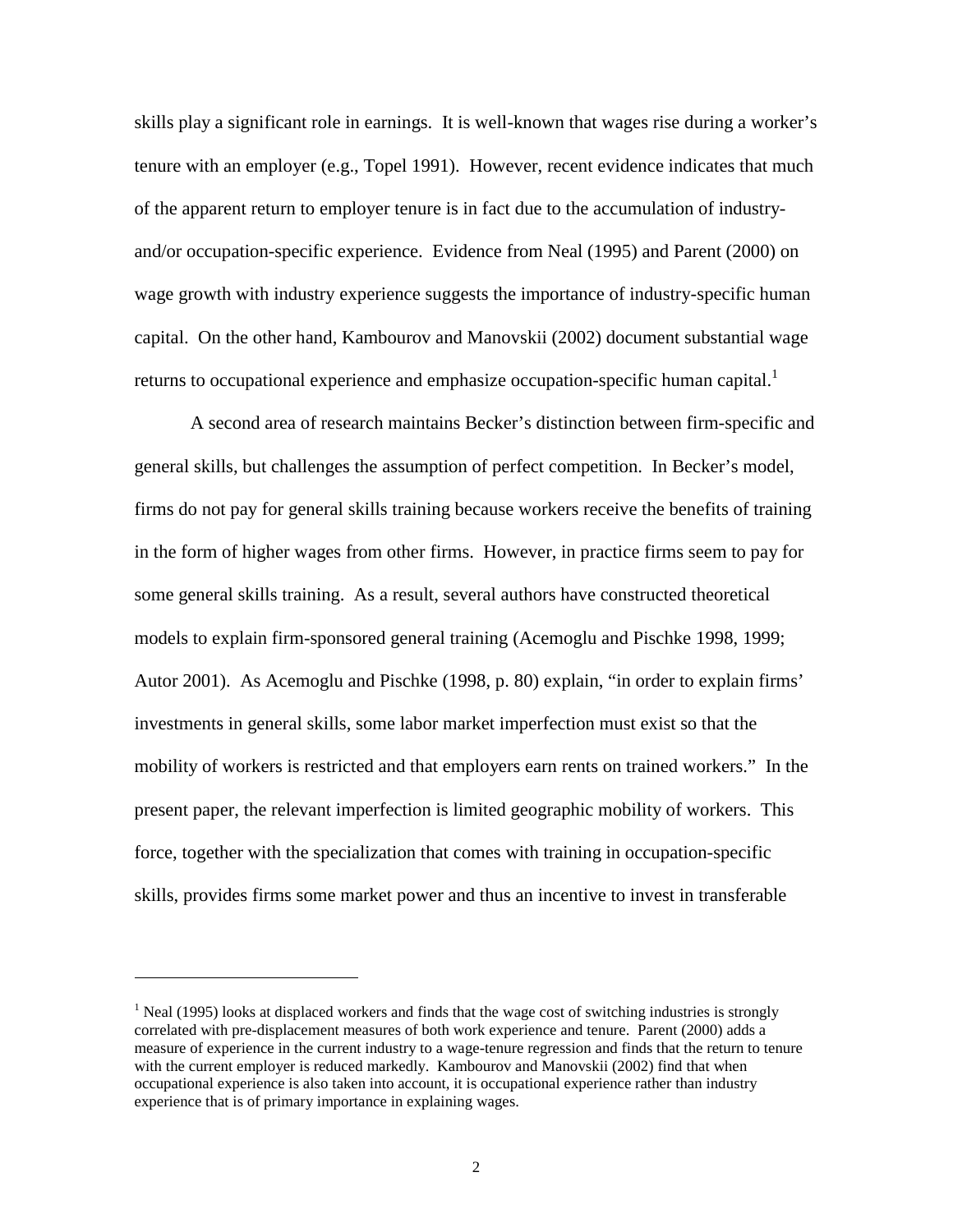skills. More generally, this is one example of recent interest within labor economics in issues of imperfect competition and market power (Bhaskar, Manning, and To 2002).

The next section outlines Stevens' (1994) model of on-the-job training. The model predicts that as market size increases, job turnover among trained workers increases and training becomes more general. Section 3 describes my empirical strategy for testing these predictions using data on blue-collar workers and variation in market size across U.S. metropolitan areas. Section 4 relates market size to job turnover using data from the Current Population Survey. Section 5 relates market size to the generality of training using data from the National Longitudinal Survey of Youth and the Employment Opportunity Pilot Project survey of firms.

The empirical results support the theoretical predictions: in thicker markets, job turnover is greater and training is more general. In each case, the effects of market size are most important at low levels of market size. This suggests that the Stevens model is most relevant to cases where occupation-specific skills are transferable to a relatively small number of firms.

#### **2. Theory**

#### *2.1 Description*

In this section, I summarize the Stevens (1994) model of job training. For the present purpose, consider the labor market as a metropolitan area in which the workers are limited to working in that area. In this metropolitan economy, there are many workers and firms, and we assume constant returns to labor within a firm. This allows us to focus on the training decisions at a single firm, called firm 0. Initially, all workers are untrained and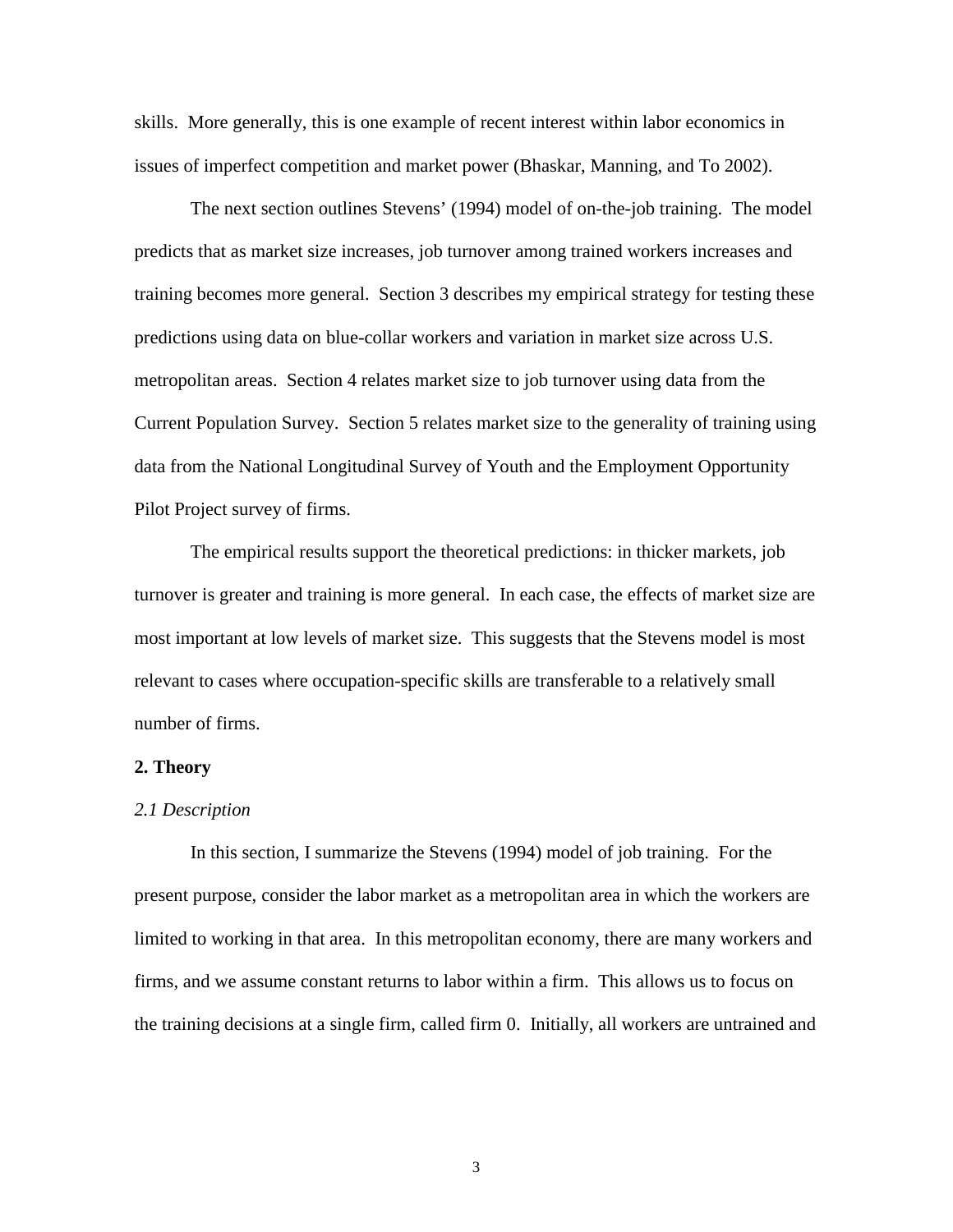have constant productivity, initialized to zero, in all firms. A random group of these workers is attached to firm 0.

The timing of the model is as follows. There are two periods: a training period and a work period. In the first period, each worker and firm 0 decide whether or not to train and, if so, choose the level of training. The level of training is chosen to maximize the joint return of the worker and firm, net of training costs. At the start of the second period, the worker enters the labor market and then works for the training firm or some other firm.

The firm offers a type of training that is potentially useful in *n* other firms in the metropolitan area. The post-training productivity of the worker is given by the vector

$$
v = (v_0, v_1, v_2, \dots, v_n, 0, 0, \dots),
$$
\n<sup>(1)</sup>

where  $i = 1, \ldots, n$  indexes the other firms that employ the skill in the area. The size of the external market, *n*, is taken to be exogenous. To generate the possibility of labor turnover, the model makes the productivity components  $v_i$  uncertain during training. This reflects uncertainty about either the worker's productivity within a firm or the future demand for a firm's output. Productivity is realized at the start of the second period.

The training consists of two elements: a transferable element and a specific element. The transferable element  $m \ge 0$  is equally useful in the training firm and the *n* other firms, while the specific element  $a \ge 0$  is useful only in the training firm. As a result, the expected value of the training is equal in all external firms, but may be greater in the training firm:

$$
E(v) = (m + a, m, m, ..., m, 0, 0, ...).
$$
 (2)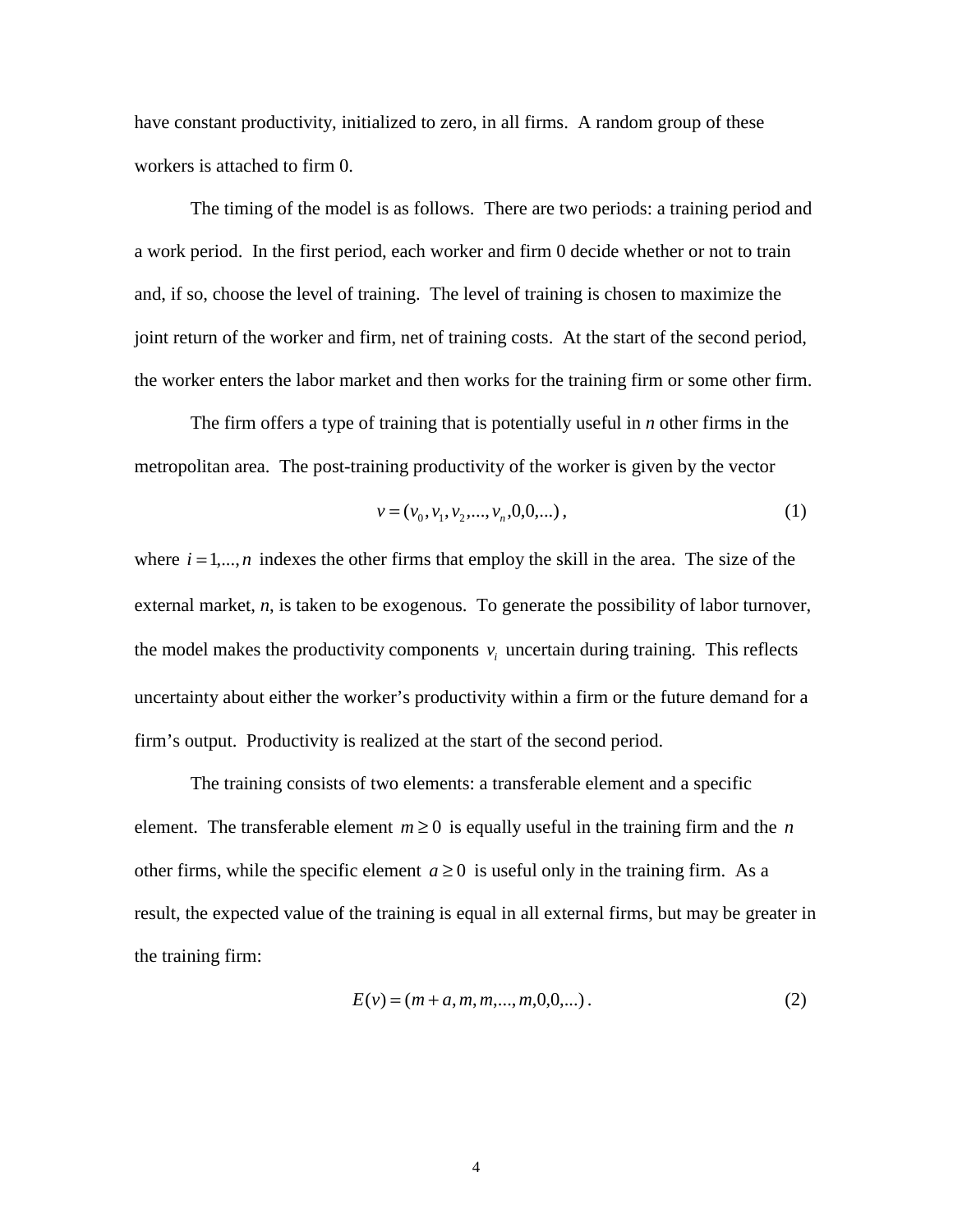The random shocks are represented by independent and identically distributed random variables  $\varepsilon_i$ ,  $i = 0,1,...,n$ , with mean zero and support  $[-1,1]$ .<sup>2</sup> Therefore, the complete productivity vector is:

$$
v = (m + a + \varepsilon_0, m + \varepsilon_1, m + \varepsilon_2, ..., m + \varepsilon_n, 0, 0, ...).
$$
 (3)

The cost of providing a level of training  $(m, a)$  is given by the function  $C(m, a)$ , which is increasing and convex in *m* and *a* . This cost represents both the direct financial cost of the training and the foregone output of the worker during training.

 After becoming trained, the worker enters the labor market and can work for the training firm or any of the *n* external firms. At this stage, the worker's true productivity in each firm is revealed and becomes public knowledge. Each of the *n* +1 firms makes simultaneous wage offers to the worker and the worker chooses to work for the firm offering the highest wage. Since the worker's true productivity varies across firms, firms have some market power over trained workers. As the outcome of the bidding, the worker works at the firm at which he has the highest productivity, at a wage equal to the nexthighest productivity among the other firms.

 Since firms have market power over trained workers, each of the external firms shares in the expected returns to the training. Even though it doesn't pay for the training, an external firm benefits from it if the worker's realized productivity is highest in the firm. This feature distinguishes the model from the Becker model of investment in general and

j

 $2^{2}$  The independence assumption is convenient, but it is only necessary that the shocks are not perfectly correlated across firms. For instance, the shocks might be industry-specific and arise from variation in product demand. Since most occupations are employed in more than one industry, this would produce a pattern where the shocks are not perfectly correlated across the set of firms that are relevant for a given trained worker.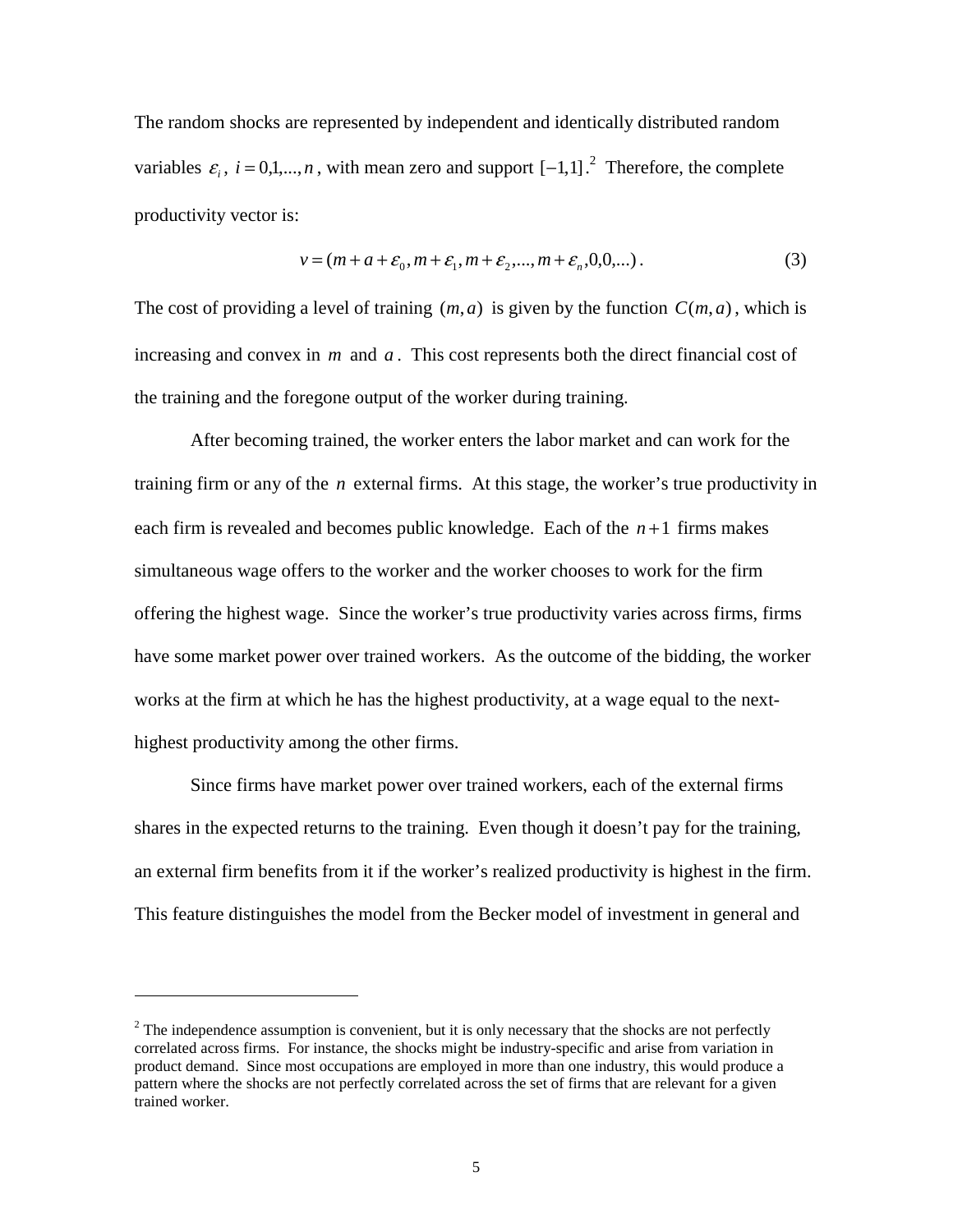firm-specific skills, in which the training firm and the worker share the full amount of the return.

# *2.2 Predictions*

j

 This paper tests two predictions of the Stevens model. The first prediction is that job turnover increases with market size. The second prediction is that training becomes more general as market size increases. This section highlights the mechanisms behind these predictions; for a more formal treatment, see Stevens (1994) and Appendix A of the present paper.<sup>3</sup>

 The first prediction of interest concerns job turnover – the movement of the worker from the training firm to one of the external firms in the second period. In the model, turnover depends on the number of external firms (i.e., market size) and the training levels chosen, and these training levels may also depend on market size. As market size increases, the model predicts that turnover increases. This prediction operates through two channels: a direct effect and an indirect effect.

The direct effect is the impact of market size on turnover for a given level of training. As market size increases, there are more competitors for workers from the training firm. Therefore, it is more likely that the worker's highest realized productivity will be in one of the external firms. The indirect effect of market size on turnover reflects the impact of market size on the choice of training levels. In a larger market, turnover is greater (via the direct effect) and therefore there is a smaller incentive to invest in the specific element. Reducing the specific element increases turnover even further and thus

 $3$  In Appendix A, I analyze a special case of the model in which there is no specific element and the random shocks are uniformly distributed.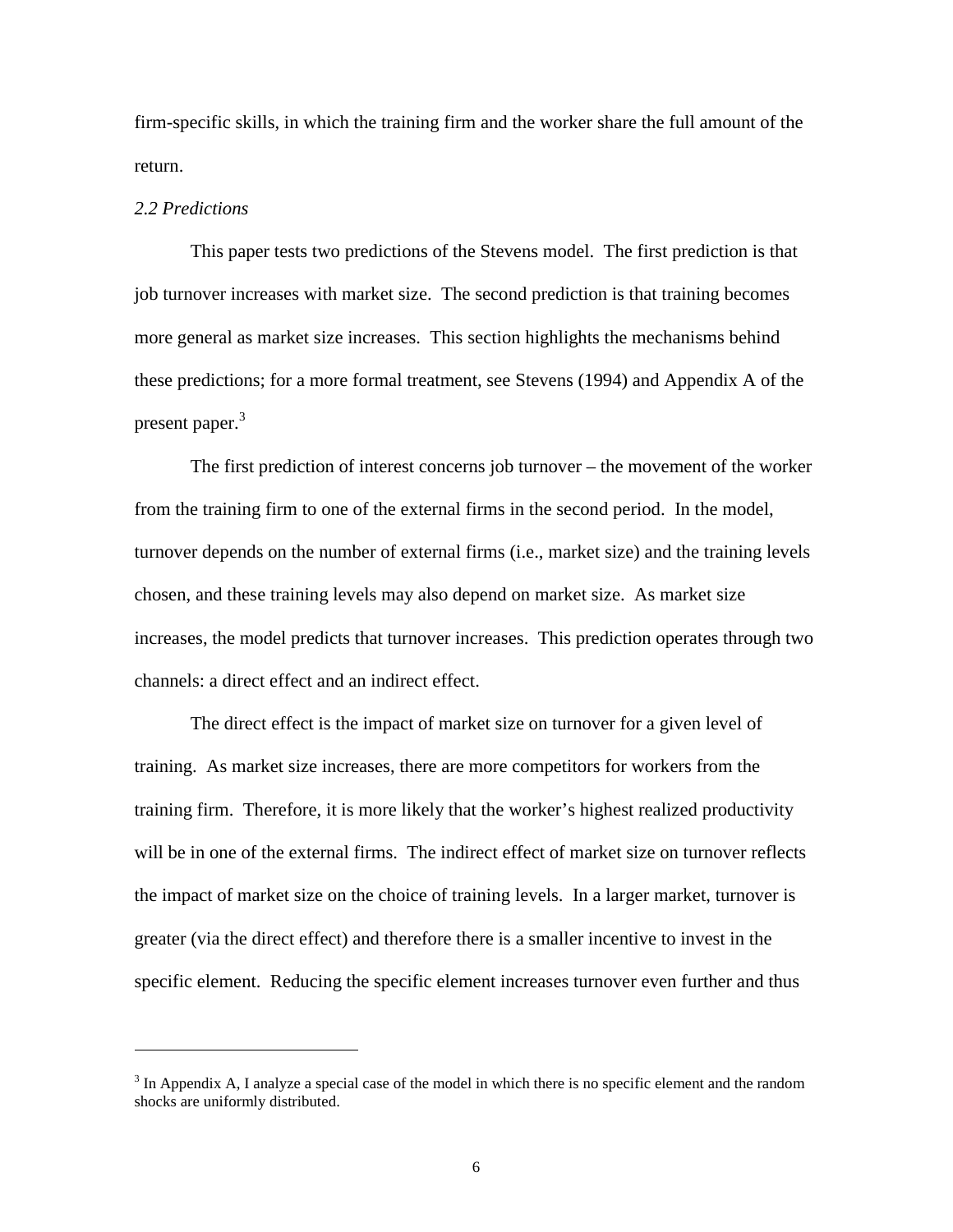the indirect effect reinforces the direct effect. The combined effect is that job turnover increases with market size.

 In contrast to the specific element, the choice of the transferable element *m* does not depend directly on market size. Due to the separability of the shocks and *m* in the production function, the marginal benefit of an increase in *m* is independent of market size *n*. An increase in *m* increases the worker's expected productivity in each of the  $n+1$ firms, raising the worker's wage in proportion to the increase in *m* without affecting the returns to any of the firms (i.e., the marginal benefit of *m* is equal to 1). As a result, market size can affect the choice of *m* only via interactions with the specific element *a* in the cost function  $C(m, a)$ . If, for example, *m* and *a* were separable in the cost function, then the equilibrium level of *m* would be independent of market size.

The second prediction of interest in the model concerns the relationship between market size and training levels. As I have explained, the primary impact of market size is on the specific element rather than the transferable element. In the empirical work, I base my test on the share of total training that is transferable as opposed to specific, i.e.,  $m/(m + a)$ . The model clearly predicts that the specific element *a* decreases with *n*, while the relationship between *n* and the transferable element *m* depends somewhat on the cost function. Assume that the cross-partial of the cost function is non-negative:  $\partial^2 C / \partial a \partial m \ge 0$ *.* Then the equilibrium level of *m* is either independent of *n* or increasing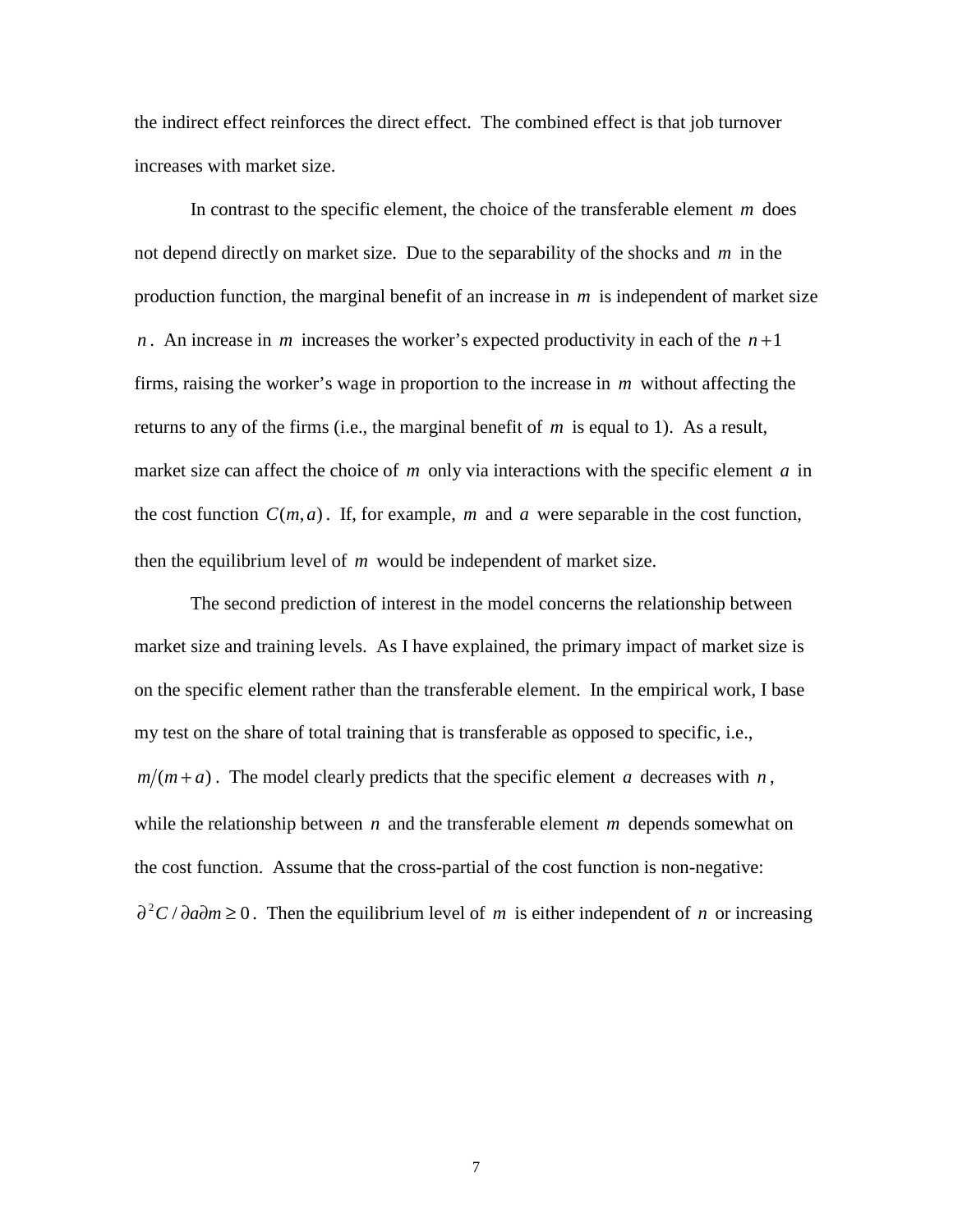in *n*. As a result, the model predicts that  $m/(m + a)$ , which I call the "generality of training," is increasing in *n* . 4

 The impact of market size on the wages of trained workers is perhaps surprising. When market size increases, wages do not necessarily increase due to the combination of two opposing effects. First, an increase in market size creates more competition for trained workers and increases wages. Second, the specific element is smaller with a larger market, leading to lower productivity in the training firm and thus lower wages. The same ambiguity would likely translate to the wage-tenure profile, which further depends on how training costs are divided between the worker and the training firm.

#### *2.3 Comparison to Other Models*

j

 In preparation for testing the predictions of the Stevens model, it is useful to compare the predictions to those of other models. My primary goal in this section is to discuss alternative explanations for the predictions of the Stevens model on turnover and type of training. These explanations come from two sources: other models of training and models of labor-market search.

Becker's (1964) model of training doesn't explicitly consider the role of market size, but he made some conjectures that turn out to be consistent with Stevens' predictions on turnover and the generality of training. Becker assumed a perfectly competitive labor market and considered the polar cases of general and firm-specific training. With general training, firms would not care about turnover of trained workers, since workers would bear the full costs of their training. With firm-specific training, on the other hand, firms would

<sup>&</sup>lt;sup>4</sup> In general, the relationship between *m* and *n* depends on the sign of  $\partial^2 C / \partial a \partial m$ . My assumption that *∂*<sup>2</sup>*C*/∂*a*∂*m* ≥ 0 is sufficient but not necessary for generality to be increasing in *n*. If  $\partial$ <sup>2</sup>*C*/∂*a*∂*m* < 0, *m* is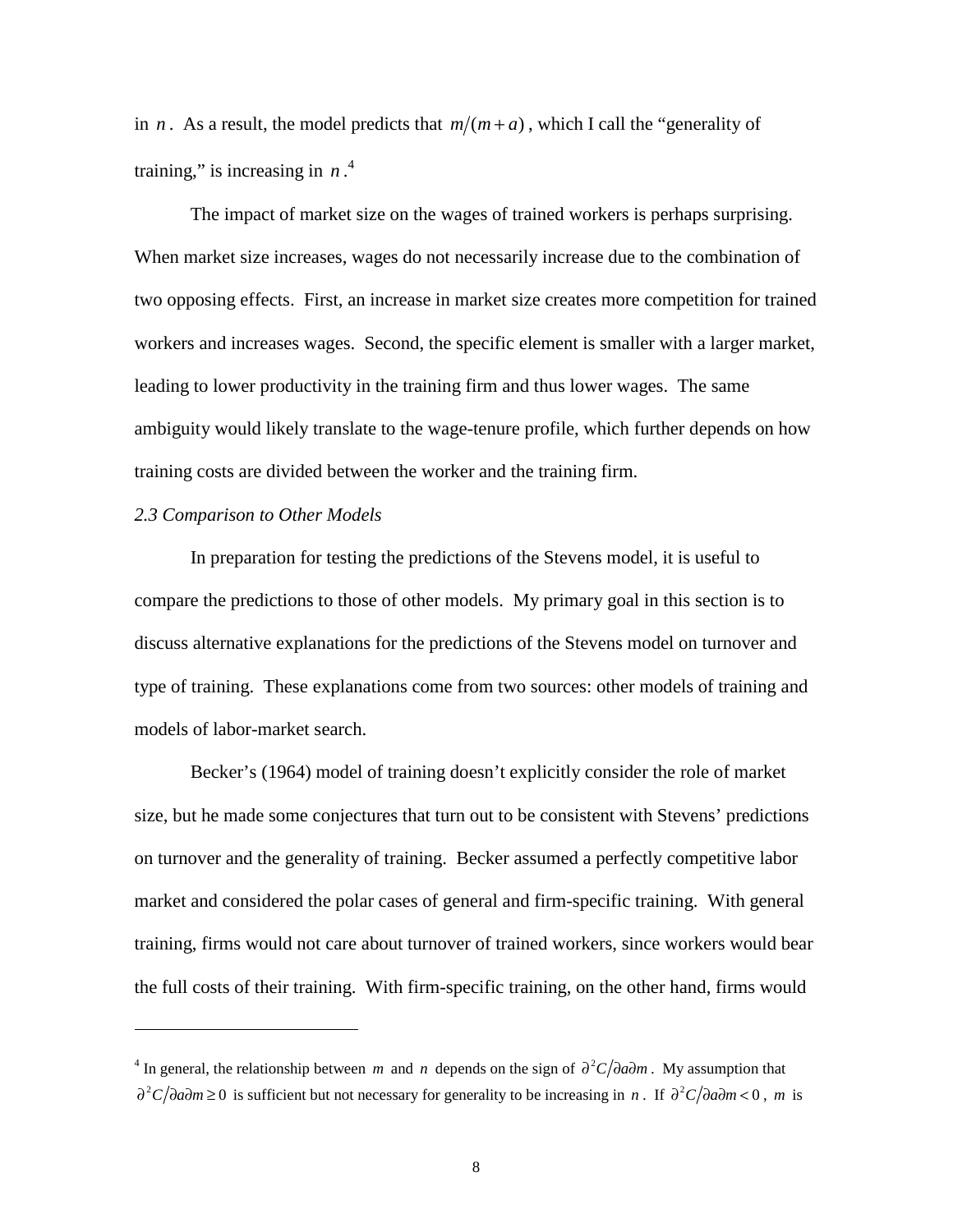lose their investments if trained workers left the firm. Therefore, he suggested that firms would share with workers some of the returns to firm-specific training (and, hence, some of the costs) in order to reduce the chances of turnover.<sup>5</sup>

 Becker acknowledged that much on-the-job training is neither firm-specific nor completely general, but he argued that such training can be considered as "the sum of two components, one completely general, the other completely specific"  $(p. 44)$ . In the case where training is transferable to a small number of firms, Becker said that the effect on training is "difficult to assess," but conjectured that such training would be more like specific training than general training because of the monopsony power held by firms (pp. 50-51). Combining these conjectures, Becker's model would predict that as market size increases, the role of general training becomes more important and, as a result, turnover increases.7

In addition to models of training, $<sup>8</sup>$  models of search and matching within an urban</sup> context might generate predictions similar to the Stevens model for the relationship between turnover and market size. Since search costs are presumably lower in larger markets, static models of search (e.g., Wheeler 2001) predict that workers and firms are

-

decreasing in *n* but generality would still be increasing in *n* if the change in *a* dominates the change in *m* . <sup>5</sup> Hashimoto (1981) arrives at the same conclusion, but argues that sharing results from concerns about

transactions costs rather than turnover.

<sup>&</sup>lt;sup>6</sup> While Becker's claim provides good intuition in many cases, it is not generally true. Stevens (1994) shows that some transferable training cannot be considered strictly a sum of general and firm-specific components.

 $<sup>7</sup>$  In terms of wages, Becker's model is not consistent with the prediction of the Stevens model on wages.</sup> Working through the intuition of the Becker model, one would expect that the wage-tenure profile becomes steeper with a larger market, since training becomes more general and the wage-tenure profile is steeper for general skills. However, the impact of market size on wages in the Stevens model is ambiguous, as explained above.

<sup>&</sup>lt;sup>8</sup> Acemoglu and Pischke (1998, 1999) develop models to explain firm-sponsored general training. However, their models involve perfect competition among employers, so the models don't have any implications about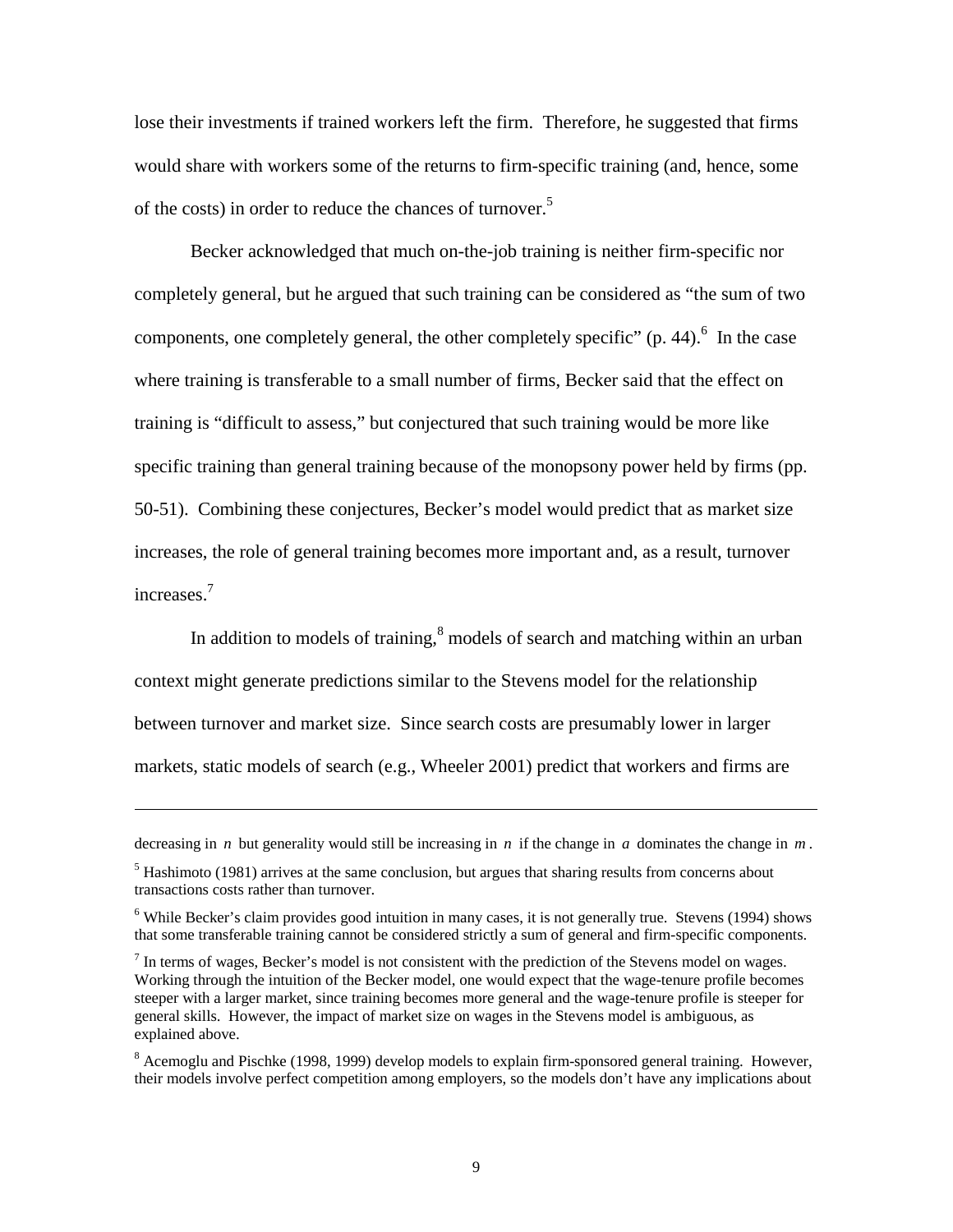more suitably matched in larger areas.<sup>9</sup> In a dynamic setting, lower search costs might also lead to greater turnover in larger markets, but this would seem to depend on how agents learn over time about the quality of their matches. In particular, one would expect search considerations to be important for young workers, since they are actively learning about their abilities and interests.

## **3. Empirical Strategy**

-

My empirical work tests two predictions of the Stevens model: as market size increases, (1) job turnover among trained workers increases and (2) the generality of training increases. My empirical strategy relies on variation in market size across metropolitan areas. This approach treats the worker's current area as the relevant labor market. To support this, I limit my analysis to blue-collar workers, who are less geographically mobile than are other workers. The working assumption is that these workers are perfectly mobile *within* their local labor market but immobile *across* markets. Mobility across areas is limited by costs involved in changing residences and searching for jobs in a different area.

Some evidence on the limited mobility of blue-collar workers is presented in Table 1. Over both the 1-year and 5-year periods ending in 1990, blue-collar workers had lower rates of mobility across states than did workers in other occupations. Between 1985 and 1990, for example, data from the 1990 Census of Population indicate that 7 percent of blue-collar workers moved between states, compared to 13 percent among white-collar workers and 10 percent among workers in clerical, sales, or service occupations.

the role of market size on training. In addition, all training is perfectly general in their models and therefore they do not address the balance of general and specific training.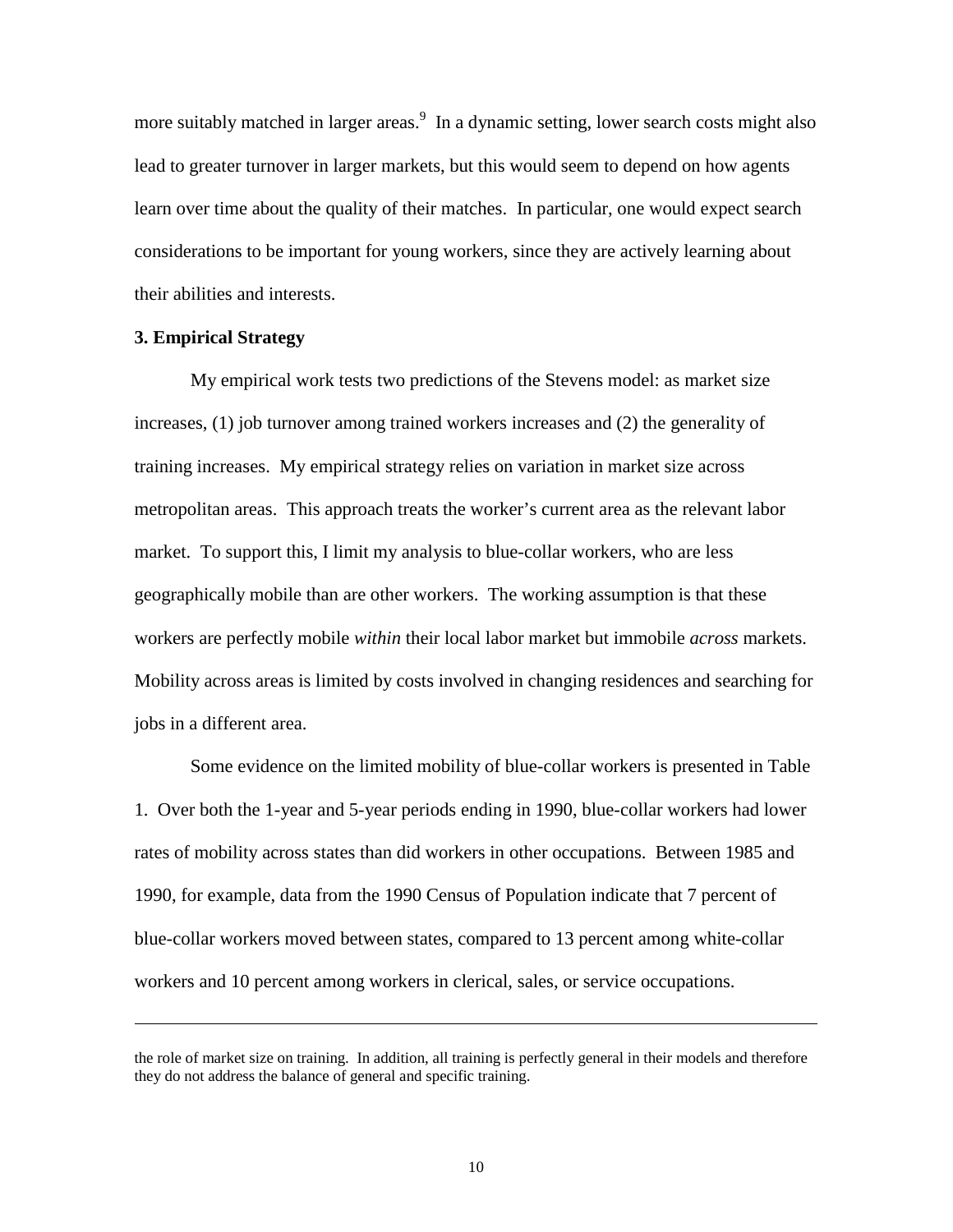#### *3.1 Defining Local Labor Markets*

-

I define local labor markets using metropolitan areas. The general concept of a metropolitan area (MA) is "that of a core area containing a large population nucleus, together with adjacent communities that have a high degree of economic and social integration with that core" (U.S. Bureau of the Census 1994, p. 13-1). More concretely, MAs contain one or more central counties and may include outlying counties with a close connection to the central counties, based on commuting patterns and population density. MAs are a suitable construct for local labor markets because workers generally can change jobs within an MA without changing their residence. MAs range in total population from around 50,000 to 1 million or more.

The federal government distinguishes between three types of MAs: metropolitan statistical areas (MSAs), primary metropolitan statistical areas (PMSAs), and consolidated metropolitan statistical areas (CMSAs). The MSAs represent relatively free-standing metropolitan areas, while the CMSAs represent large metropolitan regions that contain two or more PMSAs. For example, the Washington-Baltimore CMSA contains the Washington, DC PMSA; the Baltimore, MD PMSA; and the Hagerstown, MD PMSA. I use a combination of MSAs and PMSAs in this analysis. In combining data from various sources, I use consistent definitions of metropolitan areas as of June 30, 1997. At this time, there were 328 MAs in the 50 states and the District of Columbia, including 255 MSAs and 73 PMSAs.

I classify blue-collar workers into detailed occupations using the occupational classification system developed for the 1990 census. I start with 3-digit occupations within

<sup>&</sup>lt;sup>9</sup> Another benefit of pooling workers and firms in cities is to reduce risk associated with industry-specific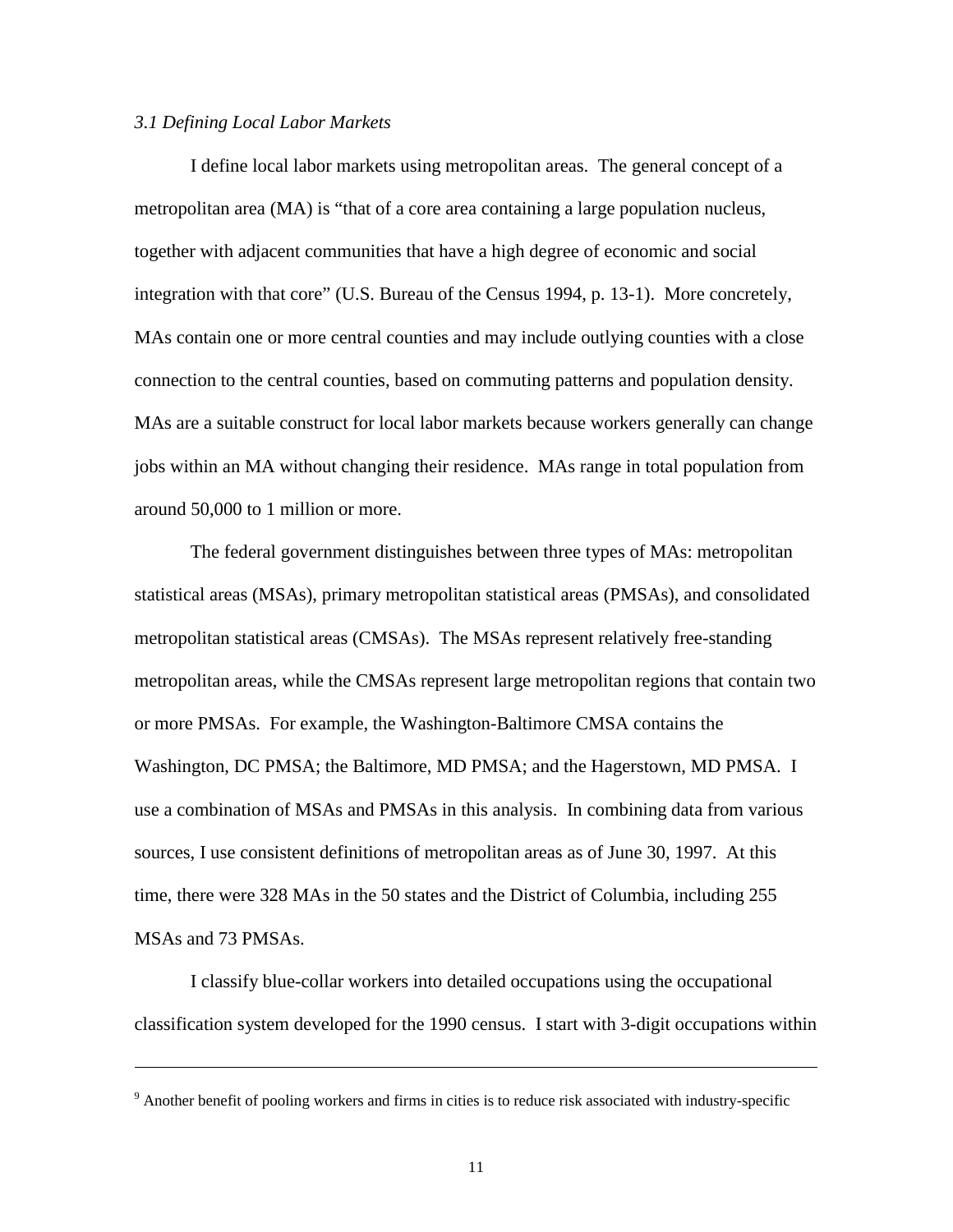the broad categories of "Precision Production, Craft, and Repair Occupations" and "Operators, Fabricators, and Laborers." In line with the theory, I drop occupations that don't require much in the way of training – for example, helpers and laborers. I also drop codes for supervisors of blue-collar workers and non-specific codes such as "not elsewhere classified." I combine some closely related occupations into a single category in order to avoid small cells and to make the data comparable with the OES classification system (described below). Finally, I drop occupations for which the market definition is problematic.<sup>10</sup> This leaves 103 occupations; examples are aircraft engine mechanics, carpenters, tool and die makers, and printing press operators.

## *3.2 Measuring Market Size*

 I construct measures of market size for each occupation in each MA using 1998 data from the Occupational Employment Statistics (OES) survey. The OES survey is an annual mail survey from the Bureau of Labor Statistics measuring occupational employment and wages for wage and salary workers in non-farm establishments, by industry.<sup>11</sup> The OES survey samples and contacts approximately  $400,000$  establishments each year and, over 3 years, contacts approximately 1.2 million establishments. The 1998 data are therefore based on survey results from 1996, 1997, and 1998.

-

shocks (Simon 1988; Diamond and Simon 1990).

<sup>&</sup>lt;sup>10</sup> That is, workers in those occupations are likely to switch to a different occupation or move to a different area. These judgments are based on tabulations from the March CPS (see Section 4.1). Occupational mobility is judged by comparing occupation at the time of the survey to occupation in the longest job in the previous year. Geographic mobility is judged by comparing state of residence at the time of the survey to state of residence in the previous year.

 $11$  An establishment is defined as an economic unit that processes goods or provides services, such as a factory, store, or mine. The establishment is generally at a single physical location and is engaged primarily in one type of economic activity. The OES survey includes establishments in most industries, but excludes those in agricultural production, forestry, fishing, the postal service, and the federal government. For the micro-level data sets used in connection with the OES data, I exclude workers in those industries from the analysis.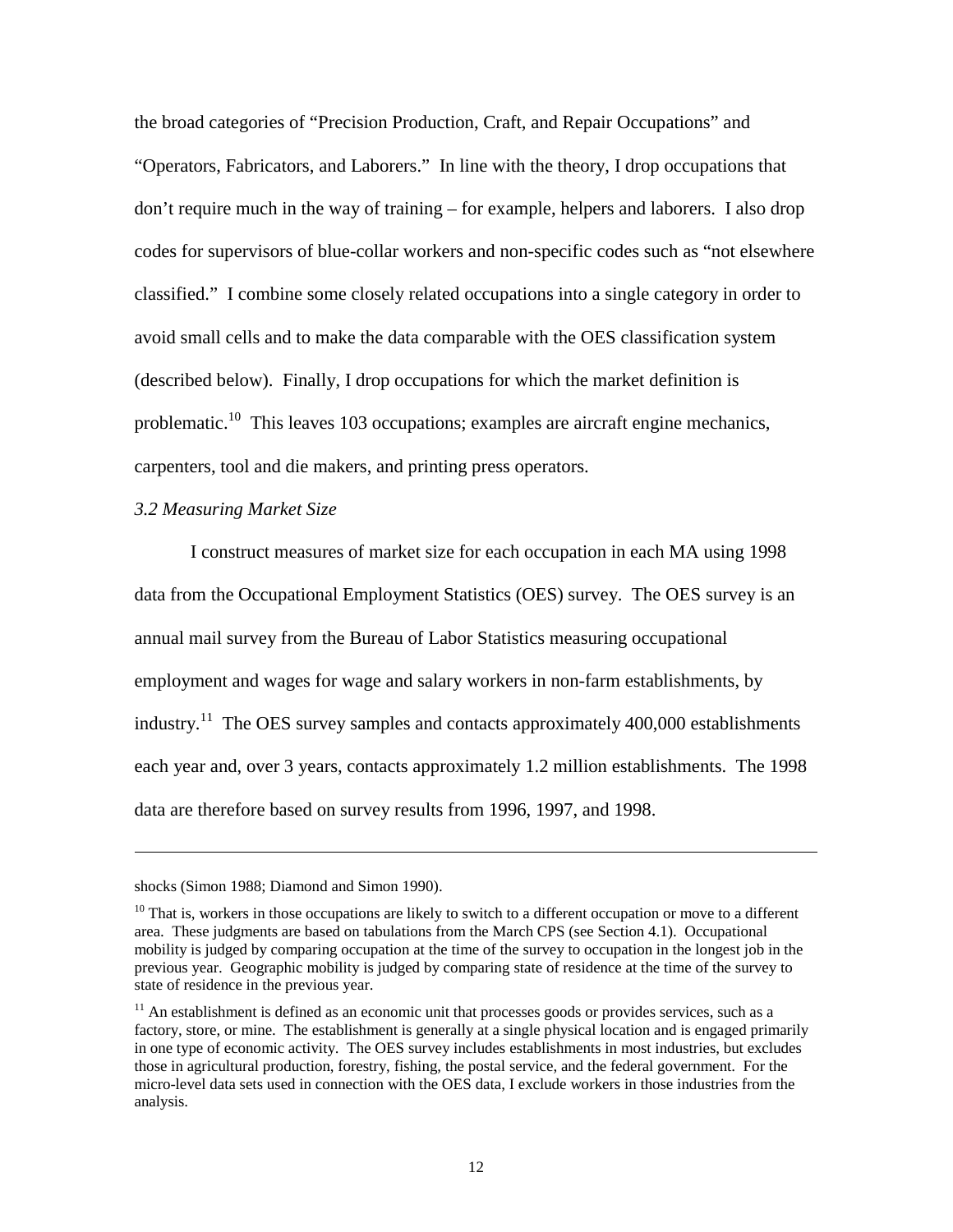The OES data provide a measure of market size that is consistent with the theoretical model presented in Section 2. That measure is the number of establishments that employ workers of a given occupation in a given metropolitan area. The OES survey defines occupations using 5-digit codes from the OES classification system. I developed a crosswalk between the OES and Census systems and use it to convert the OES data to Census occupation groups.<sup>12</sup> The OES data cover every MA but, due to confidentiality and data quality criteria, they do not cover every occupation within a given MA. In particular, occupation-MA cells are not reported if there are fewer than 3 establishments for a given cell or if one establishment contains 80 percent or more of the employment in a given cell.

Summary statistics on the number of establishments in an occupation-MA are presented in the first row of Table 2. This measure of market size is right-skewed, reflecting the concentration of economic activity in relatively few geographic areas. The mean number of establishments in an occupation-MA is 43 and the median is 17. There exists a fair amount of variation across cells: from 6 establishments at the  $10<sup>th</sup>$  percentile to 93 establishments at the  $90<sup>th</sup>$  percentile.

j

 $12$  In cases where Census occupations are composed of multiple OES occupations (about half of the Census occupations), it is challenging to construct my measure of market size. I want to measure the number of establishments employing any of the component OES occupations. The appropriate method for aggregation depends on the degree of overlap between the sets of establishments employing each OES occupation; however, this overlap is not observable in my OES data set. In the case of perfect overlap, the maximum among the component OES occupations is appropriate. At the other extreme of no overlap, the sum of establishment counts is appropriate. Since the OES occupations for a given Census occupation are necessarily closely related, I use the maximum.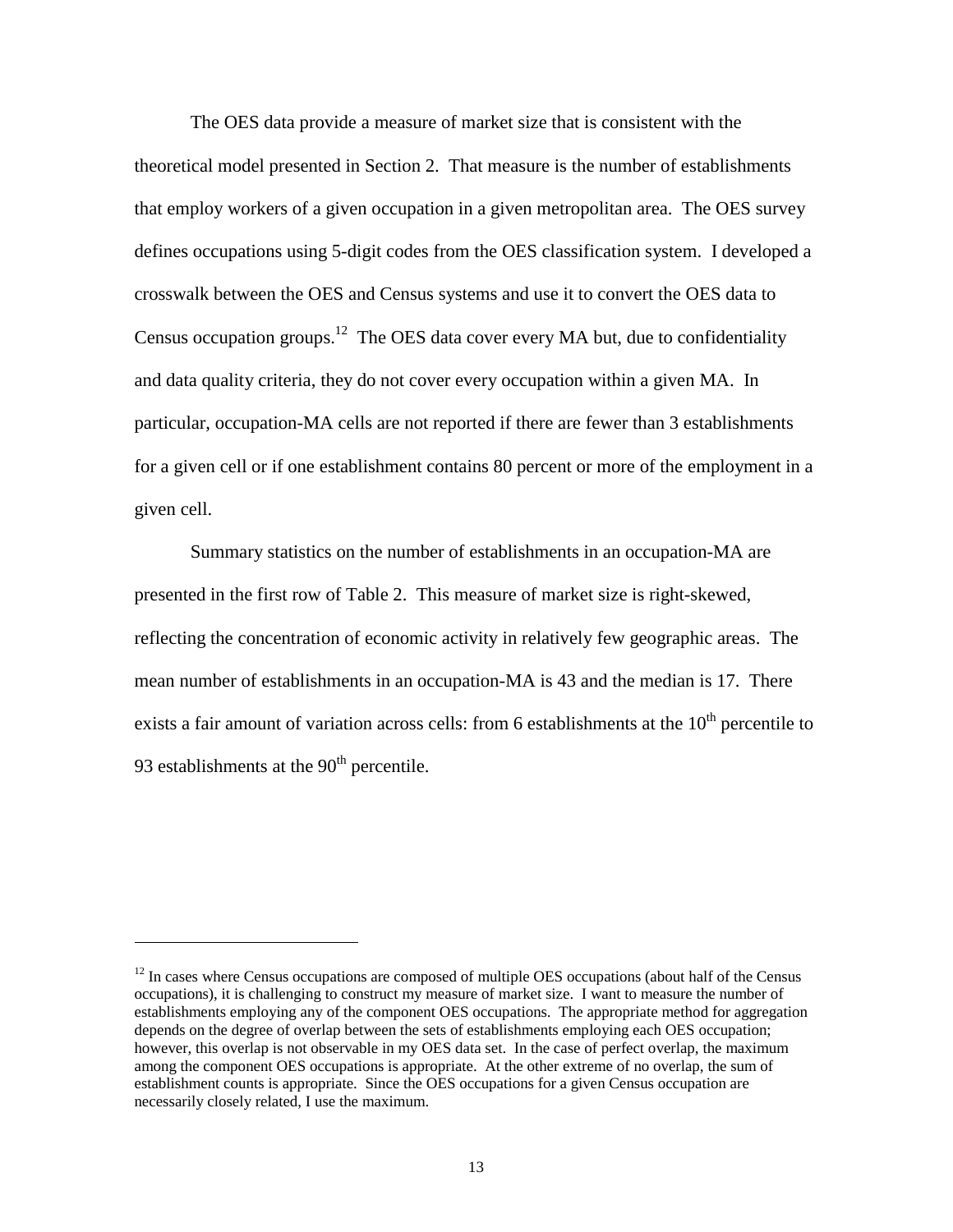#### **4. Job Turnover and Market Size**

#### *4.1 Data*

I test the prediction on job turnover using data from the March Current Population Surveys (CPS) for 1990-2002. The CPS is a monthly survey of 60,000 households conducted by the Census Bureau for the Bureau of Labor Statistics. The Annual Income Supplement to the March CPS collects information on employment and income in the previous calendar year. It contains a question on the number of employers each individual had during the year; specifically, the question reads: "For how many employers did you work in [year]? If more than one at the same time, only count it as one employer." The response is coded as zero, one, two, or three-or-more employers. Since those who had more than one employer must have changed employers at some point, I use this question to construct a measure of job turnover. This measure is simply an indicator for having more than one employer in the previous year. This captures all employer-to-employer transitions but does not capture all separations, since individuals who separated from their employer but were unemployed for the remainder of the year would be counted as having only one employer.

Although this question from the March CPS was not designed to measure turnover, measures of turnover based on it are consistent with turnover data collected in other CPS surveys. Farber (1999) computed aggregate rates of job change based on this measure and compared them to those based on the Tenure Supplements to the CPS. Over the 1975- 1995 period, the average rate of job change in the March data is 15.3%. Considering the downward bias noted above, this corresponds well to the fraction of workers who have been in their job less than one year. This latter measure averaged 18.6% over the 1979-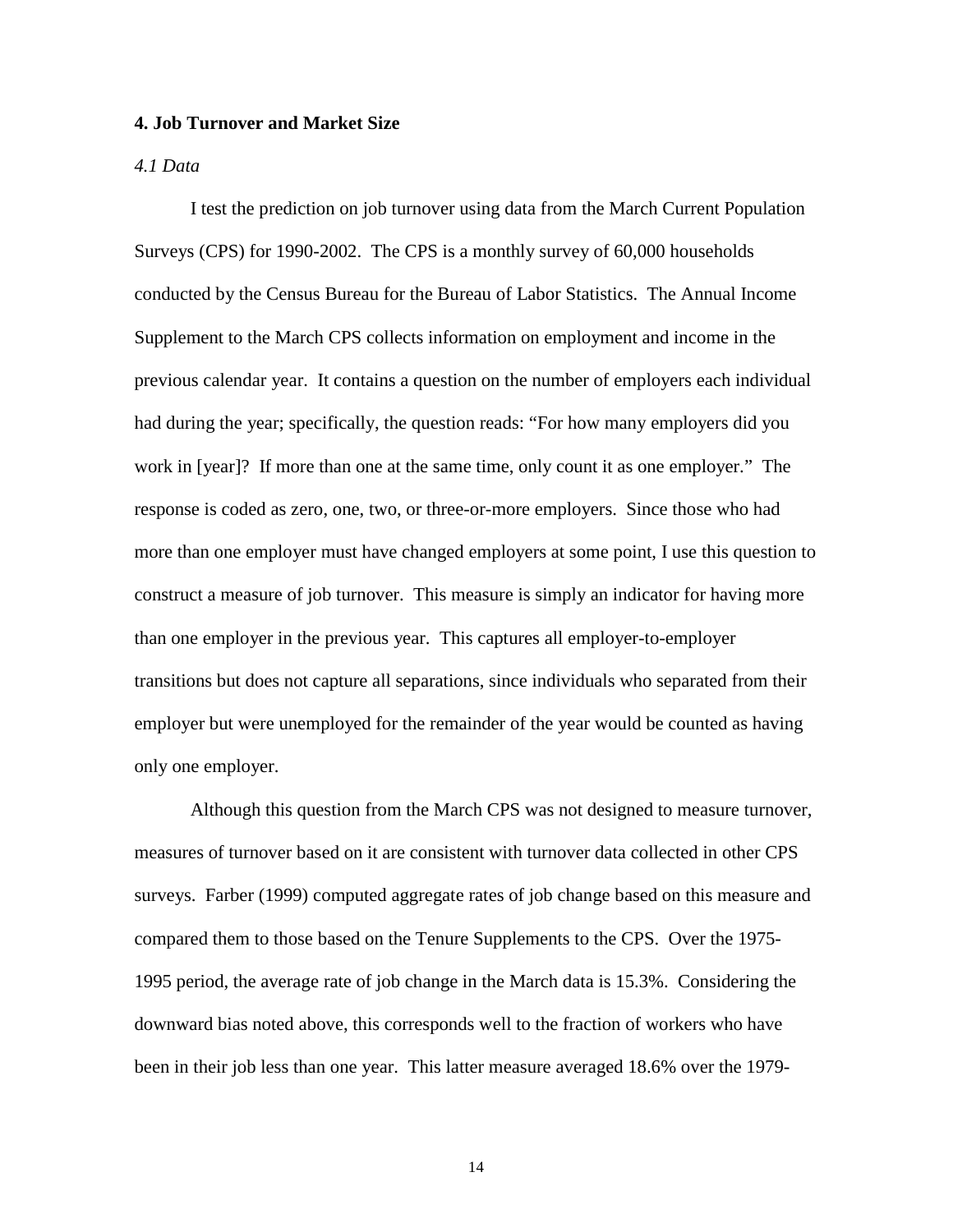1996 period. Stewart (2003) matched the March 1987 Income Supplement to the January 1987 Tenure Supplement, providing two reports of employment transitions for the same period for each individual. He found that the transitions were identical in both reports for nearly 80 percent of the cases and were consistent with each other for 90 percent of the cases.

I restrict the sample to blue-collar workers between the ages of 18 and 64 who had at least one employer in the previous year, live in an MA, and are not self-employed.<sup>13</sup> In my sample period, the CPS recorded occupations using the classification system developed for the 1990 census. As described in Section 3.1, I use 103 occupation categories for bluecollar workers. For a given year of the March CPS, these procedures yield a sample of about 7,000 workers. A sample of this size is too small to support my empirical strategy, which relies on detail within occupations and MAs. Therefore, I pool the data over 13 years of the March CPS from 1990 to 2002 and control for year effects in the analysis.

My empirical strategy exploits variation in market size across MAs. In order to protect respondent confidentiality, the public-use CPS files do not identify the particular MA for workers in the smallest MAs. This prevents me from linking their records to the OES data on market size. As a result, my CPS sample is limited to workers from 262 of the 328 MAs. Excluding the smallest MAs tends to reduce the variation in market size at the lower end of the distribution within the OES data, as shown in the second row of Table

l

 $<sup>13</sup>$  Since the turnover measure is based on employment in the previous year, I identify the worker's</sup> occupation and other job-related variables based on the longest job held in the previous year. (The March CPS does not collect this information about any other jobs held in the previous year.) The only exception to this rule is union status, which is based on the worker's current job since that information is not reported for the longest job held in the previous year. I also exclude workers who had less than one year of potential experience as of March of the previous year.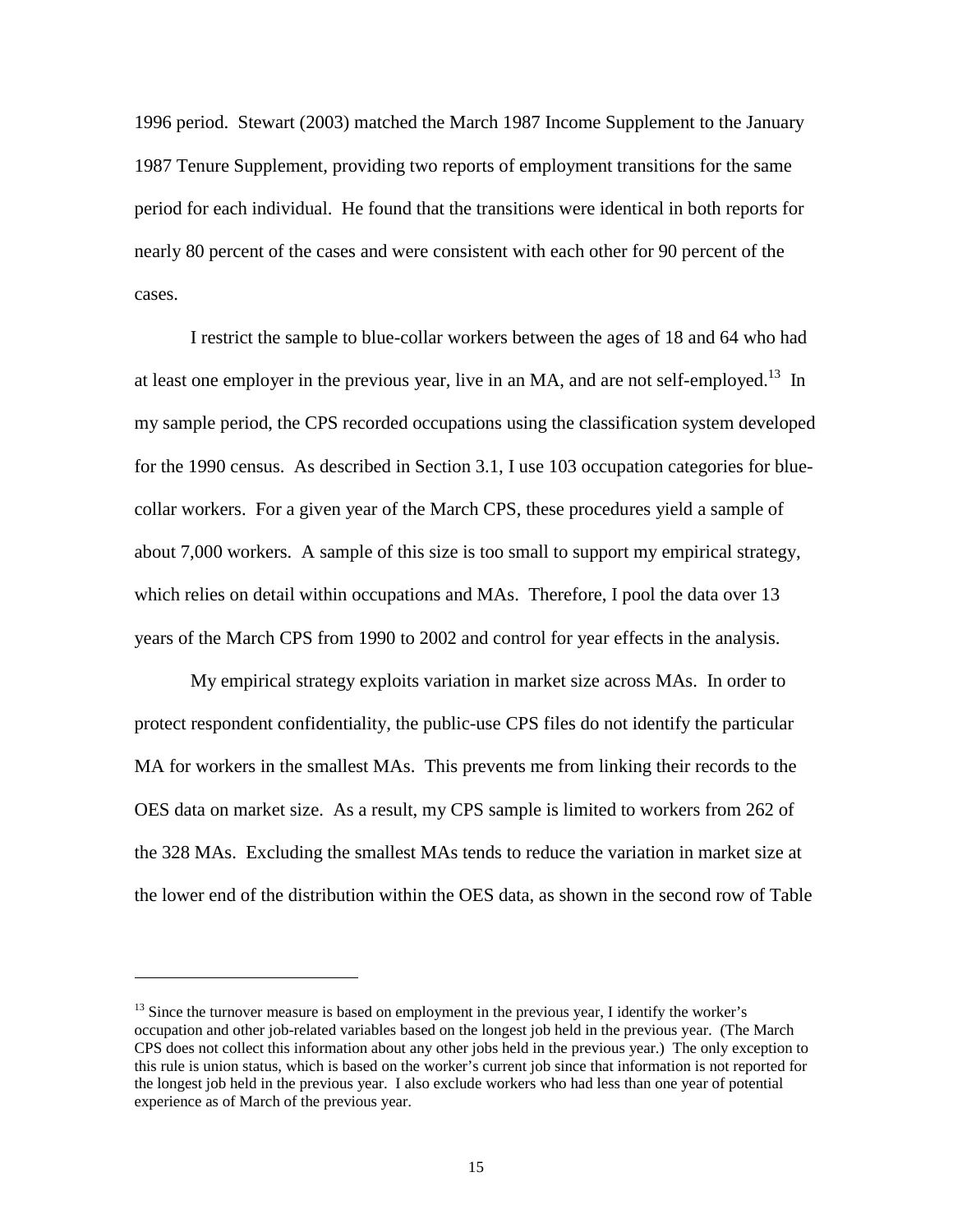2. In the CPS sample, the median number of establishments for an occupation-MA is 27, compared to 17 in the overall OES data.

Table 3 presents sample means for the individual-level data from the CPS sample. The share of workers who had multiple employers in the previous year is 15 percent. As one might expect in a sample of blue-collar workers, the typical worker is a male with a high-school education. The sample covers a range of ages: half of the sample is between 30 and 45 years of age, with about one quarter less than 30 and one quarter greater than 45. *4.2 Specification* 

I estimate the effect of market size on job turnover using the specification:

$$
turnover_{om} = \alpha_o + \beta \, size_{om} + \gamma' Z_{om} + \varepsilon_{om},\tag{4}
$$

where *o* refers to occupation and *m* refers to MA. The dependent variable is the share of workers with occupation  $\sigma$  in MA  $m$  who had multiple employers in the previous year. The key independent variable is the measure of market size from the OES data: the number of establishments in MA *m* that employ workers in occupation *o* . The theory predicts that job turnover increases with market size:  $\beta > 0$ . Since equation (4) includes occupation fixed effects  $(\alpha_a)$ ,  $\beta$  is identified from variation in market size across MAs within occupations.

The vector  $Z_{\text{om}}$  includes a variety of other variables that might affect turnover. It includes firm size since it is well known that turnover is lower in larger firms (Idson 1996; Oi and Idson 1999).<sup>14</sup> It includes variables for other job characteristics: industry, union status, part-time work, and public-sector employment. It also includes standard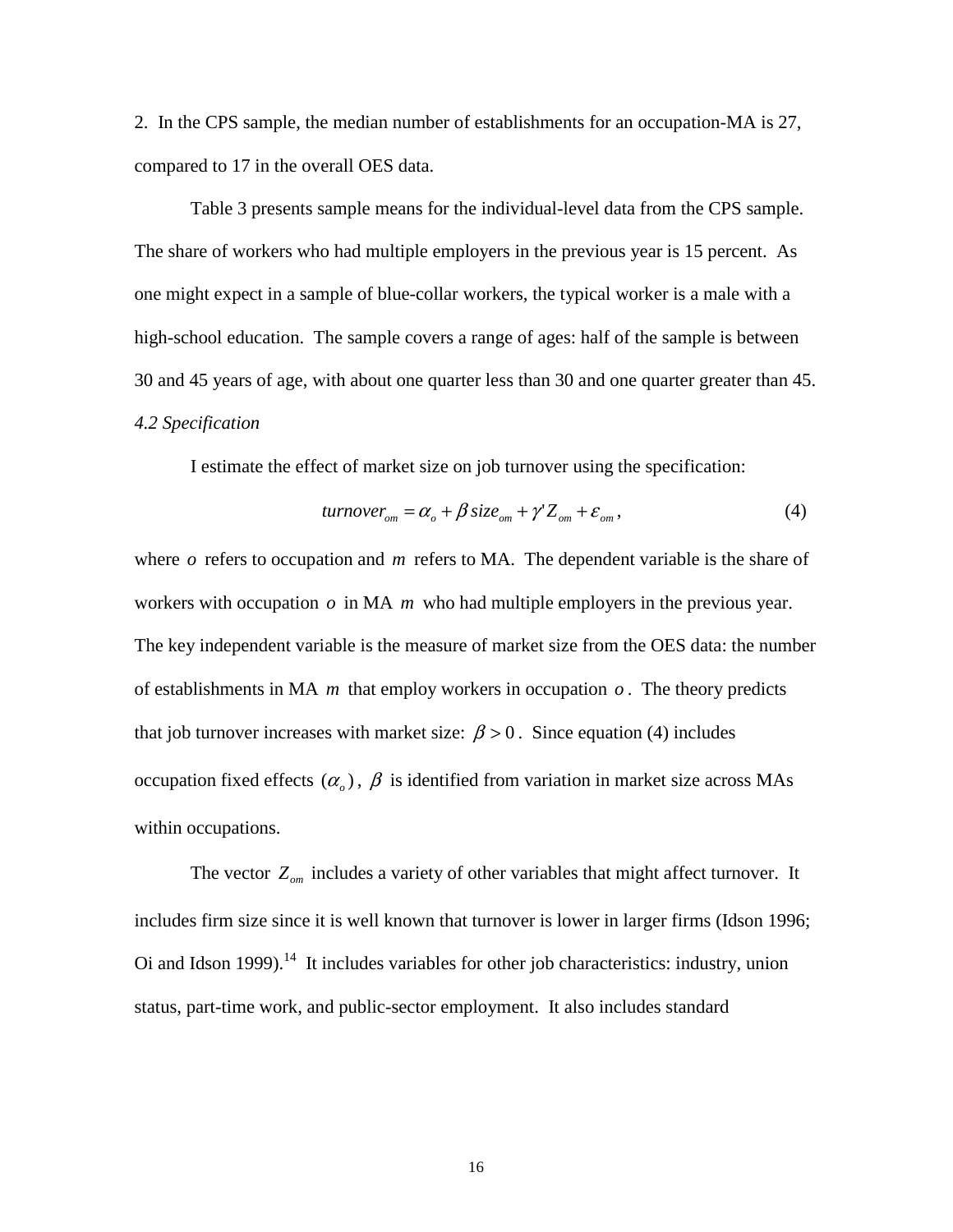demographic variables and indicators for each year of the CPS sample. Finally, to control for effects at the aggregate level,  $Z_{\text{om}}$  includes the population of the MA in 1999 and population growth in the MA between 1990 and 1999, based on Census Bureau population estimates.

 To estimate equation (4) with the CPS sample, I group workers into occupation-MA cells and average the individual information within each cell, leaving a dataset of 10,004 observations. For each occupation-MA in the CPS data, the OES data give the number of establishments. Even with 13 years of CPS data, there are relatively few workers in each cell: the group sizes range from 1 to 785, with a median of 3. To account for the heteroskedasticity induced by variation in group size, I use a two-step GLS estimator (Dickens 1990). In the first step, I estimate the extent to which the error in a cell varies with group size. Estimates of error-components variances from the first stage are then used to construct a weight for a weighted least squares estimator.<sup>15</sup>

 In addition to the simple linear specification in equation (4), I also estimate a piecewise linear specification that allows the effect of market size to vary with the level of market size. The Stevens model suggests that the effect of market size on job turnover is greatest at low levels of market size. In the example analyzed in Appendix A, for instance, the probability of job turnover as a function of the number of establishments displays the

-

<sup>&</sup>lt;sup>14</sup> Several reasons have been given for why turnover is lower in larger firms, including: (1) larger firms are less likely to go out of business, (2) monitoring costs are greater in larger firms, and (3) larger firms are more likely to use incentive contracts.

<sup>&</sup>lt;sup>15</sup> The qualitative results are robust to limiting the sample to cells with 3 or more workers, or to cells with 5 or more workers.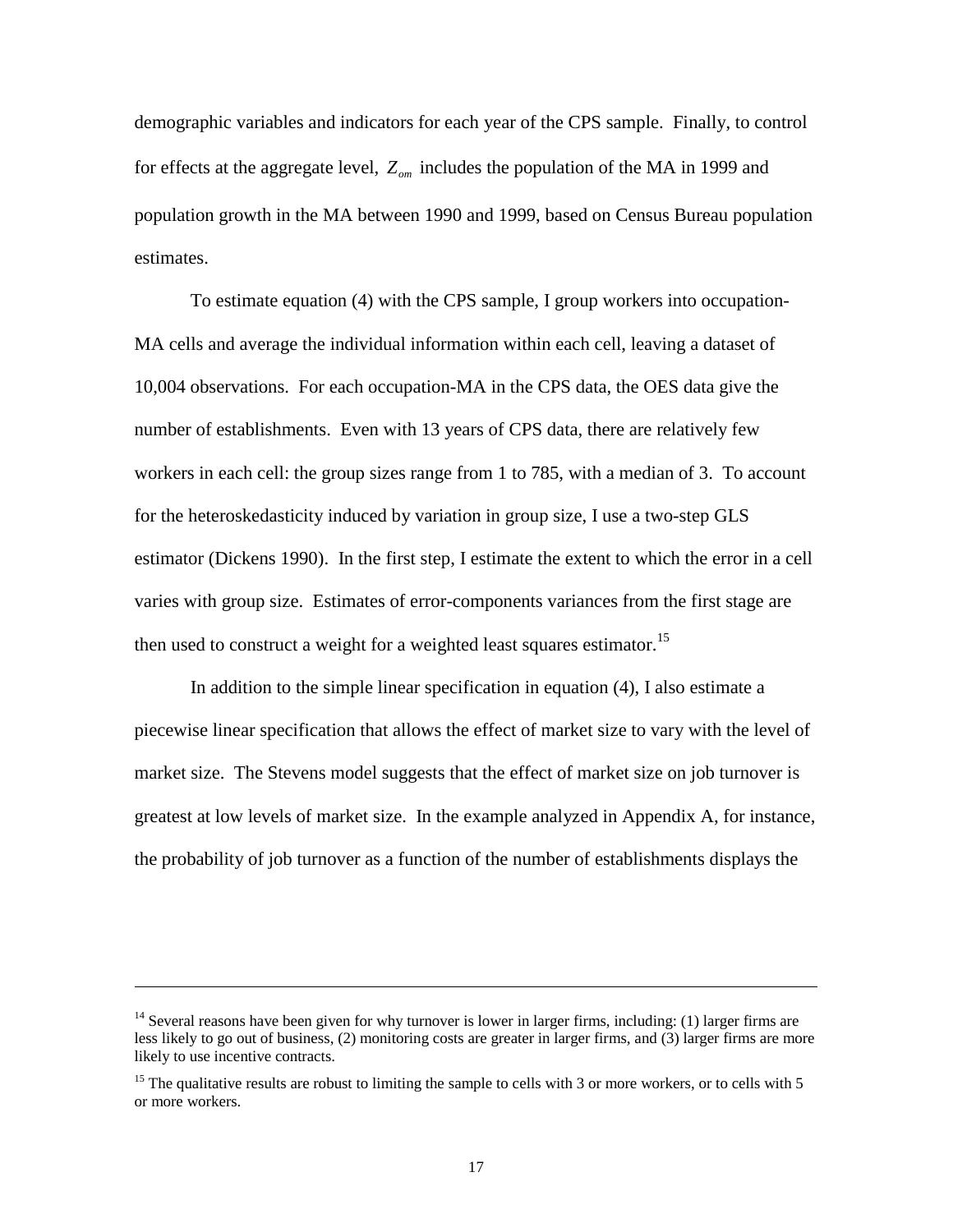nonlinear relationship shown in Figure 1. As market size increases, job turnover increases rapidly at low levels of market size and increases only marginally beyond that.<sup>16</sup> *4.3 Results* 

 In the simple linear specification, increases in market size are not associated with greater job turnover (Table 4). The estimate of  $\beta$  is positive, as expected, but its magnitude is quite small. An increase in market size from the  $10<sup>th</sup>$  percentile to the  $90<sup>th</sup>$ percentile would, according to the estimate, increase job turnover by less than 1 percentage point. This is perhaps not surprising, since much of the variation in the data is at the high end of the market-size distribution, where the model suggests the effect of market size is negligible.

 In contrast, the piecewise linear specification offers some support for the prediction of the model. When market size is 10 establishments or less, increases in market size are associated with greater job turnover and the effect is statistically significant. In contrast, the estimated effects for the other two ranges are negligible. Taking the point estimates at face value, an increase of market size by 5 establishments in the first range  $(\leq 10$ establishments) increases turnover by 2.0 percentage points, in the second range (10-30) decreases turnover by 0.02 percentage points, and in the third range (30+) increases turnover by 0.01 percentage points. This empirical relationship is shown in Figure 2. As the figure demonstrates, the important variation in market size appears to be at the lowest levels.

-

<sup>&</sup>lt;sup>16</sup> For simplicity, the example in Appendix A ignores the specific element  $a$ . However, including it in the model doesn't change the main point of Figure 1. In particular, for a given value of *a* , the relationship between turnover and market size follows the nonlinear pattern in Figure 1. Changing the value of *a* merely shifts the entire curve up or down.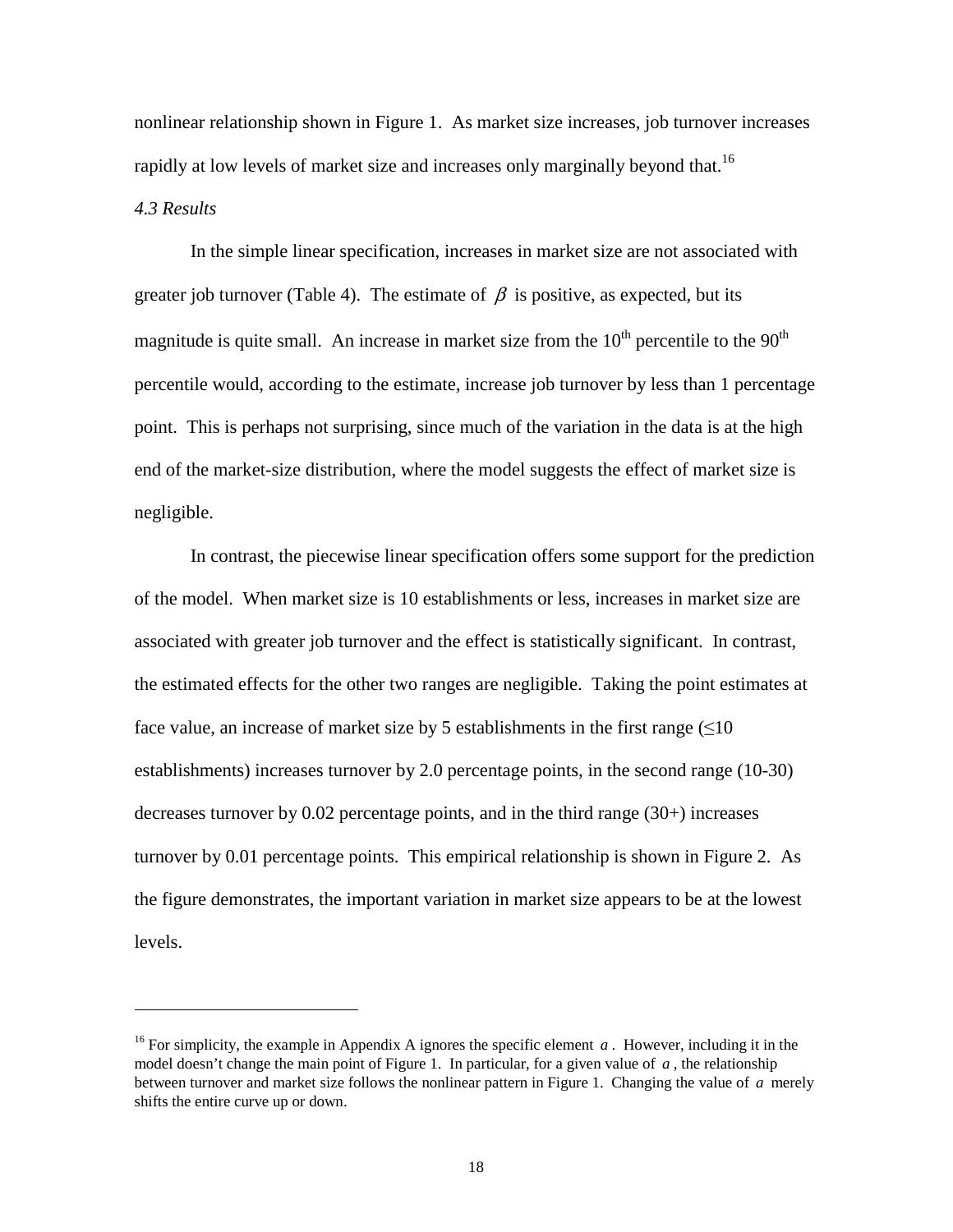Turning to the other variables in the model, the effects of the control variables on turnover are generally in the expected direction. Notably, turnover is higher for younger workers and part-time workers. Turnover is lower for workers in large firms and workers in the public sector. In addition, workers in larger cities (in terms of population) have lower turnover, all else equal, although the effect is small. This is consistent with evidence that larger cities have lower unemployment rates (Gan and Zhang 2003).

 While the empirical results are consistent with the Stevens model, there might be other explanations for the results. In particular, turnover might be higher in larger markets because of lower search costs (see Section 3.2). Therefore, I provide a further test of the Stevens model based on differences in training requirements among blue-collar occupations. If the turnover effect reflects training, then it should be greater for occupations involving more training. In contrast, if the turnover effect reflects search costs, then the effect of market size on turnover shouldn't vary with training requirements.

 I measure training time in an occupation using Specific Vocational Preparation (SVP) scores from the Dictionary of Occupational Titles. SVP is the "amount of lapsed time required by a typical worker to learn the techniques, acquire the information, and develop the facility needed for average performance in a specific job-worker situation" (U.S. Department of Labor 1993, p. B-1). SVP includes formal vocational education as well as on-the-job training. SVP is measured on a nine-point scale, with each level corresponding to a range of training times. I use the measures of training time for Census occupations from England and Kilbourne (1988). For the occupations in my data, training time ranges from 6 months at the  $10<sup>th</sup>$  percentile to 44 months at the  $90<sup>th</sup>$  percentile, with a median of 25 months.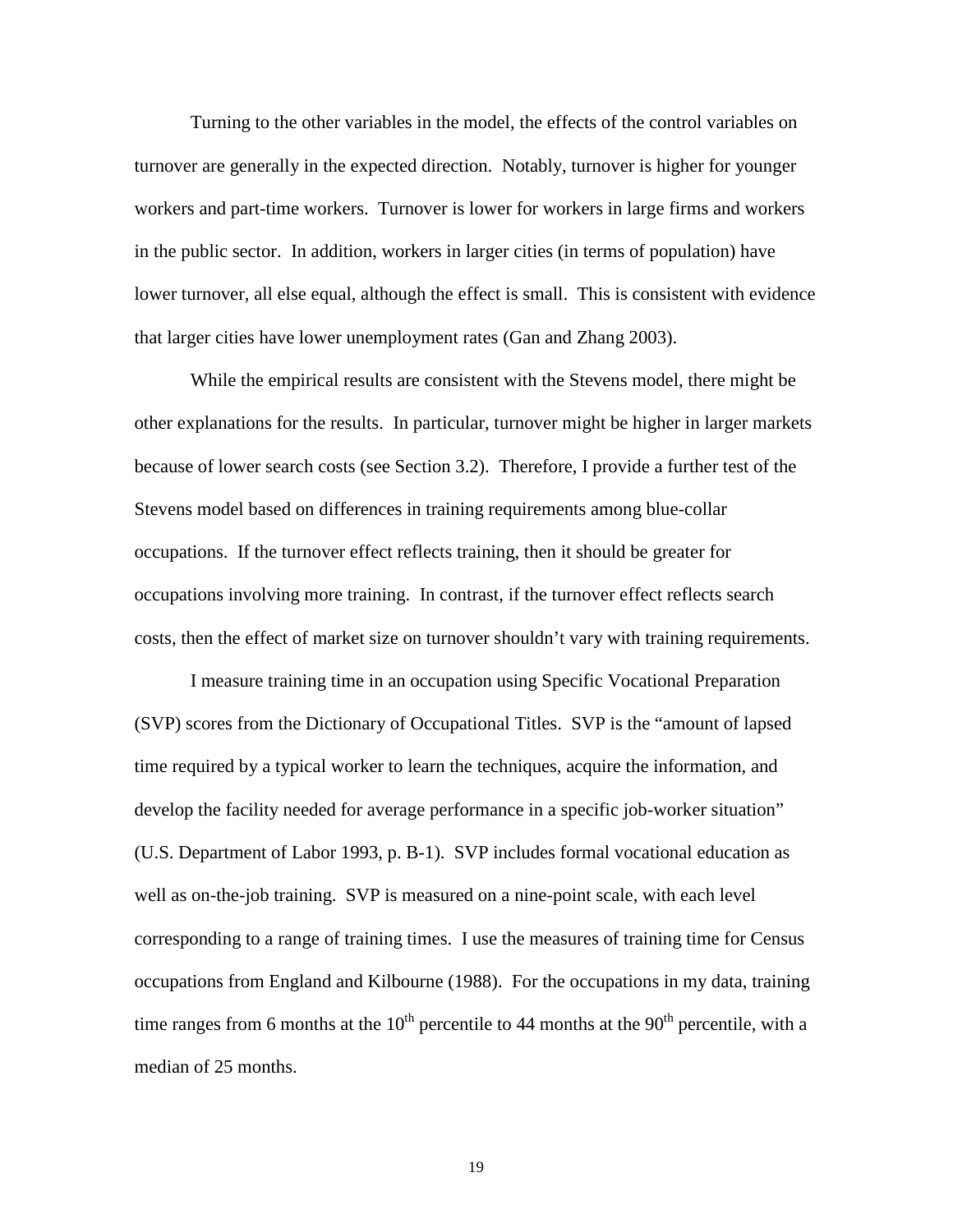I implement this test by adding interaction terms between market size and training time in the turnover equation. The Stevens model predicts that the coefficients on the interaction terms are positive, while the search story predicts that the coefficients are zero. Since the effect of market size on turnover is positive only in the lowest range of market size, the coefficient of interest here is on the training-time interaction for this range. The estimate of this coefficient is positive, as predicted by the Stevens model (Table 5, column 2). However, it is not statistically significant and the magnitude of the effect is rather small. For instance, the estimates imply that the effect on turnover of increasing market size by 5 establishments in the lowest range, which is 2.0 percentage points overall, is only 0.2 percentage points higher for an occupation with 2 years longer training time.<sup>17</sup> Therefore, this second test does not provide additional support for the Stevens model.

#### **5. Generality of Training and Market Size**

-

 In this section, I test the theoretical prediction that on-the-job training is more general the larger is the size of the local market for an occupation. Ideally, a test would involve the empirical counterparts of the training components in the model: the specific component *a* and transferable component *m* . However, I am not aware of any data sources that include such measures.<sup>18</sup> Therefore, I base my test on responses to unique survey questions on how much of the skills workers learn during training are transferable to other firms. The evidence in this section is based on worker responses in the National Longitudinal Survey of Youth 1979 and employer responses in the Employment

<sup>&</sup>lt;sup>17</sup> For instance, the implied effect is 1.86 percentage points for an occupation with 1 year of training time and 2.04 percentage points for an occupation with 3 years of training time.

 $18$  For a critical review of available data on training, see Loewenstein and Spletzer (1999a).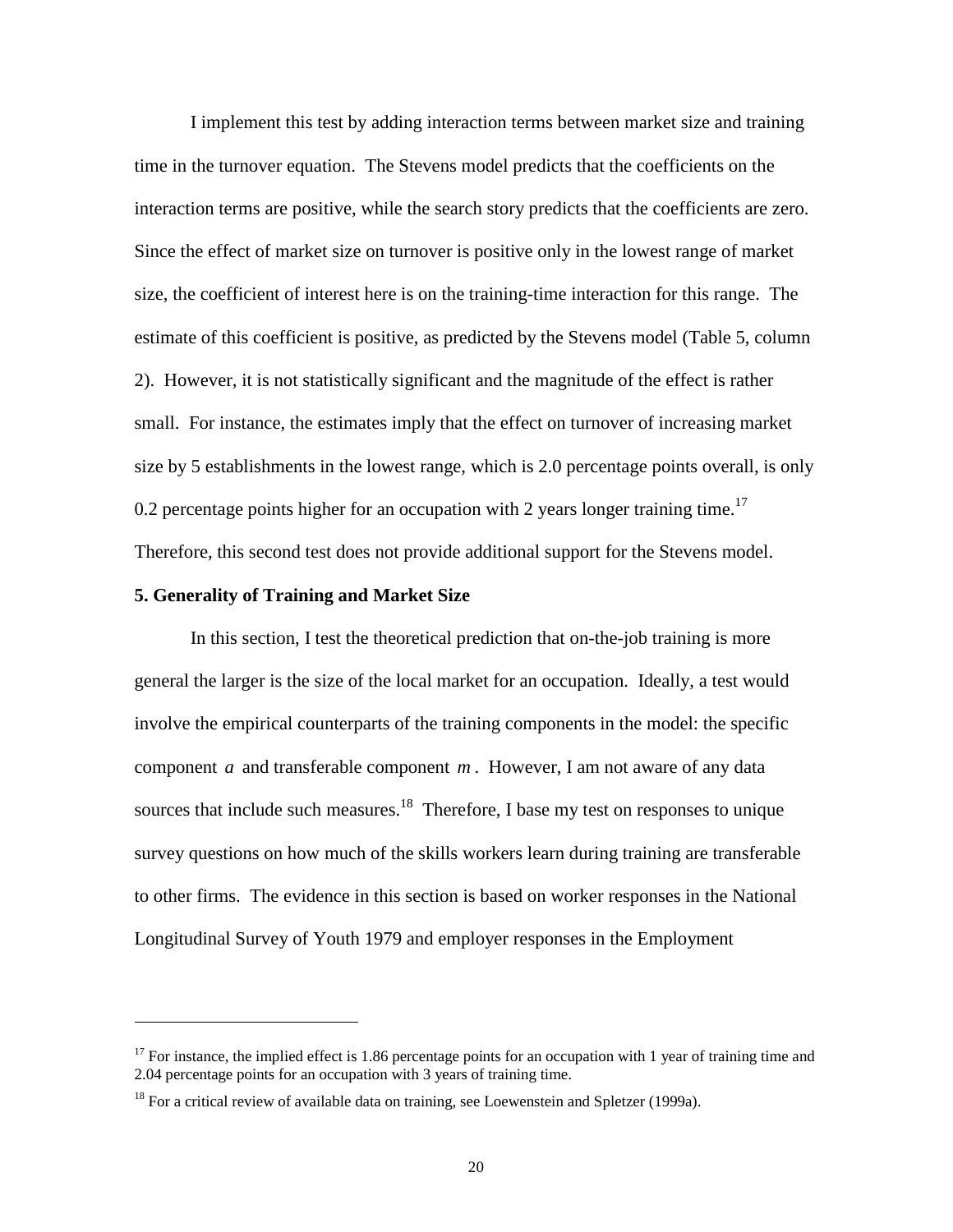Opportunity Pilot Project survey. The second survey allows a further test of the model based on the wage returns to relevant experience.

## *5.1 Evidence from the NLSY*

-

 The National Longitudinal Survey of Youth 1979 (NLSY) is an ongoing study of labor market and other experiences of a cohort that was age 14-21 in 1979. For the first and only time in 1993, when respondents were age 28-36, the NLSY included a series of questions on the generality of skills learned at the start of the worker's current job.  $^{19}$  First, the survey asked workers: "When you started doing this kind of work for [employer], about what percentage of the duties you currently do were you able to perform adequately?" For those who initially performed less than 100 percent of their current duties adequately, the survey then asked whether they received any of the following kinds of training when they were learning to perform their job duties: classes or seminars, time with supervisor, time with co-workers, and self-study materials.<sup>20</sup> For each kind reported, the survey then asked: "How many of the skills that you learned in [training kind] do you think would be useful in doing the SAME kind of work you are doing for an employer other than [current employer]?" There are five possible responses: all or almost all, more than half, about half, less than half, and none or almost none.

 I construct a sample of blue-collar workers in the 1993 NLSY data who live in MAs and are not self-employed. As shown in Table 6, 251 workers in the sample reported at least one kind of training at the start of their job. The most common kinds are guidance

 $19$  The survey also asked workers to report the generality of (formal and informal) training in the previous year. I base my analysis on the questions regarding training at the start of the job because the theory outlined in Section 2 refers to training at the start of the job. For more discussion of the 1993 training data, see Loewenstein and Spletzer (1999a, 1999b).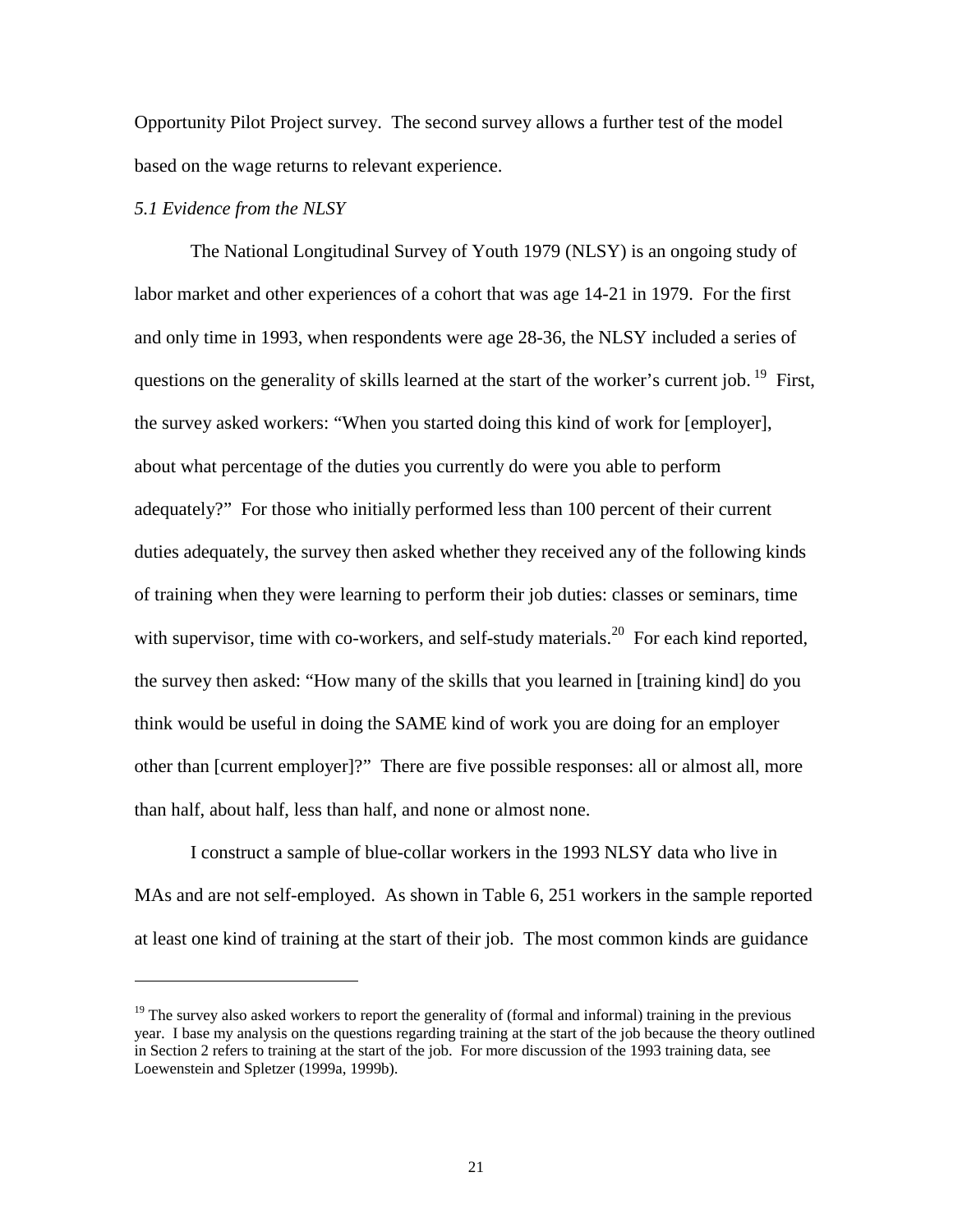from supervisors and guidance from co-workers. The last column of the table shows the share of those reporting each kind of training who said that "all or almost all" of the skills are transferable. Overall, 64 percent of training is considered to be fully general. Across kinds of training, this measure ranges from 58 percent for self-study materials to 83 percent for classes and seminars.

In order to determine whether workers in larger markets are more likely to report their training to be general, I estimate a regression of the form:

$$
general_i = occ_i + \beta \, size_{om} + kind_i + \gamma' Z_i + \varepsilon_i. \tag{5}
$$

The dependent variable equals 1 if worker *i* reported that "all or almost all" of the skills learned in training are transferable, and equals 0 otherwise. Equation (5) follows the same structure as the turnover equation (4), with the key independent variable representing market size for the occupation in the MA. However, due to the smaller sample in the NLSY, equation (5) is more parsimonious in certain respects than the turnover equation.

First, instead of including a full set of occupation fixed effects, I group the 103 blue-collar occupations into six categories and include indicators for these groups  $(occ<sub>i</sub>)$  in the regression. Second, I parameterize market size into three groups: 30 or less, 31-100, and more-than-100 establishments in the occupation-MA (from the OES data). The regression includes indicators for the second and third groups, with the effects measured relative to the first group. The specification also includes indicators for the kind of training ( $\text{kind}_i$ ) and a set of control variables  $Z_i$  similar to that in the turnover model.<sup>21</sup>

-

 $20$  Self-study materials are described in the questionnaire as: "any self-study material or self-instructional packages, such as manuals, workbooks, or computer-assisted teaching programs."

 $^{21}$  The standard errors are adjusted for the non-independence of observations within occupation/MA cells. This accounts for clustering on two levels. First, there is clustering at the occupation/MA level since the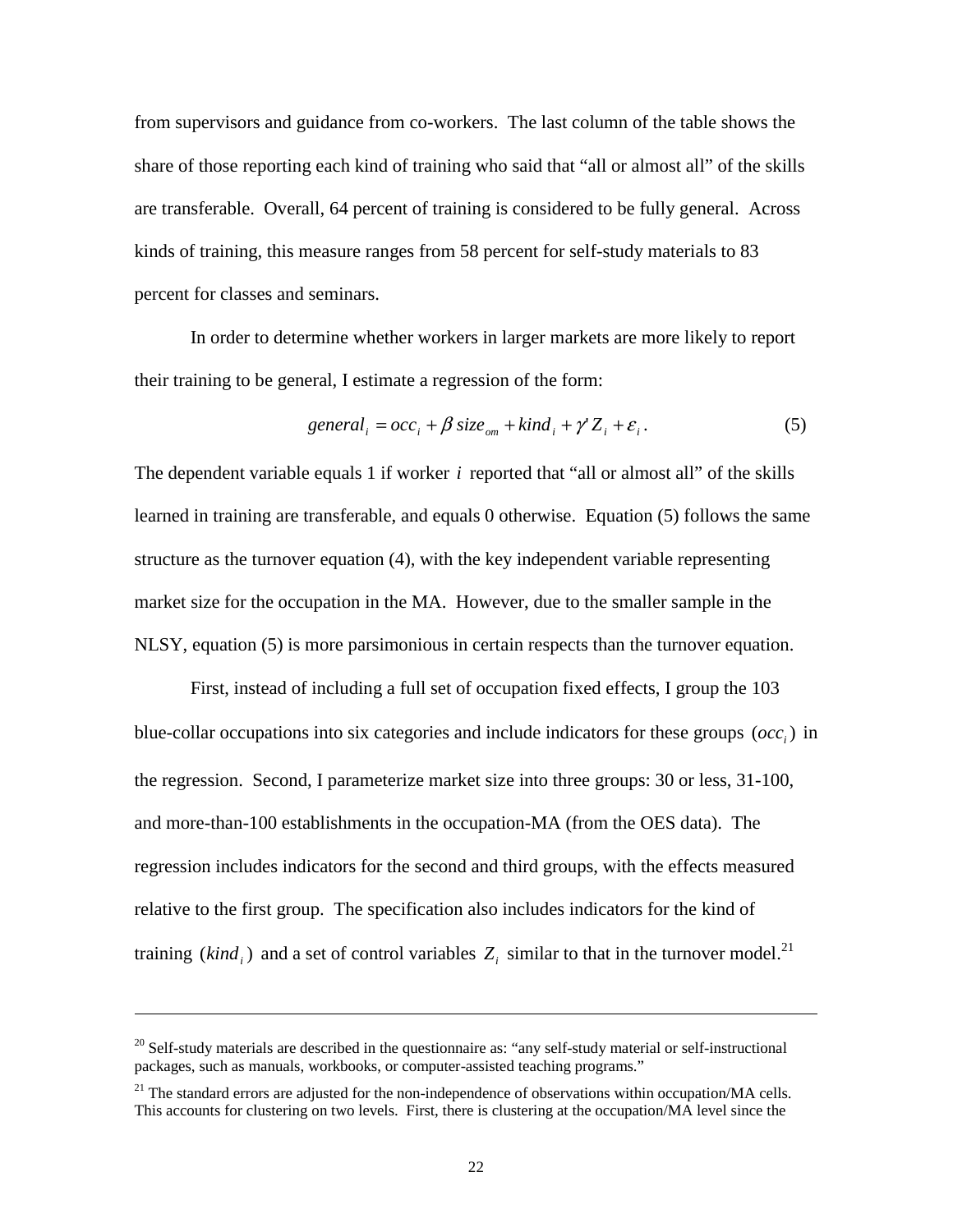The estimated impacts of market size on the generality of training are in the direction predicted by the Stevens model (Table 7). Compared to workers in markets with 30 or fewer establishments that employ their occupation, workers in markets with 31-ormore establishments are 10-11 percentage points more likely to report their training to be general. These impacts cannot be explained by overall MA size, since MA population is also included in the model and has a positive estimated impact on generality. While effects of this magnitude are definitely important, they are not statistically significant for this sample because the associated standard errors are large.

#### *5.2 Evidence from the EOPP*

-

Another source of data for relating generality and market size is the Employment Opportunity Pilot Project (EOPP) survey of firms in 1982. This survey was administered in 28 local areas that were sites for the EOPP labor market experiments in the late 1970s. The sites are concentrated in the South and Midwest, and about half are MAs. The 1982 survey was the second wave of a two-wave longitudinal survey of employers in these areas. The first wave, conducted in 1979 to evaluate the EOPP experiments, oversampled firms with a relatively high proportion of low-wage workers. The second wave attempted to interview all respondents to the first wave and obtained a response rate of about 70 percent.

In the 1982 survey, each employer provided information on the last worker hired prior to August 1981. I restrict the analysis to workers in the same set of blue-collar occupations used in the CPS and NLSY samples. Employers report the generality of on-

measure of market size is measured at this level. (However, there are nearly as many individuals in my NLSY sample as there are occupation/MA groups.) Second, there is clustering at the individual level since individuals reporting multiple types of training contribute multiple observations to the regression.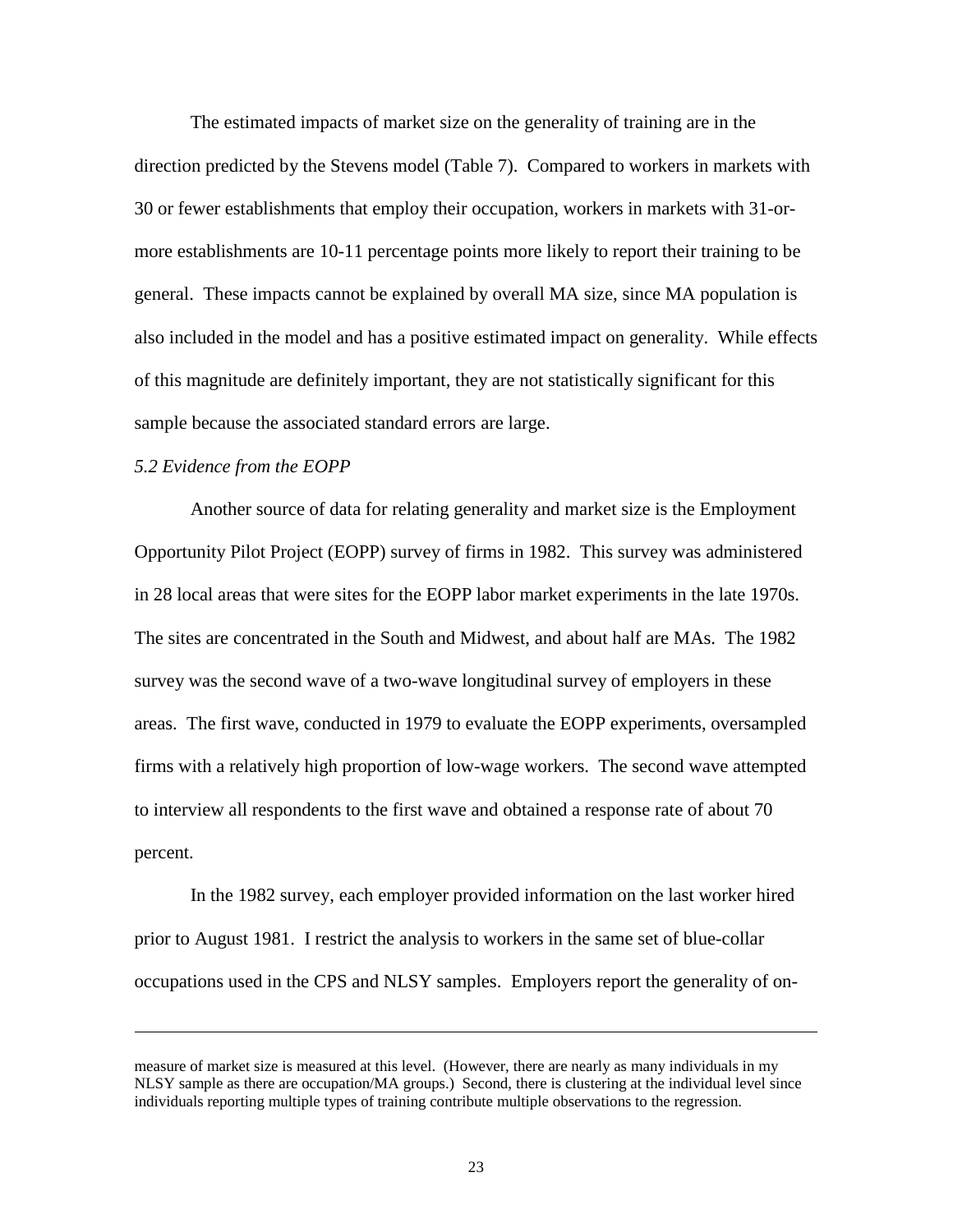the-job training for the last worker hired by answering the question, "How many of the skills learned by new employees in this job are useful outside the company?" The majority of employers in my sample (63 percent) responded that "almost all" of the skills were useful in other firms, while the rest responded that "most," "some," or "almost none" of the skills were useful in other firms. In the next question, employers assessed the local market size for the occupation: "Focusing on the skills that are useful outside your company, how many other companies in the local labor market have jobs that require these skills?" The responses were spread fairly evenly over the four ranges provided in the survey: less than 5, 5-15, 16-100, and more than 100.

Following my analysis of the NLSY data, I compare the generality of training to the size of the local market for occupation-specific skills. I estimate a specification similar to equation (5), with the dependent variable equal to 1 if the employer reported that "almost all" of the skills were useful in other companies; and 0 otherwise. As in the NLSY, the results indicate that training is more likely to be general in areas with more companies having jobs using the skills (Table 8). Compared to markets with fewer than 5 companies using the skills, employers in markets with 5-15 companies are 21 percentage points more likely to report their training to be general; for the other two ranges, 16-100 and more-than-100, the estimated effects are 34-36 percentage points. Unlike in the NLSY data, these effects are statistically significant at conventional levels. Furthermore, the pattern of effects across size categories suggests that the effect of market size becomes negligible beyond a certain point, as in the analysis of turnover. Increases in market size from less-than-5 to 5-15 and from 5-15 to 16-100 both increase generality, but increases in market size beyond 100 firms do not increase generality.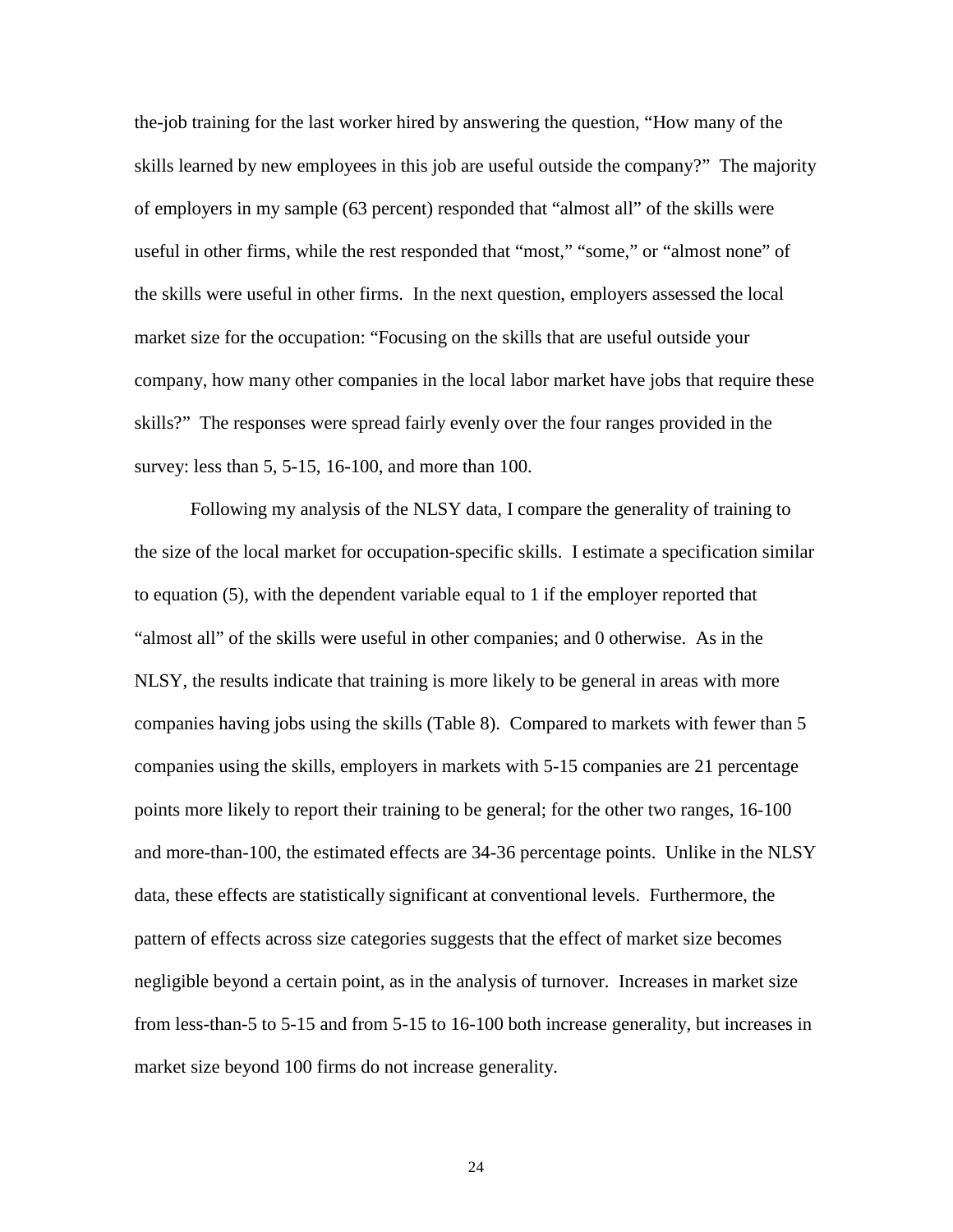While these results are consistent with the predictions of the Stevens model, they are also consistent with another explanation. Suppose, for instance, that training and equipment in a given occupation is the same in all firms in all areas. For example, suppose that all printing firms use the same type of printing press, so that printing press operators learn the same skills regardless of where they work. In this case, training would be perfectly general in all areas, at least in a technological sense. However, the size of the local market might influence the perceived generality of the training. In areas with few printing firms, knowing how to operate the common press may not appear to be a general skill in the context of the local labor market because the skills are applicable at only a few local firms. In areas with many printing firms, by contrast, the same skills would appear to be quite general. This pattern of perceptions would generate a positive relationship between generality (as reported in surveys) and local market size.

The Stevens model predicts, on the other hand, that training requirements and equipment truly vary (in a technological sense) across local markets of different sizes. For example, in small markets the model predicts that each printing firm would use a specific (different) type of press. In large markets, by contrast, all printing firms would use the same (common) type of press. In terms of the observed relationship between market size and generality, the "perception" explanation is presumably present in any event. At issue is whether the mechanism emphasized in the Stevens model is also present.

One way to distinguish between the effects of market size on the perceived versus technological generality of training is by examining the value to a worker's current employer of the worker's previous experience in related jobs. Employers in the EOPP survey were asked how many months of the worker's previous work experience had some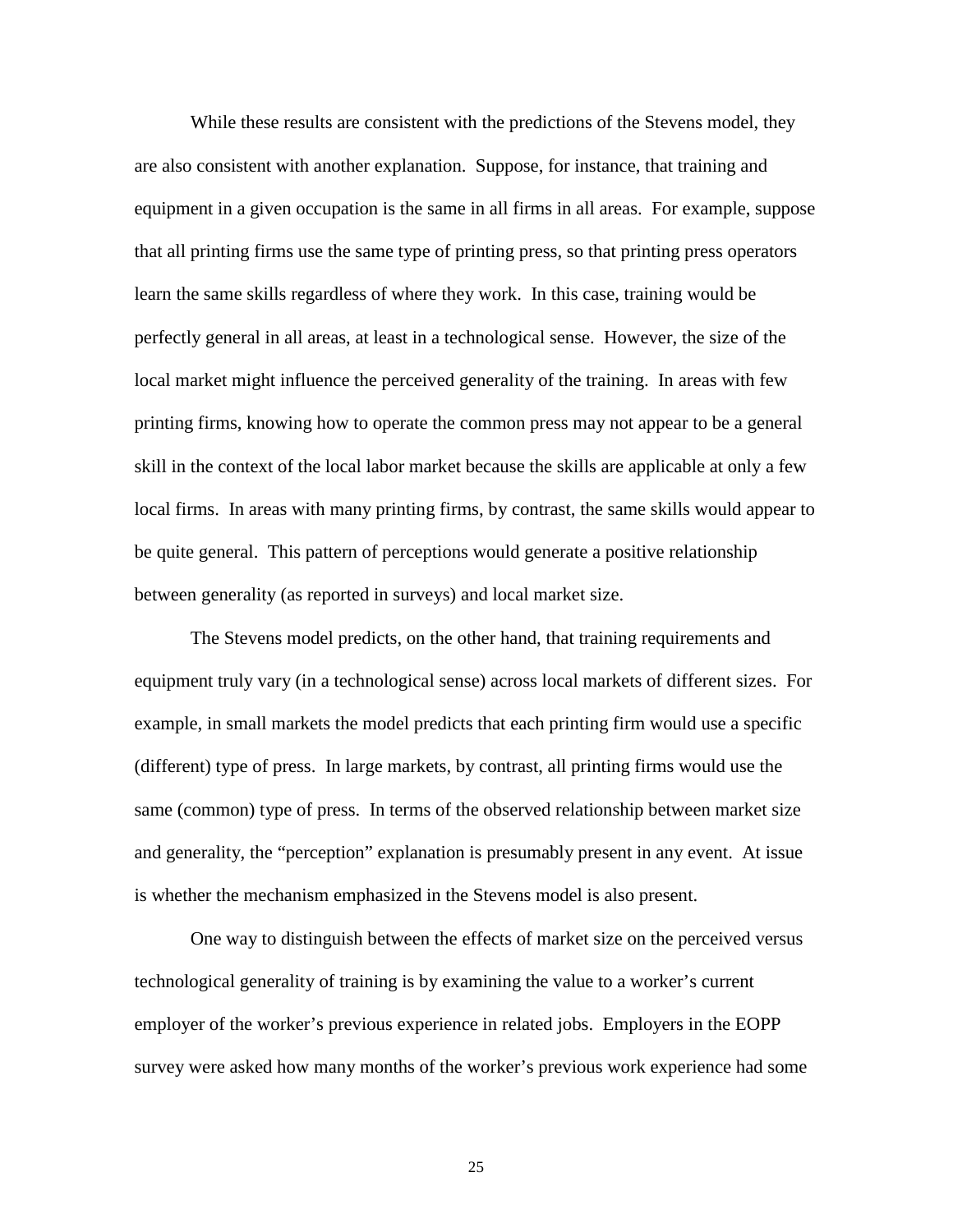application to the current job. The answers to this question provide a rough indicator of occupation-specific experience. In my sample, workers have an average of 3.7 years of "relevant" experience, compared to an average of 9.6 years of potential labor-market experience (age minus years of education minus 6).

If training in a given occupation were the same in every firm in every area, then a given amount of relevant experience would have the same value to the current employer in every area. If, on the other hand, the generality of training truly varies across areas of different size, relevant experience is more valuable in larger markets because the training is more general. The value of relevant experience to employers in the EOPP data can be judged using the starting hourly wage of the last worker hired. I estimate a wage regression in which the log wage is a function of potential experience, relevant experience, education, and market size. In one specification I also include a set of control variables to account for such factors as industry, occupation, and union status. The overall return to relevant experience is 4.3 percent per year in the specification without controls and 2.9 percent in the specification with controls (Table 9, columns 1 and 3).

I allow the returns to relevant experience to vary with market size by adding interaction terms between relevant experience and the indicators for the three highest market-size categories. The Stevens model predicts that these coefficients are positive, whereas the "perceptions only" view implies that these coefficients are zero. In the specification without controls, these coefficients are all positive and statistically significant (Table 9, column 2). Furthermore, the estimated effects are economically significant in magnitude: the implied returns to relevant experience are 2.4 percent for the smallest market-size category (less than 5 companies) and 4.6-5.2 percent for the other categories.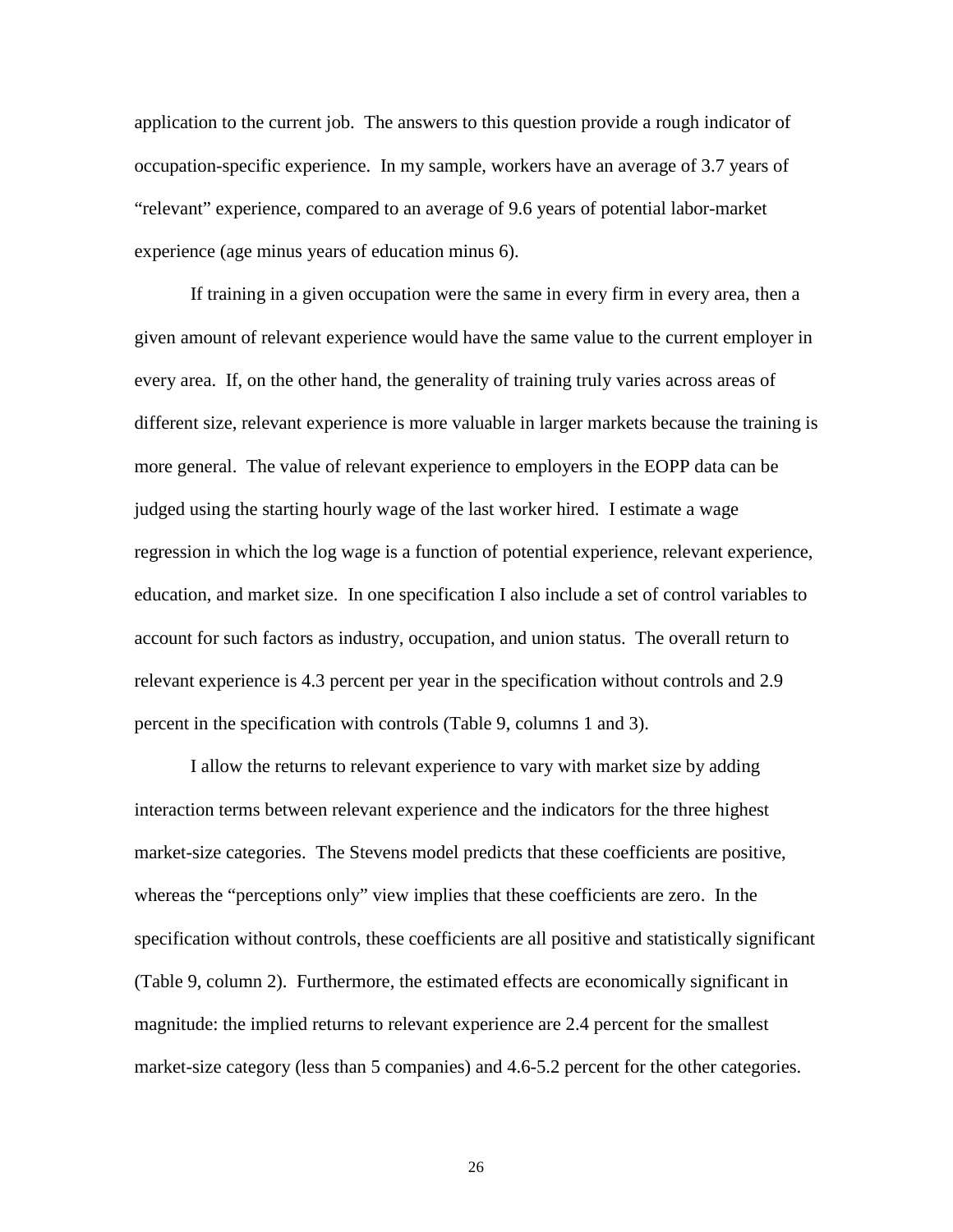As in the case of reported generality, increases in market size do not matter beyond a certain point. However, the threshold is much lower in this case: 5 companies compared to 100 companies in the case of reported generality.

Adding the control variables reduces the overall return to relevant experience, but the pattern of returns by market size is similar to the specification without controls. The implied returns are 1.5 percent for the smallest category and 3.2-3.7 percent for the other categories. Compared to the specification without controls, the coefficient on the 16-100 interaction term is of similar magnitude, while the coefficients on the 5-15 and more-than-100 interaction terms are smaller.

Taken together, these results generally support the prediction of the Stevens model that the true generality of training increases with market size. Since the returns to relevant experience are larger in larger markets, the relationship between generality and market size reflects more than simply perceptions. Furthermore, the results indicate that the effects of market size on the generality of training exist primarily at the lowest levels of market size.

The positive impact of market size on generality can be interpreted as an external economy of scale from a concentration of firms employing workers in a given occupation. Since on-the-job training is more general the greater is the market size, when workers move between employers in the same area, their relevant experience is more valuable. This increases productivity and wages. This finding is consistent with Glaeser and Mare's (2001) argument that cities speed the accumulation of human capital.

#### **6. Conclusion**

 The Stevens (1994) model extends the Becker (1964) model of job training to allow for explicit consideration of market size. The model highlights the link between labor-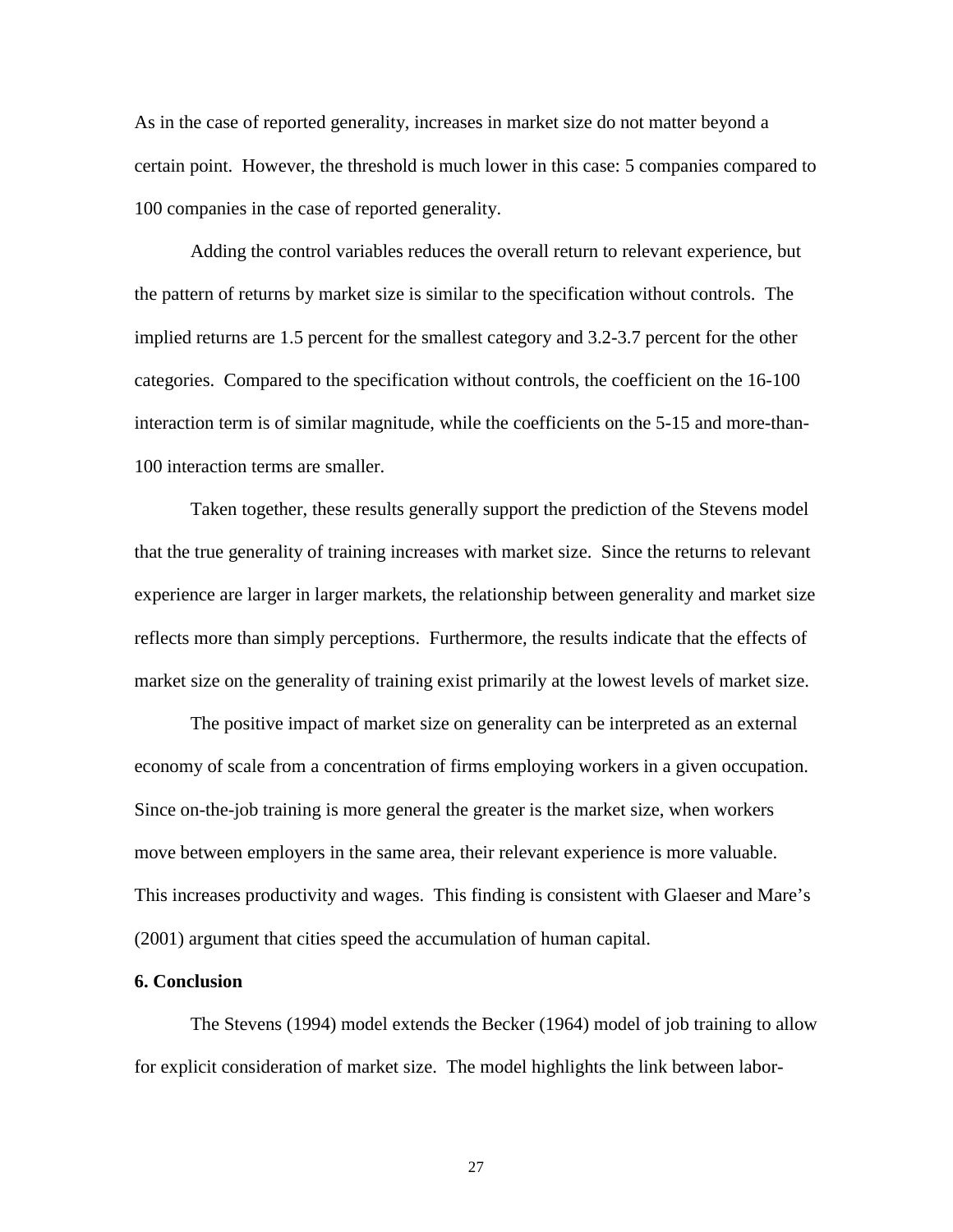market size and the incentive to invest in firm-specific capital. With smaller markets, firms face less competition for their trained workers and thus experience less turnover in their workforces. As a result, firms have a greater incentive to invest in firm-specific skills. Thus, the model predicts that as market size increases, turnover increases and training becomes more general.

The empirical evidence in this analysis generally supports the theoretical predictions. In the case of both turnover and type of training, variation in occupationspecific market size is important primarily at low levels of market size. This suggests that the Stevens model is most relevant to cases where occupation-specific skills are transferable to a relatively small number of firms. Specifically for the blue-collar occupations considered here, the relevant range is less than 10 firms. Straightforward calculations indicate that roughly 15-20 percent of blue-collar workers in the United States fall in this range. $^{22}$ 

-

<sup>&</sup>lt;sup>22</sup> This estimate includes workers in both metropolitan and non-metropolitan areas. For workers in metropolitan areas, the OES data indicate that 3.27% of blue-collar workers have 10 or fewer local establishments that employ their occupation. Workers outside metropolitan areas are not covered by the OES data, but the relevant percentage for them can be approximated based on OES data for workers in the smallest metropolitan areas. In areas with total population between 50,000 and 100,000, 17% of blue-collar workers have 10 or fewer local establishments that employ their occupation. It is therefore plausible that the relevant percentage for workers in non-metropolitan areas is 45-65%. Given that metropolitan areas contain 72.6% of the blue-collar workers in the nation (based on my CPS sample), those numbers imply that 15-20% of blue-collar workers nationwide face small local markets for their skills.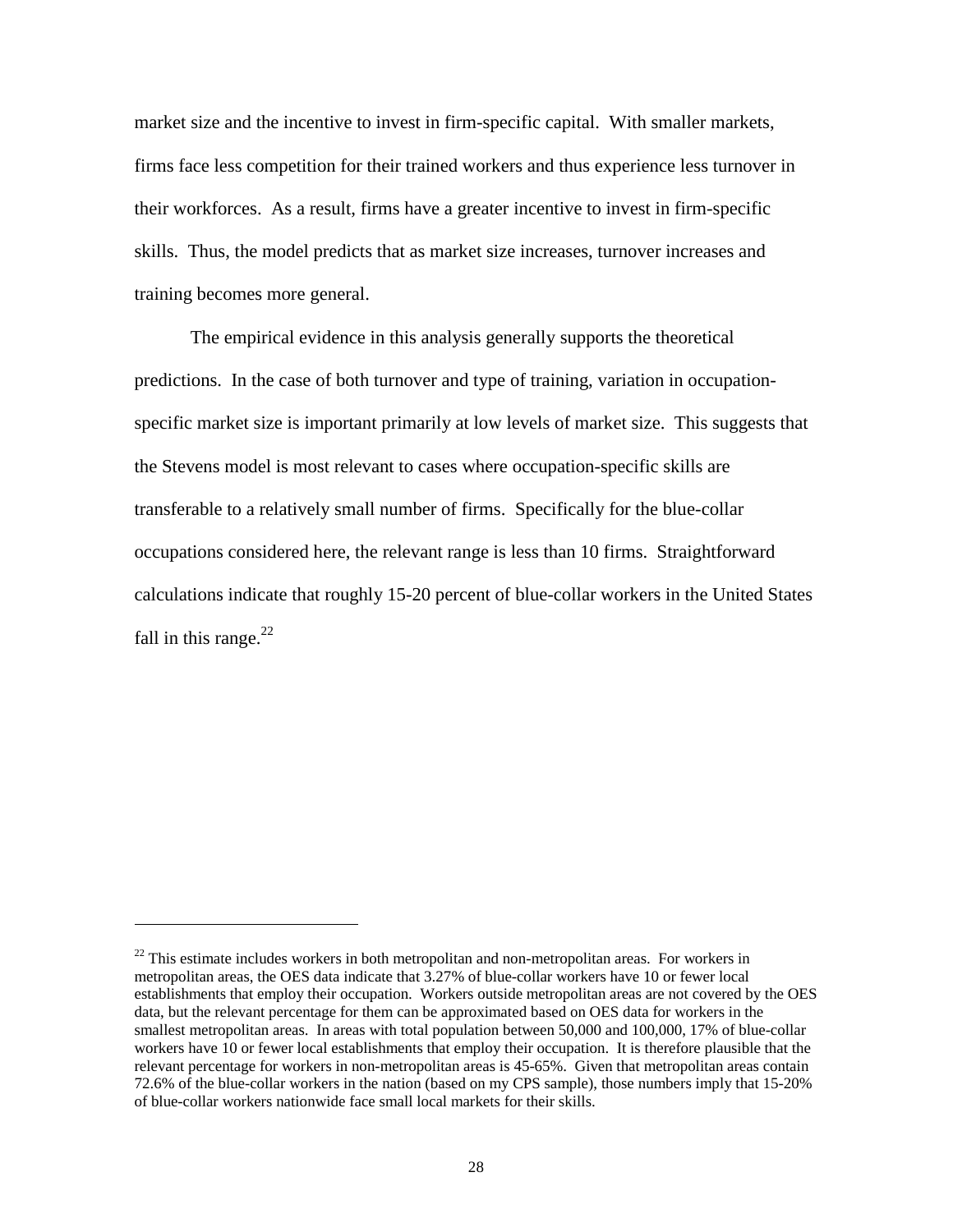#### **Appendix A. Derivation of Theoretical Model for Special Case**

 This appendix analyzes a special case of the model of job training developed by Stevens (1994). Compared to the discussion of the general case in the text, restricting attention to a special case allows me to derive closed-form solutions for the training outcomes. This special case involves two restrictions on the general case: (1) no specific element in the training and (2) a uniform distribution for the random shocks.

*A.1 Setup* 

The post-training productivity of the worker is given by:  
\n
$$
v = (m + \varepsilon_o, m + \varepsilon_1, m + \varepsilon_2, ..., m + \varepsilon_n, 0, 0, ...),
$$
\n(A.1)

where  $m \ge 0$  is the transferable element and  $\varepsilon_i$ ,  $i = 0,1,...,n$  are independent and identically distributed random variables with mean zero and support [−1,1]. For this special case, further assume that the shocks  $\varepsilon$  are uniformly distributed, with p.d.f.  $f(.)$  and c.d.f. *F*(.) :

0 otherwise; *<sup>f</sup>* (*x*) <sup>=</sup> <sup>1</sup> <sup>2</sup> for *<sup>x</sup>*∈[<sup>−</sup>1,1], 1 for 1. ≥ *x* ( ) (1 2)( 1) for [ 1,1], 0 for 1, ≤ − *x* = + ∈ − *F x x x* (A.2)

#### *A.2 Expected Returns*

I solve the model by starting at the labor-market stage, where the  $n+1$  firms observe *v* and make simultaneous wage offers. Let  $v^1$  and  $v^2$  be the highest and second highest of the values  $v_i$ ,  $i = 0,1,...,n$ . The outcome of this competition is that the worker works at the firm for which he has the highest value,  $v<sup>1</sup>$ , at a wage equal to the second highest value  $v^2$ . Ex-post, the total value of the training is  $v^1$ , which is shared between the worker, who receives  $v^2$ , and the firm that has the highest value, which receives  $v^1 - v^2$ . The next step involves calculating the expected returns to the training for the worker and each firm.

 Under the assumptions of this special case, I derive the expected returns following the integrals presented by Stevens (1994) for the general case. (The following formulas hold for  $n \ge 1$ .) The total expected return to the training is:

$$
R = E[v^1] = m + \frac{n}{n+2}.
$$
 (A.3)

The total expected return is divided between the worker, the training firm, and the external firms, whose expected returns, respectively, are:

$$
R_w = E[v^2] = m + \frac{(n-2)}{(n+2)},
$$
\n(A.4)

$$
R_0 = E[v^1 - v^2 | v_0 = v^1] Pr[v_0 = v^1] = \frac{2}{(n+1)(n+2)},
$$
\n(A.5)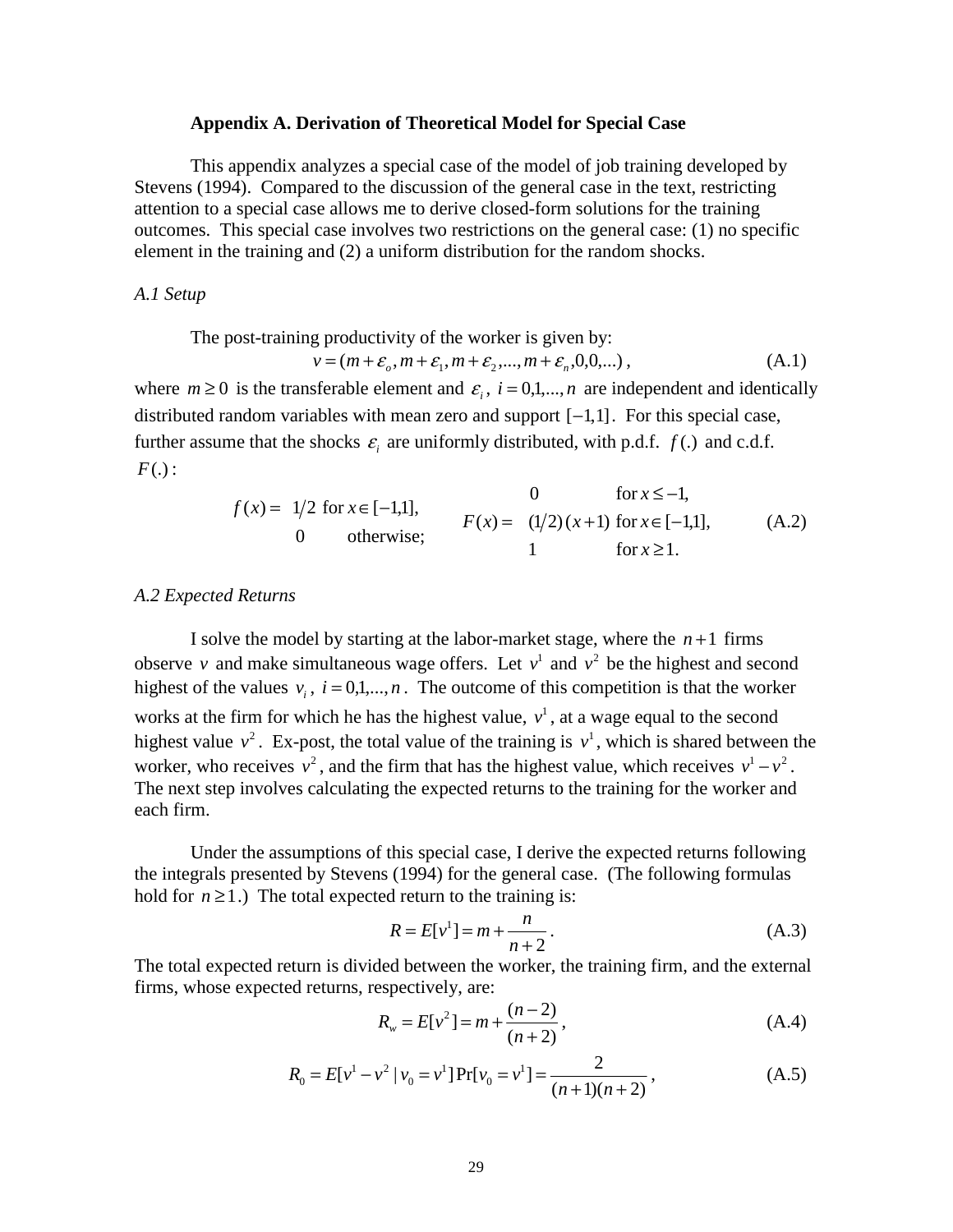$$
X = \sum_{i=1}^{n} E[v^1 - v^2 \mid v_i = v^1] Pr[v_i = v^1] = \frac{2n}{(n+1)(n+2)}.
$$
 (A.6)

The probability that the worker moves to another firm in the second period is:

$$
P = \frac{n}{n+1} \,. \tag{A.7}
$$

#### *A.3 Effect of Market Size on Expected Returns*

 With these formulas, we can investigate how the outcomes of the training problem (for a given level of training) are affected by a change in the size of the external market, *n* . (This exercise treats *n* as a continuous variable.) The total return increases with *n* because the maximum value of the  $\varepsilon$  is larger with more draws:

$$
\frac{\partial R}{\partial n} = \frac{2}{(n+2)^2} > 0.
$$
 (A.8)

Notice that the expected return to each external firm is the same as the expected return to the training firm:  $X / n = R_0$ . This follows from the lack of a specific element in the productivity vector  $v$ . Therefore,

$$
\frac{\partial (X/n)}{\partial n} = \frac{\partial R_0}{\partial n} = -2\left[\frac{2n+3}{(n+1)^2(n+2)^2}\right] < 0.
$$
 (A.9)

The return to each firm, including the training firm, decreases with *n* : with a larger market, it is more likely that another firm has the highest value. For the same reason, it is more likely that the worker will switch firms after training:

$$
\frac{\partial P}{\partial n} = \frac{1}{(n+1)^2} > 0.
$$
\n(A.10)

The worker's wage in the second period increases with *n* because the gap between  $v^1$  and  $v^2$  decreases with *n*:

$$
\frac{\partial R_w}{\partial n} = \frac{4}{(n+2)^2} > 0.
$$
 (A.11)

Note that, in expected terms, workers are paid less than their productivity:  $R_{w} < R$  for any  $n < \infty$ . This has the flavor of the specific-capital model, even though training is transferable. However, as *n* increases, the wage increases and the gap between pay and productivity falls. Also, as  $n \to \infty$ ,  $R_w \to (m+1)$ , which is the expected productivity  $(m)$ plus the maximum productivity shock  $(1)$ .<sup>23</sup>

#### *A.4 The Training Decision*

j

<sup>&</sup>lt;sup>23</sup> Stevens (1994) shows that for *any* distribution of  $\varepsilon$ , (A.8)-(A.11) hold with weak inequalities. A caveat is that ∂*R*<sub>*w*</sub>/∂*n* ≥ 0 may not hold for some distributions. However, Stevens argues that a sufficient condition for it to hold is that  $F$  be log-concave, which is true for a wide class of distributions including the uniform distribution considered here.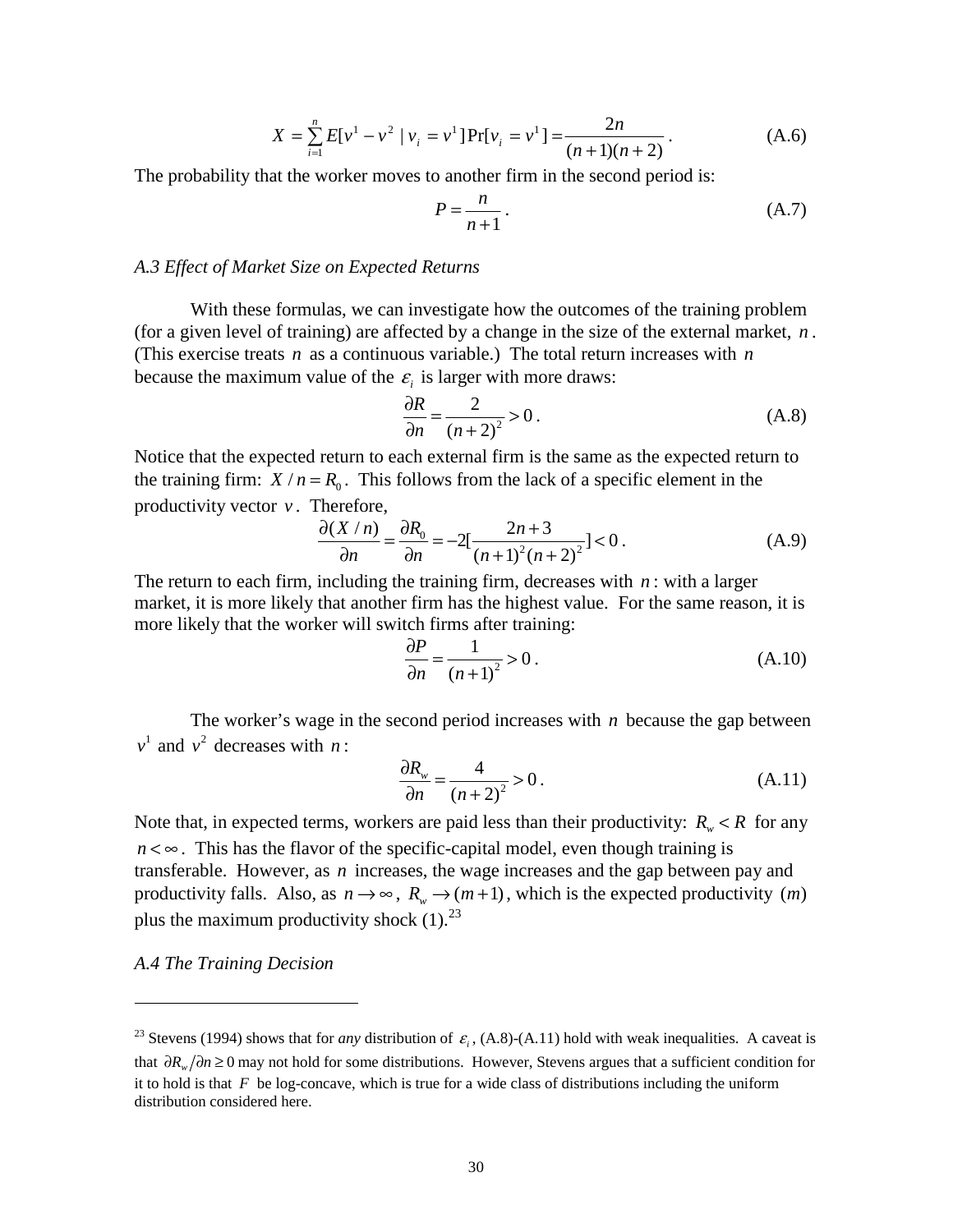The training firm and the worker choose the level of training that maximizes their joint private return less the cost of training. The joint expected private return is the sum of the return to the training firm and the worker's wage:

$$
R_p \equiv R_0 + R_w = m + \frac{n(n-1)}{(n+1)(n+2)}.
$$
 (A.12)

Assume that the cost of training  $C(m)$  is increasing and convex in  $m: C'(m) > 0$ ,  $C''(m) > 0$ . The equilibrium level of training  $m^*$  satisfies the first order condition:

$$
\frac{\partial R_p(m^*, n)}{\partial m} = C'(m^*).
$$
 (A.13)

It follows from (A.12) that the marginal private benefit of *m* is 1: an increase in *m* raises the worker's productivity in each of the  $n+1$  firms and thus increases his wage in direct proportion to the increase in  $m$ . Therefore, the equilibrium level  $m^*$  is independent of  $n$ and determined by the cost function:

$$
C'(m^*) = 1 \qquad \qquad \frac{dm^*}{dn} = 0. \tag{A.14}
$$

Given this result and the fact that I am ignoring the specific component, the effect of market size on training outcomes, in equilibrium, is given by the direct effects in (A.8)- (A.11) above. The firm returns and the probability of turnover do not depend on *m* . The worker return and the total return depend on  $m$ , but since  $m^*$  is independent of  $n$ , there is no indirect effect of *n* through  $m^*$ . As described in the text, the general case is more interesting in this regard.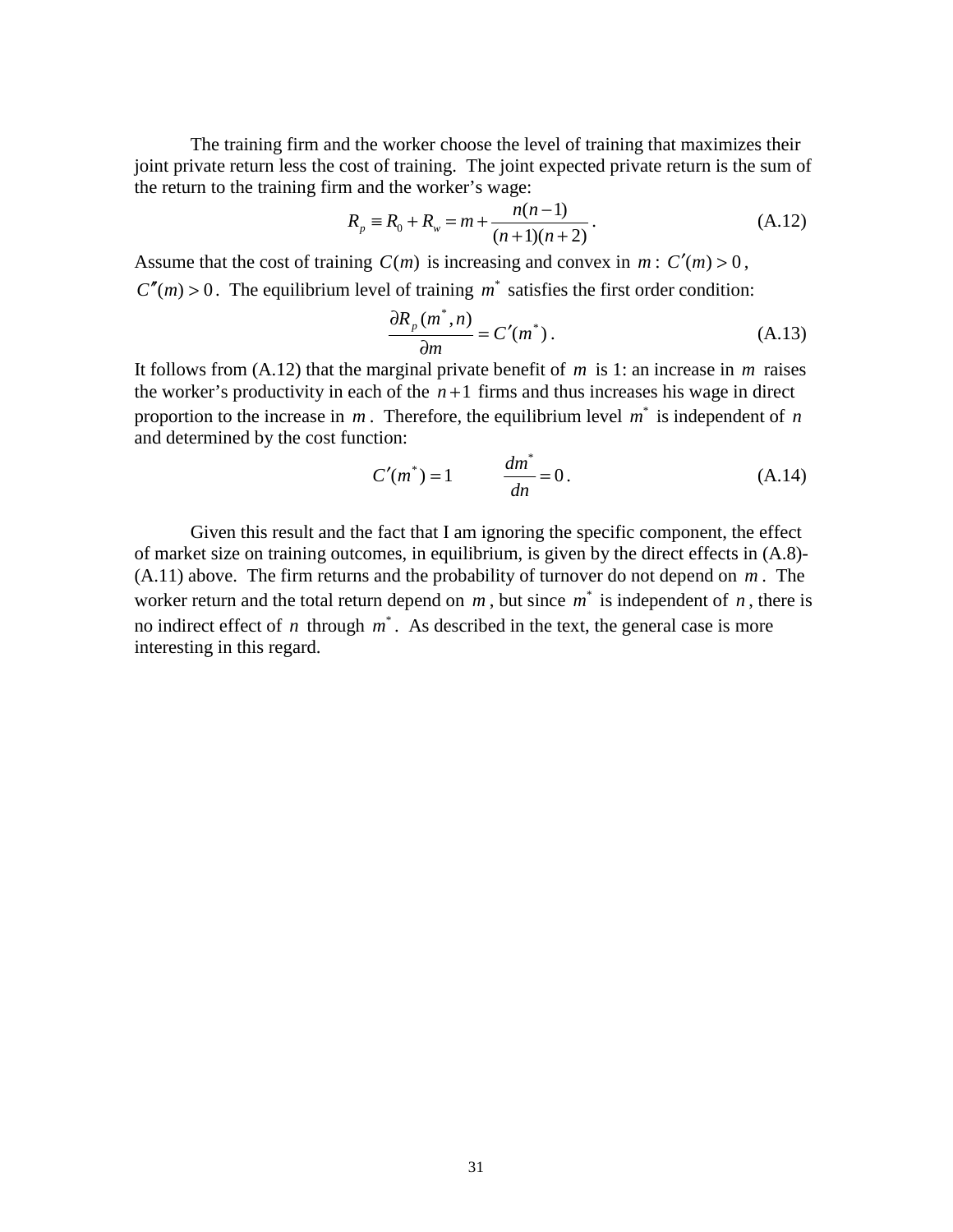# **References**

Acemoglu, Daron and Jorn-Steffen Pischke. 1998. "Why Do Firms Train? Theory and Evidence." *Quarterly Journal of Economics* 113 (February): 79-119.

\_\_\_\_\_\_\_\_. 1999. "The Structure of Wages and Investment in General Training." *Journal of Political Economy* 17 (June): 539-572.

Autor, David H. 2001. "Why Do Temporary Help Firms Provide Free General Skills Training?" *Quarterly Journal of Economics* 116 (October): 1409-1448.

Becker, Gary S. [1964] 1993. *Human Capital: A Theoretical and Empirical Analysis, with Special Reference to Education*. 3d ed. Chicago: University of Chicago Press.

Bhaskar, V., Alan Manning, and Ted To. 2002. "Oligopsony and Monopsonistic Competition in Labor Markets." *Journal of Economic Perspectives* 16 (Spring): 155-174.

Diamond, C.A. and C.J. Simon. 1990. "Industrial Specialization and the Returns to Labor." *Journal of Labor Economics* 8 (April): 175-201.

Dickens, William T. 1990. "Error Components in Grouped Data: Is it Ever Worth Weighting?" *Review of Economics and Statistics* (May) 72: 328-333.

England, Paula and Barbara Kilbourne. 1988. *Occupational Measures from the Dictionary of Occupational Titles for 1980 Census Detailed Occupations* [computer file]. Ann Arbor, Mich.: Inter-university Consortium for Political and Social Research [distributor].

Farber, Henry S. 1999. "Mobility and Stability: The Dynamics of Job Change in Labor Markets." In: *Handbook of Labor Economics*, vol. 3B, edited by Orley Ashenfelter and David Card. Amsterdam: Elsevier Science, pp. 2439-2483.

Gallup Organization and the National Center for Research in Vocational Education. 1984. *National Survey of Employers, 1982* [computer file]. Princeton, N.J.: The Gallup Organization [producer].

Gan, Li and Quinghua Zhang. 2003. "The Thick Market Effect on Local Unemployment Rate Fluctuations." Working Paper, University of Texas. Forthcoming, *Journal of Econometrics*.

Glaeser, Edward L. and David C. Mare. 2001. "Cities and Skills." *Journal of Labor Economics* 19: 316-342.

Hashimoto, Masanori. 1981. "Firm-Specific Human Capital as a Shared Investment." *American Economic Review* 71 (June): 475-482.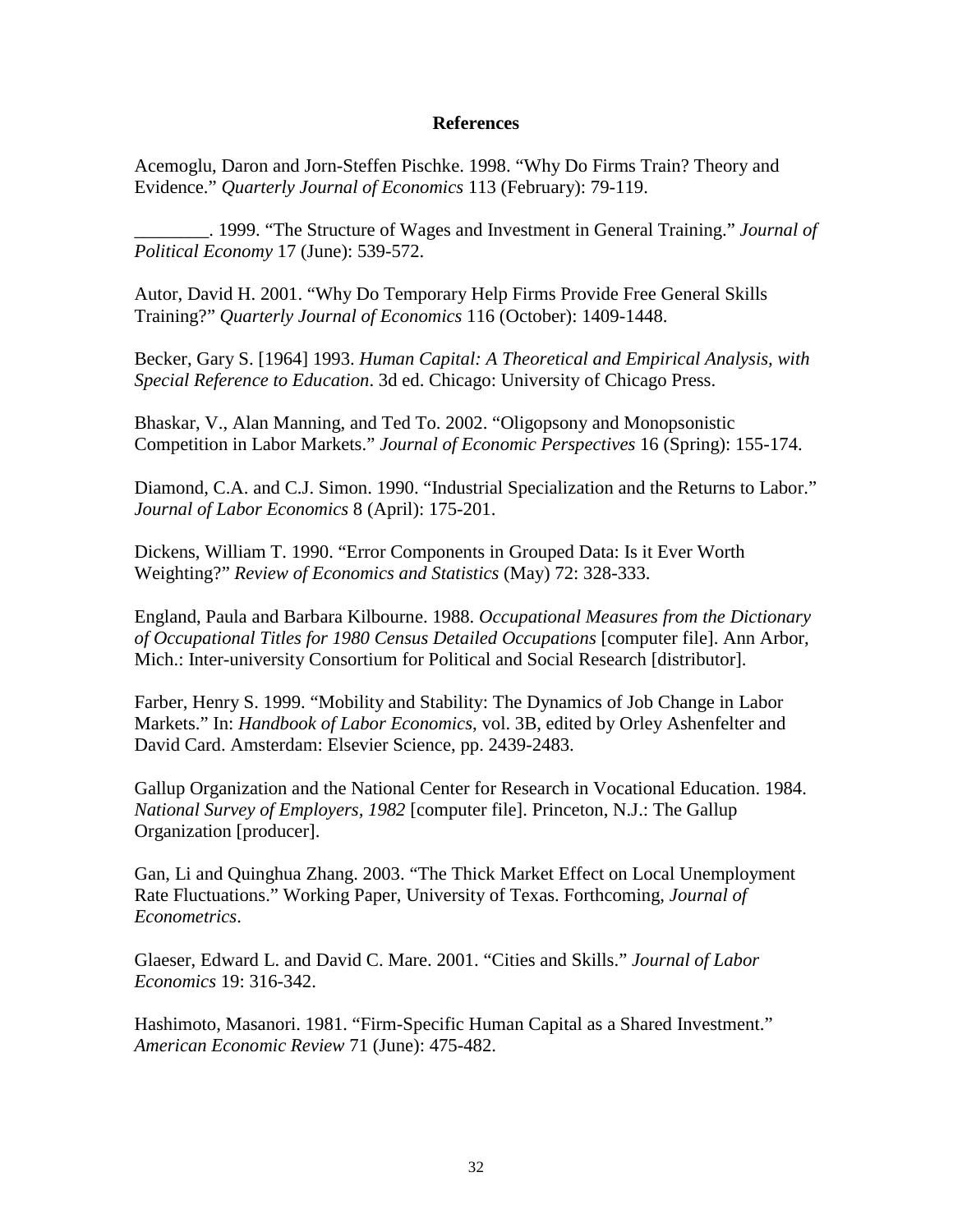Idson, Todd L. 1996. "Employer Size and Labor Turnover," *Research in Labor Economics* 15: 273-304.

Kambourov, Gueorgui and Iourii Manovskii. 2002. "Occupational Specificity of Human Capital." Working Paper, University of Toronto.

Loewenstein, Mark A. and James R. Spletzer. 1999a. "Formal and Informal Training: Evidence from the NLSY." *Research in Labor Economics* 18: 403-438.

\_\_\_\_\_\_\_\_. 1999b. "General and Specific Training: Evidence and Implications." *Journal of Human Resources* 34 (Fall): 710-733.

Neal, Derek. 1995. "Industry-Specific Human Capital: Evidence from Displaced Workers." *Journal of Labor Economics* 13 (October): 663-677.

Oi, Walter Y. and Todd L. Idson. 1999. "Firm Size and Wages." In: *Handbook of Labor Economics*, vol. 3B, edited by Orley Ashenfelter and David Card. Amsterdam: Elsevier Science, pp. 2165-2214.

Parent, Daniel. 2000. "Industry-Specific Human Capital and the Wage Profile: Evidence from the National Longitudinal Survey of Youth and the Panel Study of Income Dynamics." *Journal of Labor Economics* 18 (April): 306-323.

Simon, C.J. 1988. "Frictional Unemployment and the Role of Industrial Diversity." *Quarterly Journal of Economics* 103 (November): 715-728.

Stevens, Margaret. 1994. "A Theoretical Model of On-The-Job Training with Imperfect Competition." *Oxford Economic Papers* 46 (October): 537-562.

Stewart, Jay. 2003. "Recent Trends in Job Stability and Job Security: Evidence from the March CPS." Working Paper, Bureau of Labor Statistics.

Topel, Robert. 1991. "Specific Capital, Mobility, and Wages: Wages Rise with Job Seniority." *Journal of Political Economy* 99 (February): 145-176.

U.S. Bureau of the Census. 1990. *Census of Population and Housing*. Public-Use Microdata ('A' Sample): 5-Percent Sample [computer file].

\_\_\_\_\_\_\_\_. 1990-2002. *Current Population Survey: Annual Demographic File* [computer files].

\_\_\_\_\_\_\_\_. 1994. *Geographic Areas Reference Manual*. Washington, D.C.: U.S. Government Printing Office.

U.S. Bureau of Labor Statistics. 1998. *Occupational Employment Statistics Survey*. Occupational Employment and Wage Estimates by Metropolitan Area [computer file].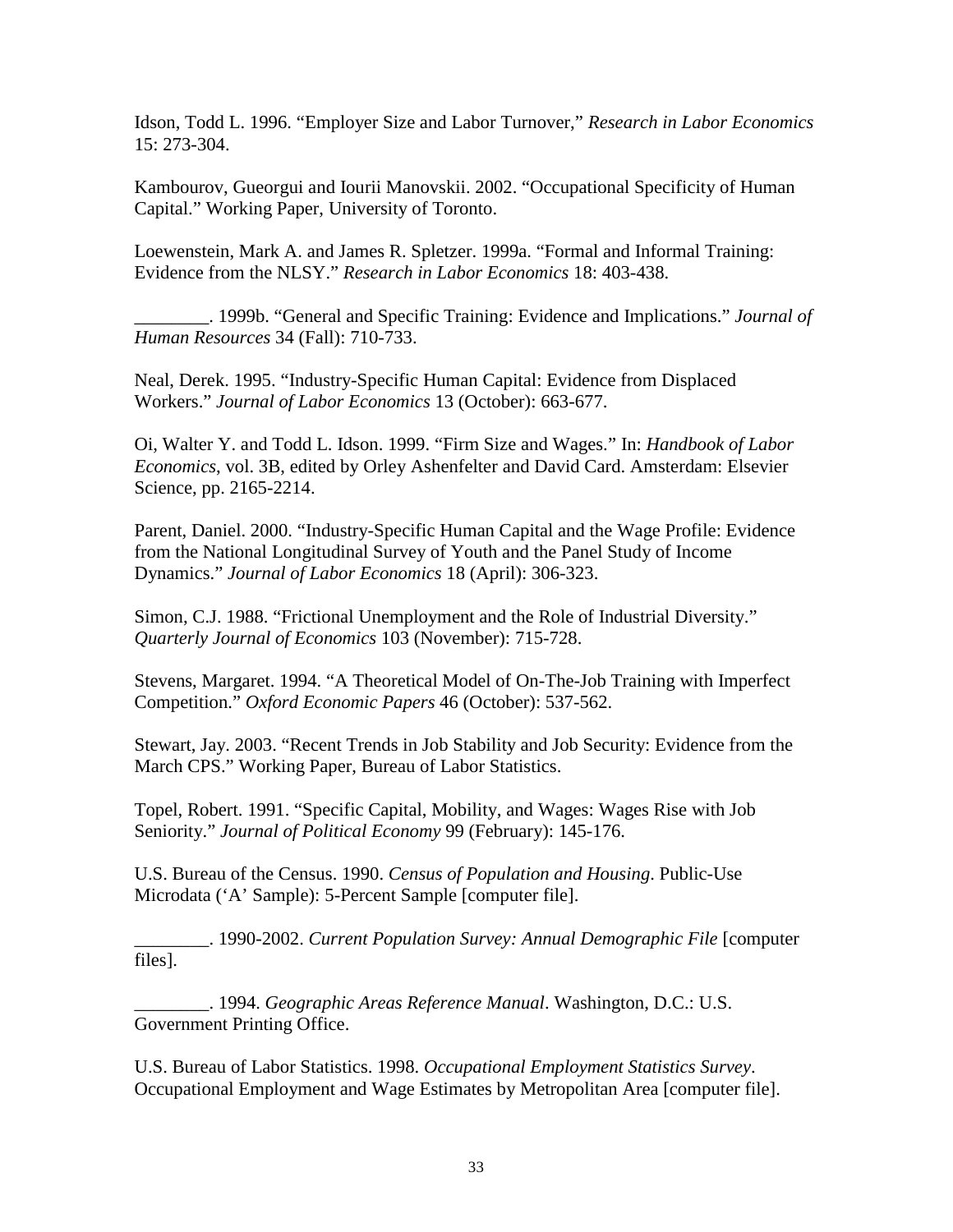\_\_\_\_\_\_\_\_. 2000. *National Longitudinal Survey of Youth 1979* [computer file].

U.S. Department of Labor. 1993. *Selected Characteristics of Occupations Defined in the Revised Dictionary of Occupational Titles*. Lanham, Md.: Bernan Press.

Wheeler, Christopher H. 2001. "Search, Sorting, and Urban Agglomeration." *Journal of Labor Economics* 19 (October): 879-899.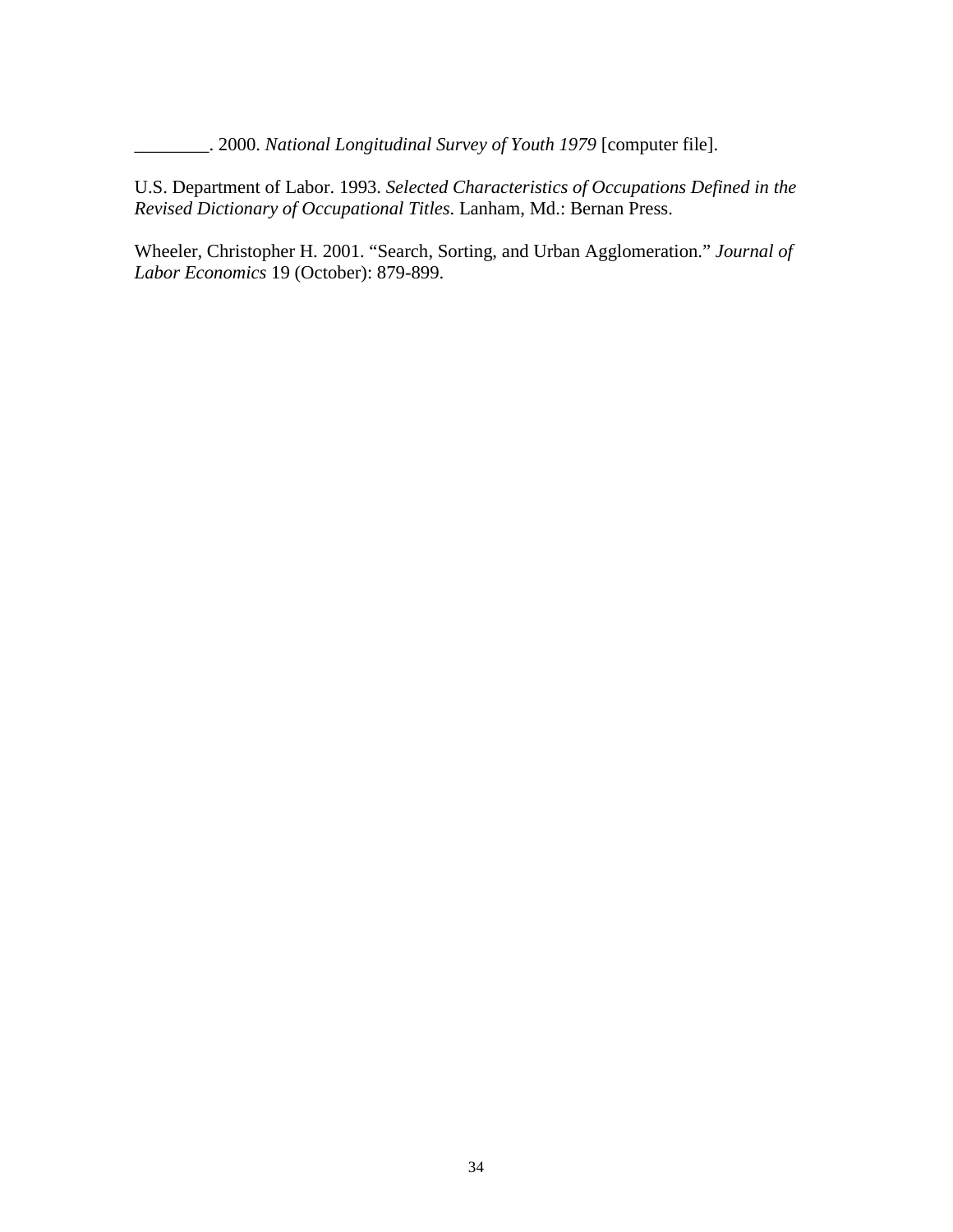|                         | Percent Moving between States | Occupation   |              |
|-------------------------|-------------------------------|--------------|--------------|
| <b>Occupation Group</b> | 1989 to 1990                  | 1985 to 1990 | Share $(\%)$ |
| White-Collar            | 4.5                           | 12.9         | 33           |
| Clerical/Sales/Service  | 3.7                           | 9.6          | 37           |
| Blue-Collar             | 3.1                           | 71           | 30           |
| Total                   | 37                            | 10.0         | $($ $()()$   |

Table 1. Differences in Geographic Mobility across Occupation Groups

*Sources*: March 1990 CPS [for 1989 to 1990]; 1990 Census of Population [for 1985 to 1990].

*Notes*: Sample is full-time workers in civilian labor force, age 18-64. Sample excludes those who were living abroad in 1985 or 1989 and those in farming, forestry, or fishing occupations. Occupation group is based on occupation in 1990. All data are weighted by sampling weights. White-collar occupations include managerial, professional specialty, and technical occupations. Clerical/Sales/Service occupations include sales, service, clerical, and administrative support occupations. Blue-collar occupations include precision production, craft, and repair occupations; and operators, fabricators, and laborers.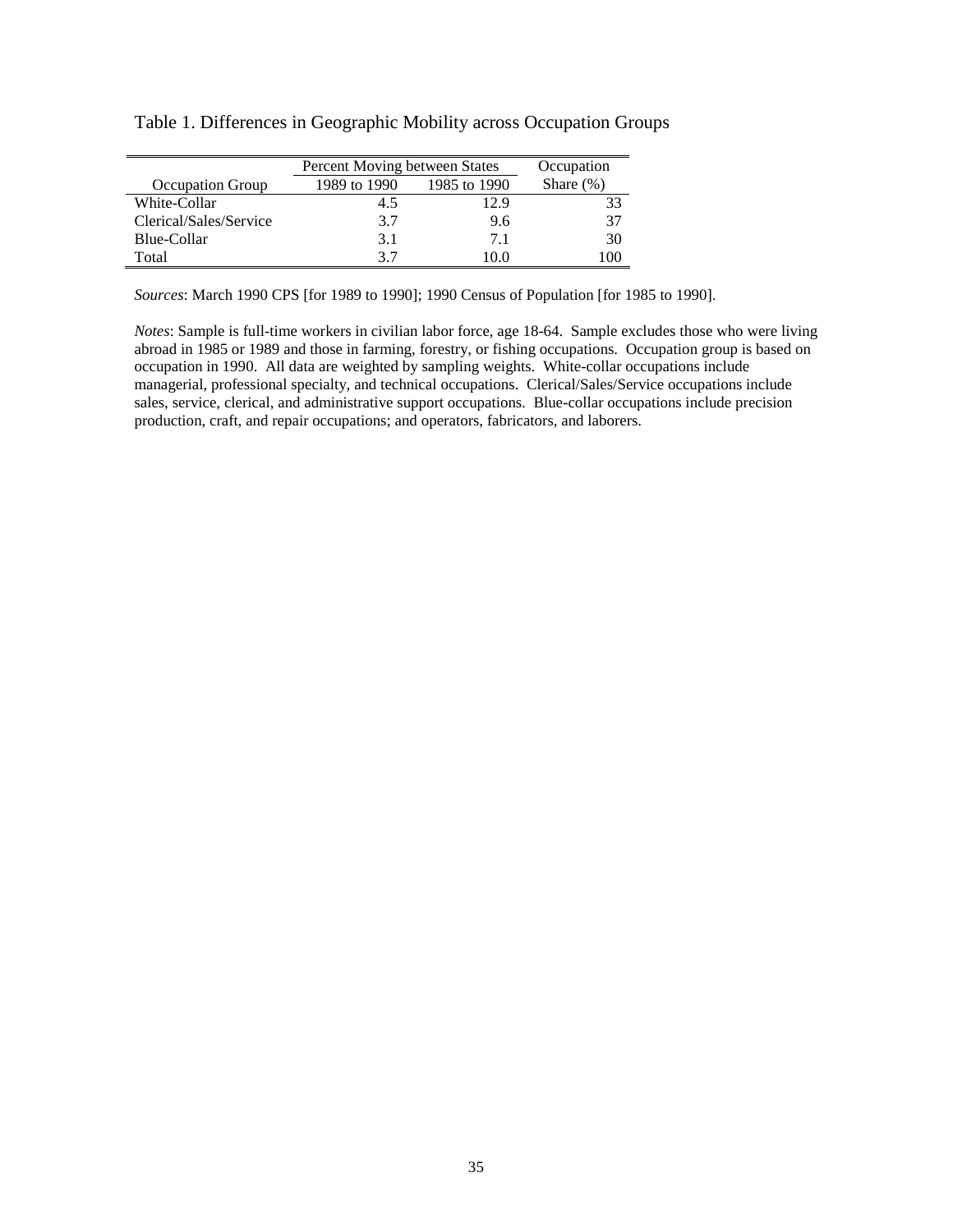# Table 2. Market-Size Summary Statistics

|                                   |        | Number of Establishments |           |            |                 |                  |
|-----------------------------------|--------|--------------------------|-----------|------------|-----------------|------------------|
|                                   |        |                          |           | Percentile |                 |                  |
| Sample of Occupation-MA Cells     |        | Mean                     | Std. Dev. | ւ Օա       | 50 <sup>m</sup> | 90 <sup>th</sup> |
| All Observations                  | 17.231 | 43                       |           |            |                 | 93               |
| <b>Observations in CPS Sample</b> | 10.004 | 62                       | 120       |            |                 |                  |

*Sources*: Occupational Employment Statistics survey, 1998; March 1990-2002 CPS.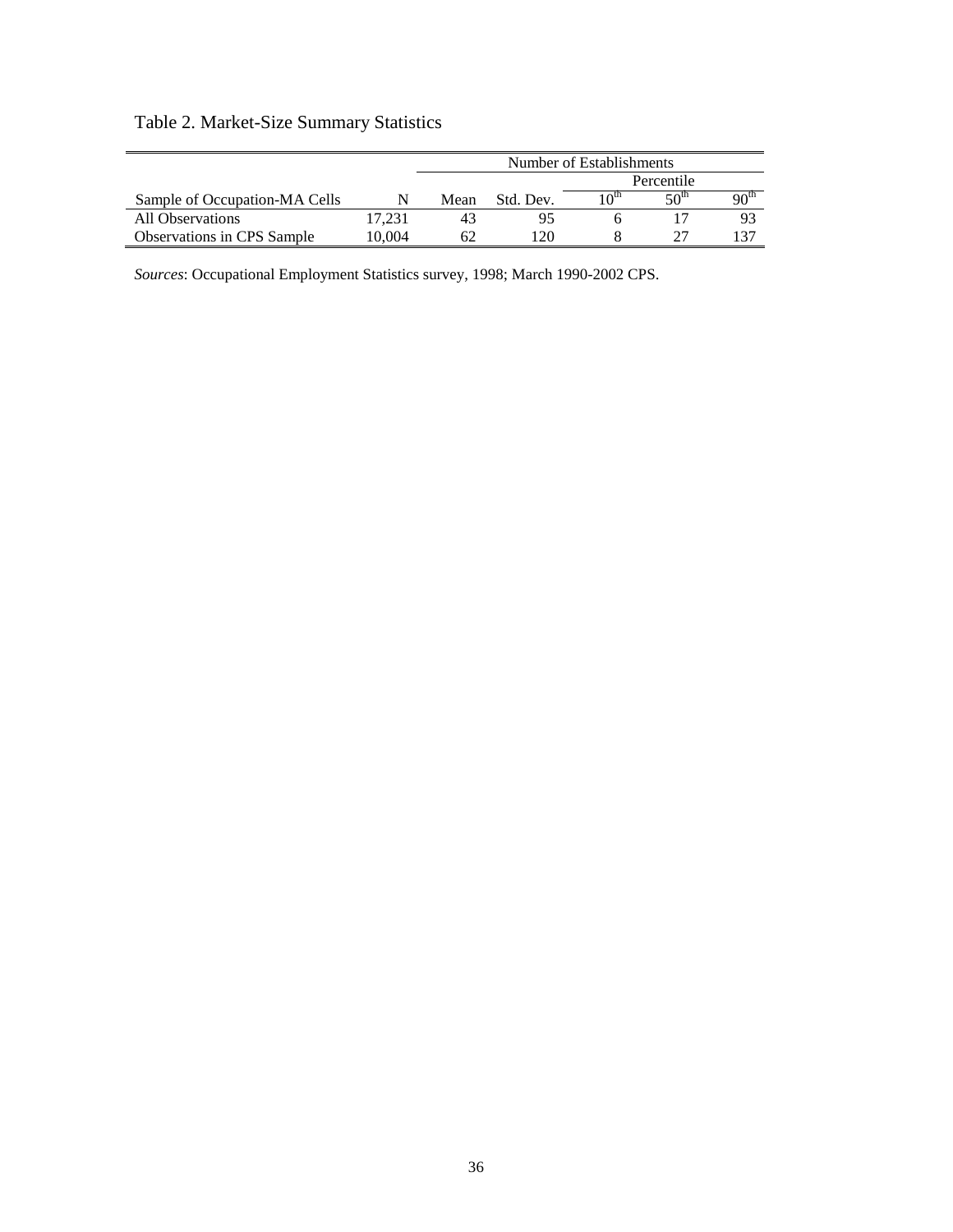|                                        | <b>Individual Level</b> | Group Level      |
|----------------------------------------|-------------------------|------------------|
|                                        | [Workers]               | [Occupation-MAs] |
| Number of Observations                 | 90,945                  | 10,004           |
| <b>Multiple Employers</b>              | 0.15                    | 0.16             |
| Female                                 | 0.20                    | 0.19             |
| Education:                             |                         |                  |
| Less than High School                  | 0.25                    | 0.22             |
| High School / Some College             | 0.70                    | 0.74             |
| College Graduate or More               | 0.05                    | 0.05             |
| Age:                                   |                         |                  |
| Less than 30                           | 0.27                    | 0.28             |
| 30 to 45                               | 0.47                    | 0.47             |
| Greater than 45                        | 0.26                    | 0.25             |
| Race / Ethnicity:                      |                         |                  |
| White                                  | 0.62                    | 0.72             |
| <b>Black</b>                           | 0.10                    | 0.10             |
| Hispanic                               | 0.24                    | 0.14             |
| Other                                  | 0.04                    | 0.04             |
| Population of MA (1999)                | 2,638,621               | 1,263,913        |
| Population Growth of MA (1990-1999)    | 10.52%                  | 10.69%           |
| Union                                  | 0.06                    | 0.06             |
| Part Time                              | 0.06                    | 0.06             |
| <b>Public Sector</b>                   | 0.04                    | 0.05             |
| Firm Size:                             |                         |                  |
| Less than 25 Employees                 | 0.25                    | 0.27             |
| 25-99 Employees                        | 0.19                    | 0.18             |
| 100-499 Employees                      | 0.18                    | 0.18             |
| 500-999 Employees                      | 0.06                    | 0.06             |
| 1000+ Employees                        | 0.32                    | 0.31             |
| Industry:                              |                         |                  |
| Construction                           | 0.18                    | 0.21             |
| Manufacturing - Nondurable Goods       | 0.16                    | 0.15             |
| Manufacturing - Durable Goods          | 0.25                    | 0.25             |
| <b>Transportation/Public Utilities</b> | 0.14                    | 0.10             |
| <b>Wholesale/Retail Trade</b>          | 0.12                    | 0.11             |
| Services                               | 0.13                    | 0.16             |
| Other                                  | 0.01                    | 0.02             |

Table 3. Sample Means, CPS Sample

*Source*: March 1990-2002 CPS.

*Note*: In the group-level sample, variables represent averages over workers in the occupation/metropolitan area (MA).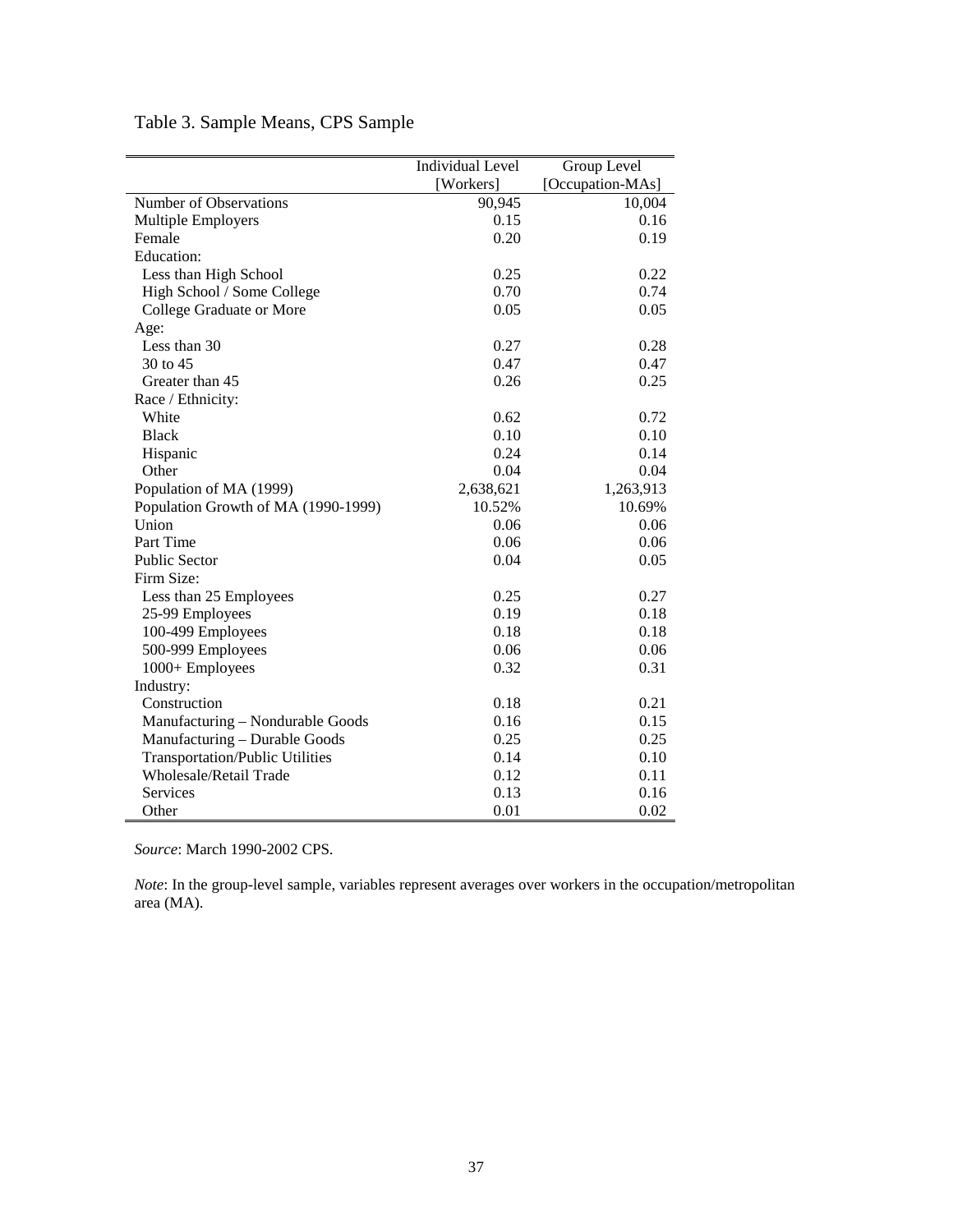|                                            | Specification           |                         |  |
|--------------------------------------------|-------------------------|-------------------------|--|
| Independent Variable                       | (2)<br>(1)              |                         |  |
| Market Size: Establishments                | $7.59 \times 10^{-6}$   |                         |  |
|                                            | $(8.70 \times 10^{-6})$ |                         |  |
| Market Size: Establishments $( \leq 10)$   |                         | $4.00 \times 10^{-3}$   |  |
|                                            |                         | $(1.99 \times 10^{-3})$ |  |
| Market Size: Establishments (10-30)        |                         | $-3.82 \times 10^{-5}$  |  |
|                                            |                         | $(4.19 \times 10^{-4})$ |  |
| Market Size: Establishments (30+)          |                         | $1.10 \times 10^{-5}$   |  |
|                                            |                         | $(1.00 \times 10^{-5})$ |  |
| Female                                     | $-0.023$                | $-0.023$                |  |
|                                            | (0.010)                 | (0.010)                 |  |
| Education: Less than High School           | $-0.026$                | $-0.026$                |  |
|                                            | (0.008)                 | (0.008)                 |  |
| Age: Less than 30                          | 0.117                   | 0.117                   |  |
|                                            | (0.010)                 | (0.010)                 |  |
| Age: 30 to 45                              | 0.036                   | 0.036                   |  |
|                                            | (0.007)                 | (0.007)                 |  |
| Race: Nonwhite                             | $-0.035$                | $-0.035$                |  |
|                                            | (0.007)                 | (0.007)                 |  |
| Log (Population of MA)                     | $-0.008$                | $-0.009$                |  |
|                                            | (0.002)                 | (0.003)                 |  |
| Population Growth of MA                    | $1.79 \times 10^{-3}$   | $1.79 \times 10^{-3}$   |  |
|                                            | $(2.63 \times 10^{-4})$ | $(2.64 \times 10^{-4})$ |  |
| Union                                      | $-0.010$                | $-0.009$                |  |
|                                            | (0.014)                 | (0.015)                 |  |
| Part Time                                  | 0.058                   | 0.058                   |  |
|                                            | (0.018)                 | (0.018)                 |  |
| <b>Public Sector</b>                       | $-0.041$                | $-0.041$                |  |
|                                            | (0.017)                 | (0.017)                 |  |
| Firm Size: 25-99 Employees                 | $-0.009$                | $-0.010$                |  |
|                                            | (0.012)                 | (0.012)                 |  |
| Firm Size: 100-499 Employees               | $-0.019$                | $-0.020$                |  |
|                                            | (0.012)                 | (0.012)                 |  |
| Firm Size: 500-999 Employees               | $-0.018$                | $-0.018$                |  |
|                                            | (0.015)<br>$-0.031$     | (0.015)                 |  |
| Firm Size: 1000+ Employees                 |                         | $-0.032$                |  |
|                                            | (0.011)                 | (0.010)                 |  |
| Industry Controls (7 categories)           | Yes                     | Yes                     |  |
| Year Controls (13 years)                   | Yes                     | Yes                     |  |
| Occupation Fixed Effects (100 occupations) | Yes                     | Yes                     |  |
|                                            |                         |                         |  |
| $R^2$                                      | 0.53                    | 0.53                    |  |

Table 4. Job Turnover and Market Size: Main Results

*Source*: March 1990-2002 CPS.

*Notes*: Sample size is 10,004. By range of establishments, sample sizes are: 1,834 (≤10), 3,568 (11-30), and 4,602 (31+). The dependent variable is the share of workers with multiple employers; mean is 0.16. In specification (2), the coefficients on the market-size variables represent the effect of market size in the indicated range of establishments. Standard errors, in parentheses, are calculated using the method of Huber-White and allow for arbitrary clustering at the metropolitan-area (MA) level. The omitted categories are: for age, Greater than 45; for firm size, Less than 25 Employees.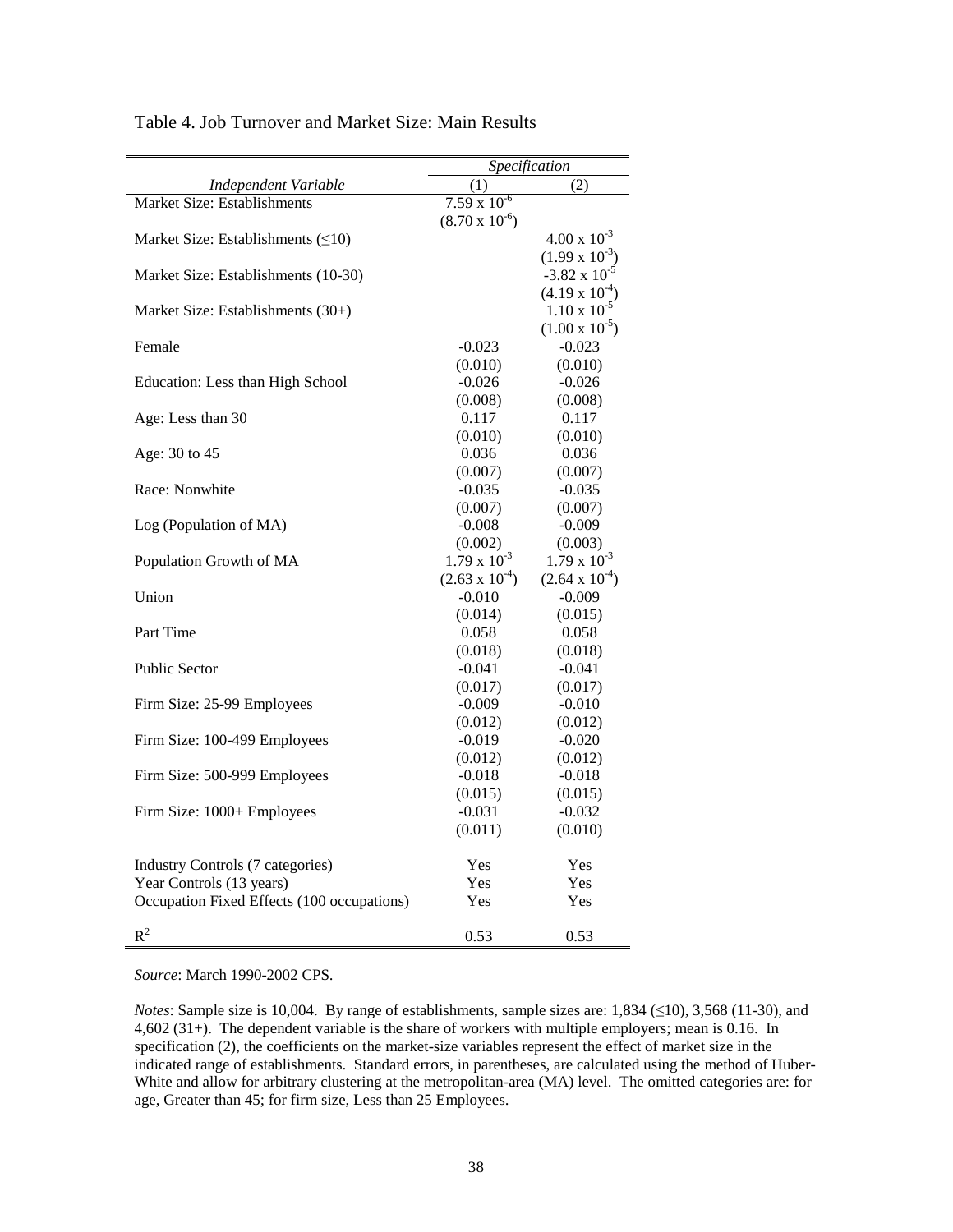|                                                 | <i>Specification</i>    |                         |  |  |
|-------------------------------------------------|-------------------------|-------------------------|--|--|
| Independent Variable                            |                         | (2)                     |  |  |
| Market Size: Establishments                     | $3.40 \times 10^{-7}$   |                         |  |  |
|                                                 | $(1.36 \times 10^{-5})$ | 3.54 x $10^{-3}$        |  |  |
| Market Size: Establishments $(\leq 10)$         |                         |                         |  |  |
|                                                 |                         | $(4.45 \times 10^{-3})$ |  |  |
| Market Size: Establishments (10-30)             |                         | $-1.88 \times 10^{-4}$  |  |  |
|                                                 |                         | $(6.72 \times 10^{-4})$ |  |  |
| Market Size: Establishments (30+)               |                         | $4.24 \times 10^{-6}$   |  |  |
|                                                 |                         | $(1.47 \times 10^{-5})$ |  |  |
| Establishments $\times$ Training Time           | $4.23 \times 10^{-7}$   |                         |  |  |
|                                                 | $(4.48 \times 10^{-7})$ |                         |  |  |
| Establishments $(\leq 10) \times$ Training Time |                         | $1.49 \times 10^{-5}$   |  |  |
|                                                 |                         | $(1.38 \times 10^{-4})$ |  |  |
| Establishments (10-30) $\times$ Training Time   |                         | $7.29 \times 10^{-6}$   |  |  |
|                                                 |                         | $(2.17 \times 10^{-5})$ |  |  |
| Establishments $(30+) \times$ Training Time     |                         | $4.10 \times 10^{-7}$   |  |  |
|                                                 |                         | $(4.52 \times 10^{-7})$ |  |  |

Table 5. Job Turnover and Market Size: Variation with Training Time

*Source*: March 1990-2002 CPS.

*Notes*: Training time is measured in months. Regressions also include the control variables listed in Table 4. Sample size is 10,004. By range of establishments, sample sizes are: 1,834 ( $\leq$ 10), 3,568 (11-30), and 4,602 (31+). The dependent variable is the share of workers with multiple employers; mean is 0.16. In specification (2), the coefficients on the market-size variables represent the effect of market size in the indicated range of establishments. Standard errors, in parentheses, are calculated using the method of Huber-White and allow for arbitrary clustering at the metropolitan-area level.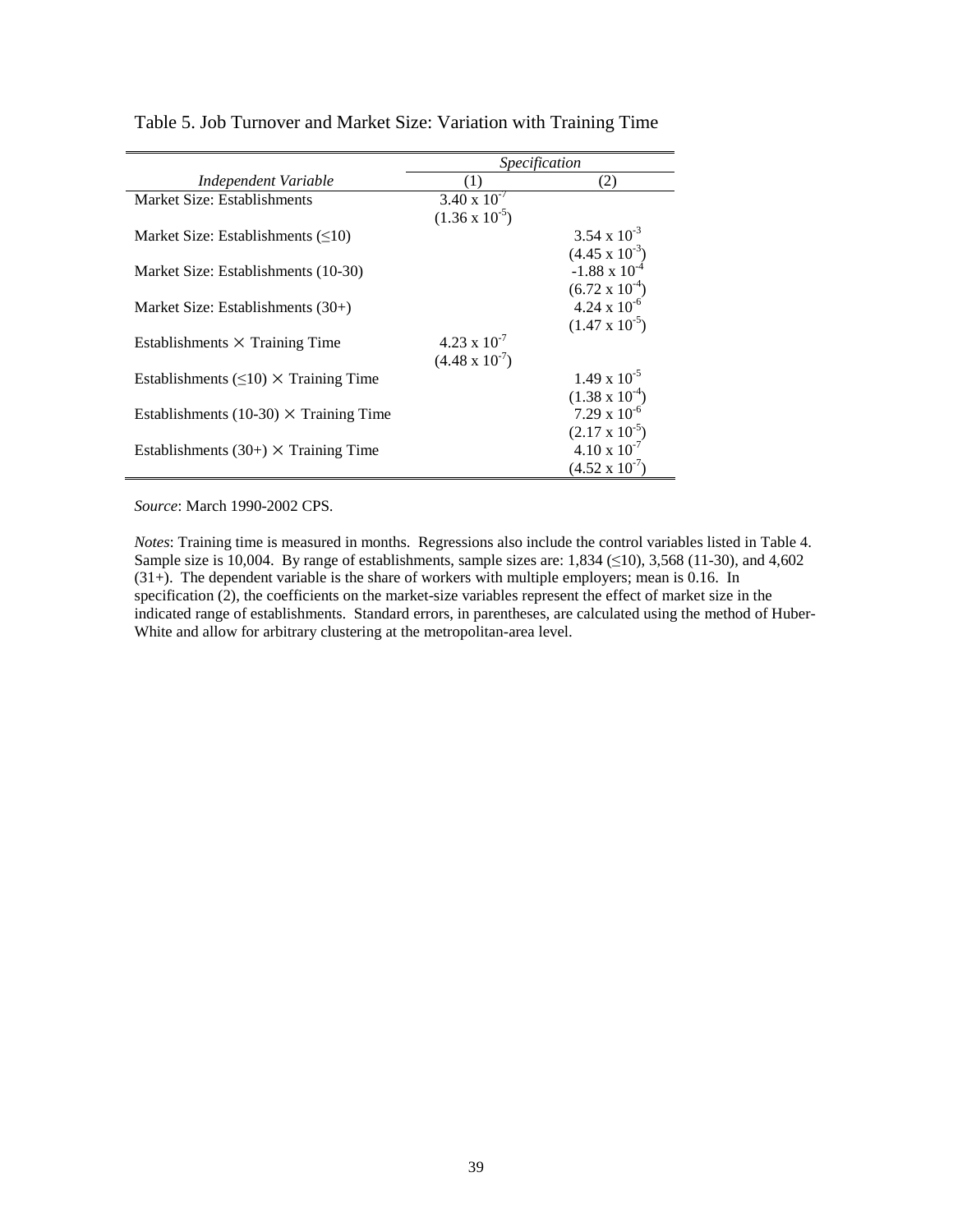| Kind of Training            | # Reporting | Incidence <sup>a</sup> | Incidence <sup>b</sup> | Generality <sup>c</sup> |
|-----------------------------|-------------|------------------------|------------------------|-------------------------|
|                             |             | $\frac{9}{6}$          | $(\%)$                 |                         |
| <b>Classes and Seminars</b> | 46          |                        | 18                     | 0.83                    |
| Supervisor Show You         | 167         | 23                     | 65                     | 0.63                    |
| Co-Workers Show You         | 188         | 25                     | 74                     | 0.63                    |
| Self-Study Materials        | 86          |                        | 34                     | 0.58                    |
| Total                       | 251         | 34                     | 98                     | 0.64                    |

Table 6. Incidence and Generality of Training at Start of Job, NLSY Sample

*Source*: National Longitudinal Survey of Youth 1979, survey year 1993.

*Notes*: Generality is calculated using 1993 sample weights. In the last row, 251 is the number of workers reporting at least one kind of training and 0.64 is the average generality over all kinds reported. <sup>a</sup> Sample size = 739 (Those who initially performed 100% of duties are assumed to have not received training.)

 $b$  Sample size = 255 (Those who initially performed less than 100% of their current duties adequately)

<sup>c</sup> Generality: Share of those reporting who say that "all or almost all" of the skills learned in the training program would be useful in doing the same kind of work for a different employer.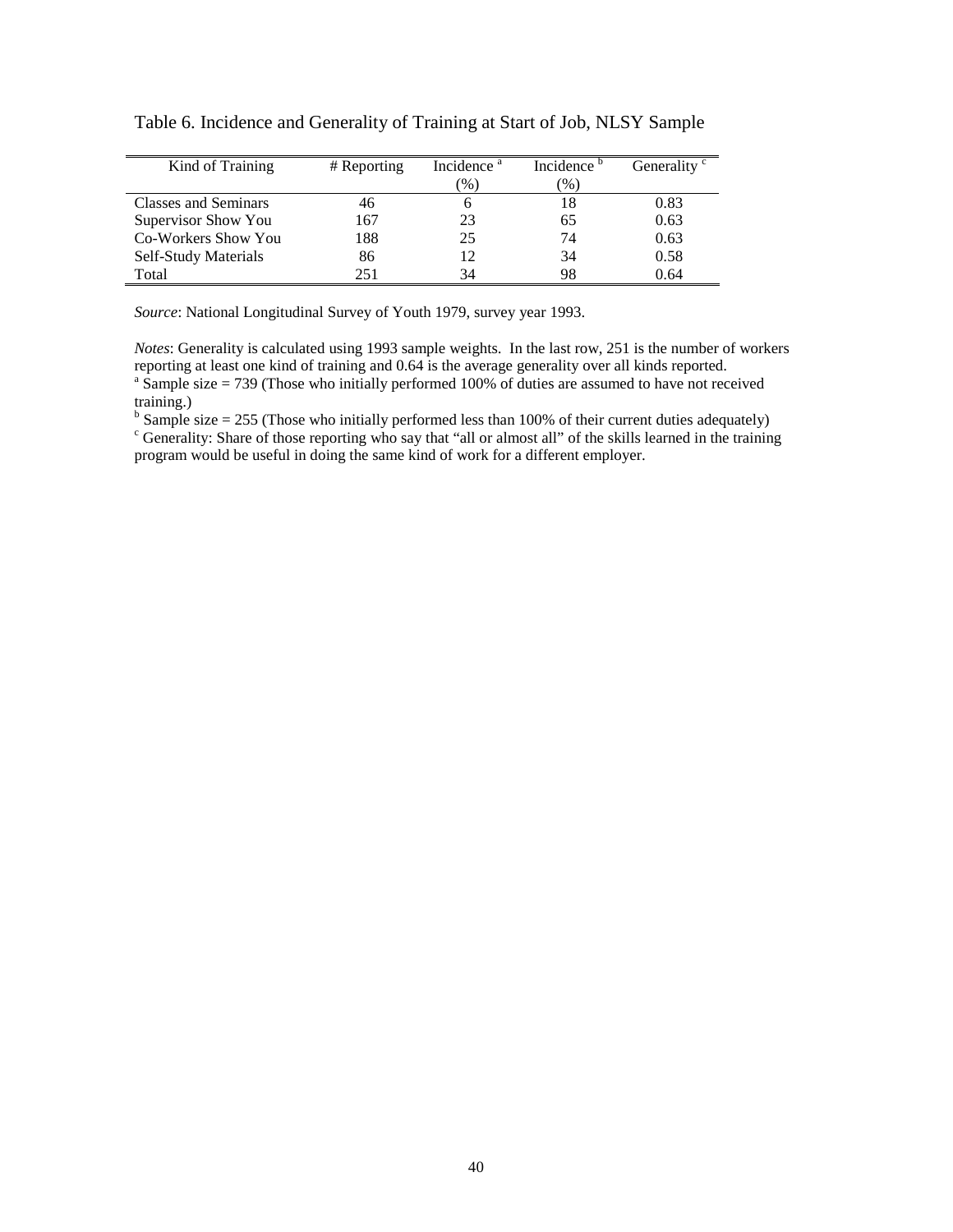| Independent Variable                      |          |
|-------------------------------------------|----------|
| Market Size: 31 to 100 Establishments     | 0.114    |
|                                           | (0.080)  |
| Market Size: More than 100 Establishments | 0.105    |
|                                           | (0.082)  |
| Training Kind: Classes and Seminars       | 0.219    |
|                                           | (0.071)  |
| Training Kind: Supervisor Show You        | 0.042    |
|                                           | (0.057)  |
| Training Kind: Co-Workers Show You        | 0.062    |
|                                           | (0.054)  |
| Female                                    | $-0.039$ |
|                                           | (0.089)  |
| <b>Years of Education</b>                 | $-0.002$ |
|                                           | (0.015)  |
| Age                                       | $-0.011$ |
|                                           | (0.013)  |
| Race: Nonwhite                            | $-0.074$ |
|                                           | (0.058)  |
| Log (Population of MA)                    | 0.053    |
|                                           | (0.028)  |
| Union                                     | 0.011    |
|                                           | (0.070)  |
| Part Time                                 | 0.012    |
|                                           | (0.135)  |
| <b>Public Sector</b>                      | $-0.231$ |
|                                           | (0.147)  |
| Log (Firm Size)                           | $-0.010$ |
|                                           | (0.016)  |
|                                           |          |
| Industry Controls (6 categories)          | Yes      |
| Occupation Controls (6 categories)        | Yes      |
|                                           |          |
| $R^2$                                     | 0.69     |

Table 7. Generality of Training and Market Size, NLSY Sample

*Source*: National Longitudinal Survey of Youth 1979, survey year 1993.

*Notes*: Sample size is 474. The dependent variable equals 1 if "all or almost all of the skills" learned in training would be useful in doing the same kind of work for a different employer; and equals 0 otherwise. The mean of the dependent variable is 0.63. Standard errors, in parentheses, account for clustering of observations by occupation/metropolitan area (MA). The omitted categories are: for market size, 30 or Less Establishments; for training kind: Self-Study Materials.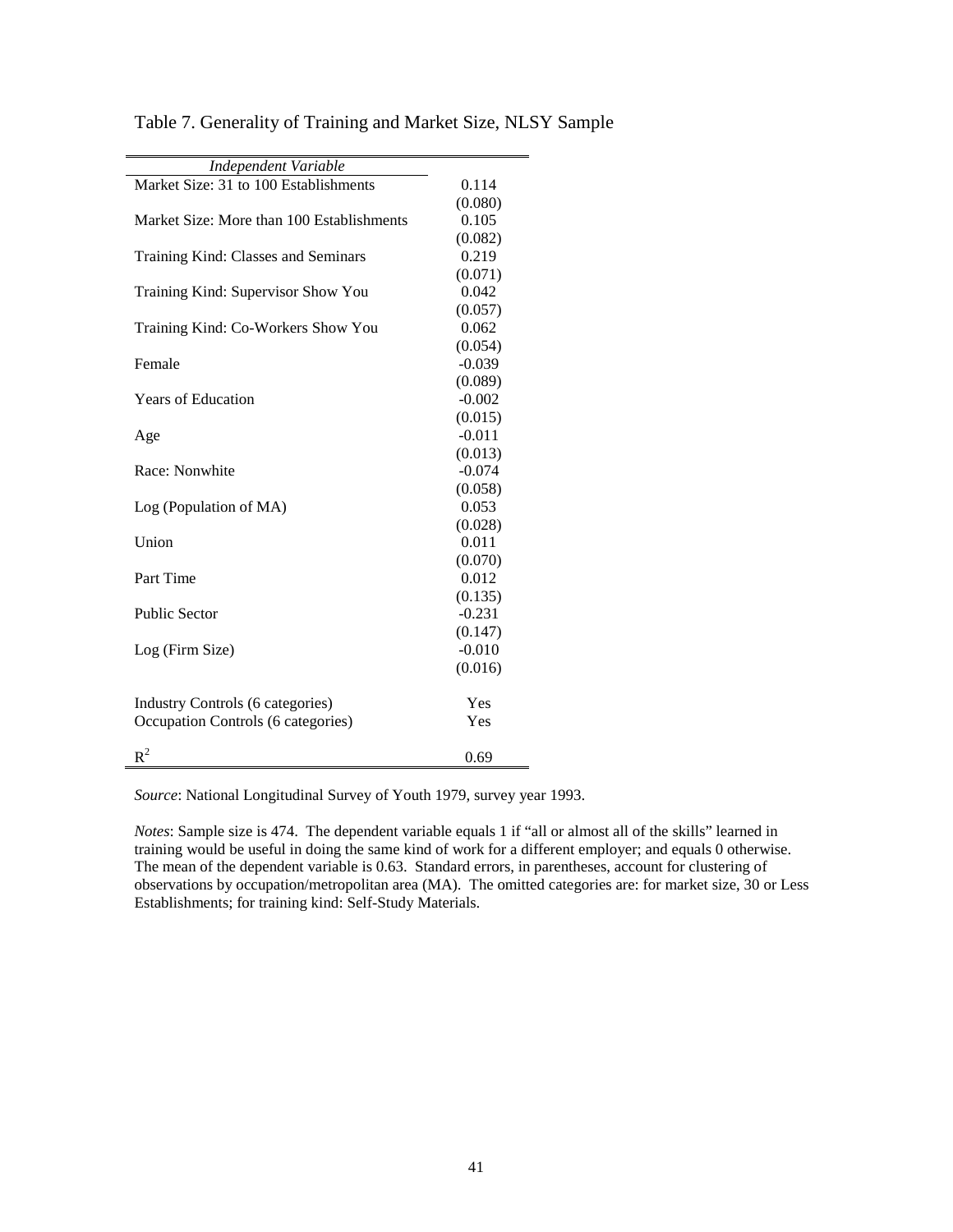| Independent Variable                   |          |
|----------------------------------------|----------|
| Market Size: 5 to 15 Companies         | 0.212    |
|                                        | (0.075)  |
| Market Size: 16 to 100 Companies       | 0.362    |
|                                        | (0.068)  |
| Market Size: More than 100 Companies   | 0.343    |
|                                        | (0.082)  |
| Female                                 | 0.018    |
|                                        | (0.070)  |
| <b>Years of Education</b>              | 0.015    |
|                                        | (0.014)  |
| Age                                    | 0.006    |
|                                        | (0.003)  |
| Log (Total Private Employment in Area) | $-0.015$ |
|                                        | (0.025)  |
| Union (Percent Unionized in Firm)      | 0.000    |
|                                        | (0.001)  |
| Part Time                              | 0.111    |
|                                        | (0.079)  |
| Log (Firm Size)                        | $-0.007$ |
|                                        | (0.014)  |
|                                        |          |
| Industry Controls (7 categories)       | Yes      |
| Occupation Controls (5 categories)     | Yes      |
|                                        |          |
| $R^2$                                  | 0.70     |

Table 8. Generality of Training and Market Size, EOPP Sample

*Source*: Employment Opportunity Pilot Project, 1982 employer survey.

*Notes*: Sample size is 421. The dependent variable equals 1 if "almost all" of the skills learned by new employees would be useful outside the company; and equals 0 otherwise. The mean of the dependent variable is 0.63. Standard errors, in parentheses, account for the clustering and stratification in the survey design. The omitted category for market size is Less than 5 Companies.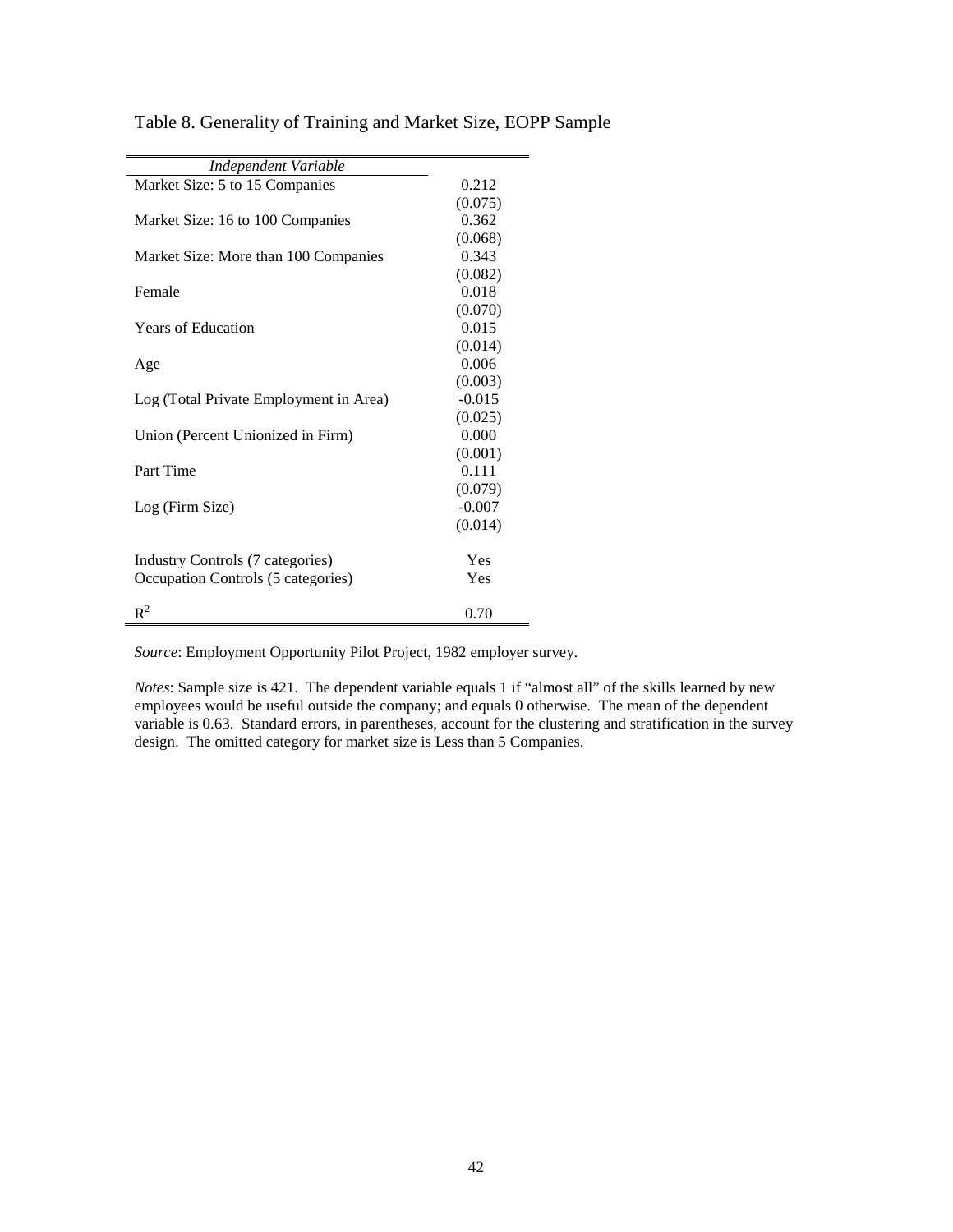|                                                      | Specification  |                |           |           |
|------------------------------------------------------|----------------|----------------|-----------|-----------|
| Independent Variable                                 | (1)            | (2)            | (3)       | (4)       |
| Potential Experience (Years)                         | 0.022          | 0.023          | 0.018     | 0.018     |
|                                                      | (0.008)        | (0.008)        | (0.007)   | (0.007)   |
| (Potential Experience) <sup>2</sup>                  | $-0.0005$      | $-0.0006$      | $-0.0003$ | $-0.0003$ |
|                                                      | (0.0002)       | (0.0002)       | (0.0002)  | (0.0002)  |
| Relevant Experience (Years)                          | 0.043          | 0.024          | 0.029     | 0.015     |
|                                                      | (0.010)        | (0.009)        | (0.009)   | (0.009)   |
| (Relevant Experience) <sup>2</sup>                   | $-0.0013$      | $-0.0015$      | $-0.0009$ | $-0.0012$ |
|                                                      | (0.0004)       | (0.0005)       | (0.0004)  | (0.0004)  |
| Relevant Experience $\times$ 5-15 Companies          |                | 0.026          |           | 0.017     |
|                                                      |                | (0.010)        |           | (0.012)   |
| Relevant Experience $\times$ 16-100 Companies        |                | 0.022          |           | 0.022     |
|                                                      |                | (0.010)        |           | (0.011)   |
| Relevant Experience $\times$ More than 100 Companies |                | 0.028          |           | 0.019     |
|                                                      |                | (0.010)        |           | (0.012)   |
| Years of Education                                   | 0.013          | 0.011          | 0.027     | 0.027     |
|                                                      | (0.010)        | (0.010)        | (0.010)   | (0.010)   |
| Previous Vocational Training (1=yes)                 | 0.118          | 0.118          | 0.053     | 0.055     |
|                                                      | (0.040)        | (0.040)        | (0.034)   | (0.034)   |
| Log (Total Private Employment in Area)               | $-0.049$       | $-0.050$       | $-0.020$  | $-0.019$  |
|                                                      | (0.018)        | (0.018)        | (0.018)   | (0.018)   |
| Market Size: 5-15 Companies                          | 0.017          | $-0.045$       | $-0.020$  | $-0.053$  |
|                                                      | (0.047)        | (0.053)        | (0.046)   | (0.056)   |
| Market Size: 16-100 Companies                        | 0.092          | 0.047          | 0.051     | $-0.000$  |
|                                                      | (0.048)        | (0.056)        | (0.046)   | (0.053)   |
| Market Size: More than 100 Companies                 | 0.113          | 0.037          | 0.009     | $-0.034$  |
|                                                      | (0.054)        | (0.063)        | (0.052)   | (0.064)   |
| Constant                                             | 1.825          | 1.899          | 1.305     | 1.340     |
|                                                      | (0.242)        | (0.244)        | (0.255)   | (0.252)   |
| Other Controls                                       | N <sub>0</sub> | N <sub>o</sub> | Yes       | Yes       |
| Observations                                         | 408            | 408            | 362       | 362       |
| $R^2$                                                | 0.19           | 0.20           | 0.45      | 0.45      |

Table 9. Market Size and the Returns to Relevant Experience

*Source*: Employment Opportunity Pilot Project, 1982 employer survey.

*Notes*: The dependent variable is the natural log of the starting hourly wage. The mean wage is \$6.20 and the mean of the log wage is \$1.74. Other Controls are gender, union, firm size, part-time employment, temporary or seasonal employment, industry (7 categories), and occupation (5 categories). Standard errors, in parentheses, account for the clustering and stratification in the survey design. The omitted categories are: for relevant experience  $\times$  market size, relevant experience  $\times$  Less than 5 Companies; for market size, Less than 5 Companies.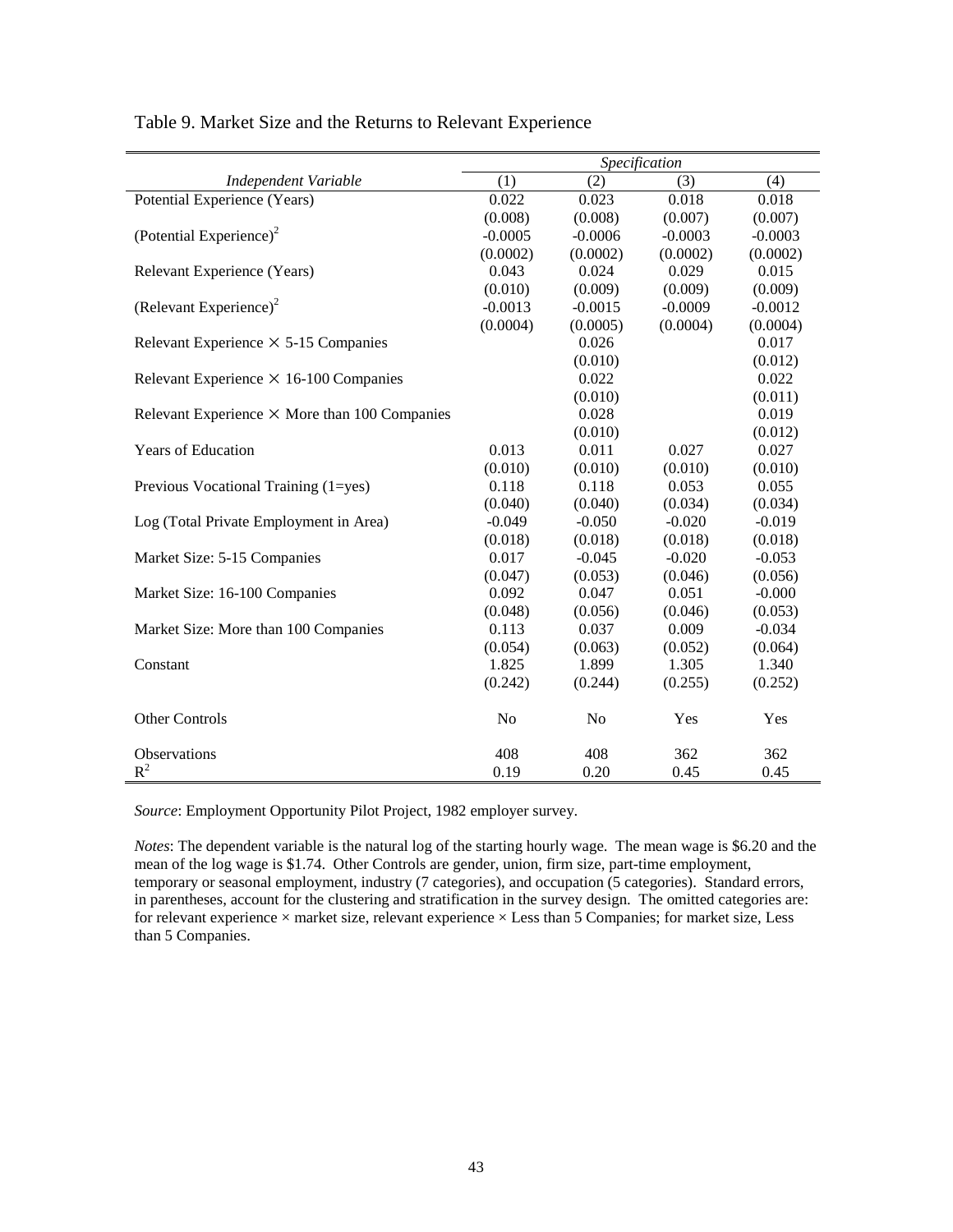